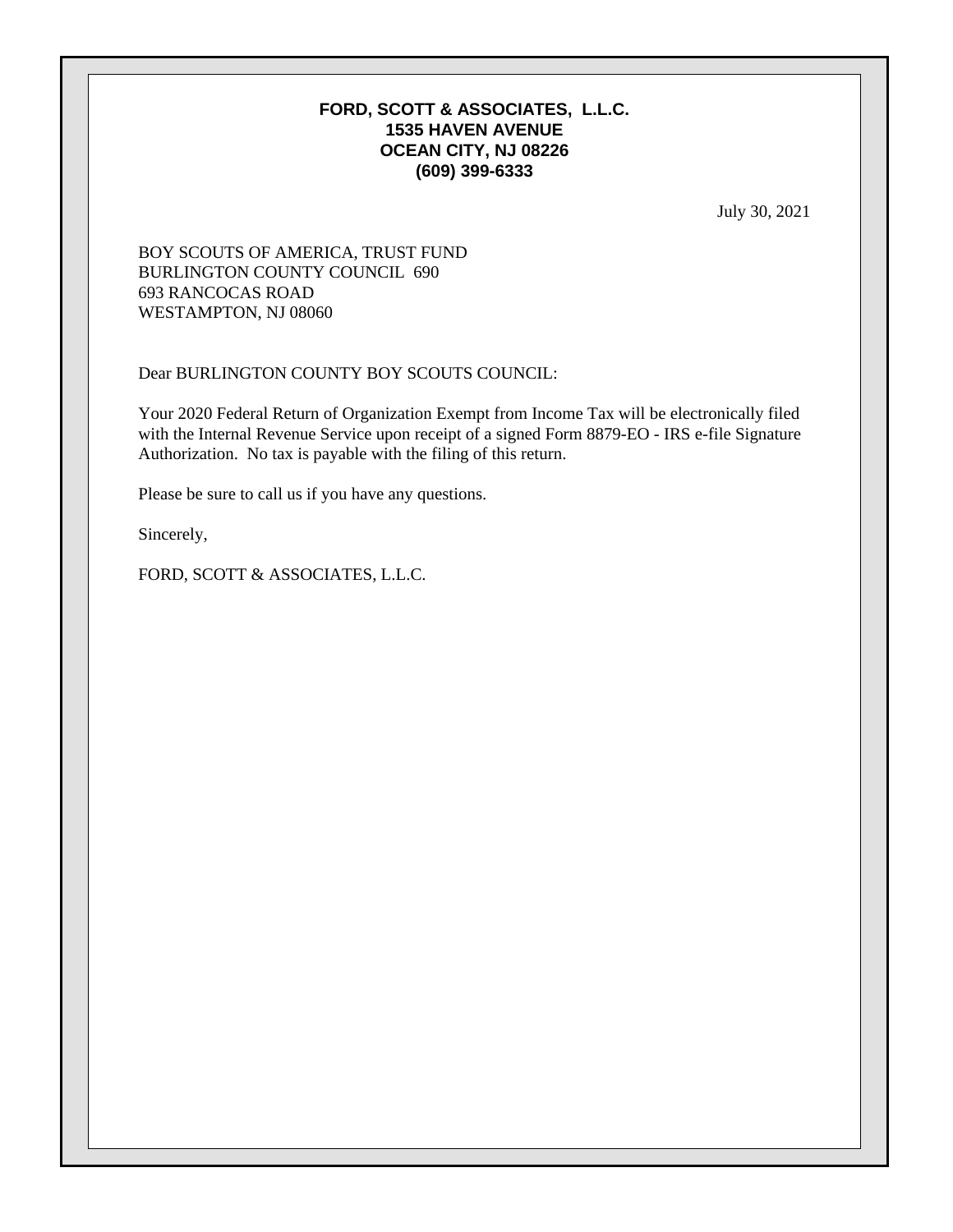| Form 8879-EO                                                                              | <b>IRS e-file Signature Authorization</b><br>for an Exempt Organization                                                                                                                                                                                                                                                                                                                                                                                                                                                                                                                                                                                                                                                                                                                                                                                                                                                                                                                                                                                                                                                                                                                                                                                                                                                                                                                                                                                                                                                                                                                                                                                                                                                                                                                                                                                                                                                                       |                                                            | OMB No. 1545-0047                     |
|-------------------------------------------------------------------------------------------|-----------------------------------------------------------------------------------------------------------------------------------------------------------------------------------------------------------------------------------------------------------------------------------------------------------------------------------------------------------------------------------------------------------------------------------------------------------------------------------------------------------------------------------------------------------------------------------------------------------------------------------------------------------------------------------------------------------------------------------------------------------------------------------------------------------------------------------------------------------------------------------------------------------------------------------------------------------------------------------------------------------------------------------------------------------------------------------------------------------------------------------------------------------------------------------------------------------------------------------------------------------------------------------------------------------------------------------------------------------------------------------------------------------------------------------------------------------------------------------------------------------------------------------------------------------------------------------------------------------------------------------------------------------------------------------------------------------------------------------------------------------------------------------------------------------------------------------------------------------------------------------------------------------------------------------------------|------------------------------------------------------------|---------------------------------------|
|                                                                                           | For calendar year 2020, or fiscal year beginning<br>$-$ - $-$ , 2020, and ending<br>$    ^{1,20}$ $ \cdot$                                                                                                                                                                                                                                                                                                                                                                                                                                                                                                                                                                                                                                                                                                                                                                                                                                                                                                                                                                                                                                                                                                                                                                                                                                                                                                                                                                                                                                                                                                                                                                                                                                                                                                                                                                                                                                    |                                                            |                                       |
| Department of the Treasury                                                                | ► Do not send to the IRS. Keep for your records.                                                                                                                                                                                                                                                                                                                                                                                                                                                                                                                                                                                                                                                                                                                                                                                                                                                                                                                                                                                                                                                                                                                                                                                                                                                                                                                                                                                                                                                                                                                                                                                                                                                                                                                                                                                                                                                                                              |                                                            | 2020                                  |
| Internal Revenue Service                                                                  | ► Go to www.irs.gov/Form8879EO for the latest information.                                                                                                                                                                                                                                                                                                                                                                                                                                                                                                                                                                                                                                                                                                                                                                                                                                                                                                                                                                                                                                                                                                                                                                                                                                                                                                                                                                                                                                                                                                                                                                                                                                                                                                                                                                                                                                                                                    |                                                            | Taxpayer identification number        |
| Name of exempt organization or person subject to tax<br>BOY SCOUTS OF AMERICA, TRUST FUND |                                                                                                                                                                                                                                                                                                                                                                                                                                                                                                                                                                                                                                                                                                                                                                                                                                                                                                                                                                                                                                                                                                                                                                                                                                                                                                                                                                                                                                                                                                                                                                                                                                                                                                                                                                                                                                                                                                                                               |                                                            |                                       |
| BURLINGTON COUNTY COUNCIL<br>Name and title of officer or person subject to tax           | 690                                                                                                                                                                                                                                                                                                                                                                                                                                                                                                                                                                                                                                                                                                                                                                                                                                                                                                                                                                                                                                                                                                                                                                                                                                                                                                                                                                                                                                                                                                                                                                                                                                                                                                                                                                                                                                                                                                                                           | 23-7433061                                                 |                                       |
| PATRICK LINFORS                                                                           | <b>SCOUT EXECUTIVE</b>                                                                                                                                                                                                                                                                                                                                                                                                                                                                                                                                                                                                                                                                                                                                                                                                                                                                                                                                                                                                                                                                                                                                                                                                                                                                                                                                                                                                                                                                                                                                                                                                                                                                                                                                                                                                                                                                                                                        |                                                            |                                       |
| <b>Part I</b>                                                                             | Type of Return and Return Information (Whole Dollars Only)                                                                                                                                                                                                                                                                                                                                                                                                                                                                                                                                                                                                                                                                                                                                                                                                                                                                                                                                                                                                                                                                                                                                                                                                                                                                                                                                                                                                                                                                                                                                                                                                                                                                                                                                                                                                                                                                                    |                                                            |                                       |
|                                                                                           | Check the box for the return for which you are using this Form 8879-EO and enter the applicable amount, if any, from the return. If you<br>check the box on line 1a, 2a, 3a, 4a, 5a, 6a, or 7a below, and the amount on that line for the return being filed with this form was blank, then<br>leave line 1b, 2b, 3b, 4b, 5b, 6b, or 7b, whichever is applicable, blank (do not enter -0-). But, if you entered -0- on the return, then enter -0- on<br>the applicable line below. Do not complete more than one line in Part I.                                                                                                                                                                                                                                                                                                                                                                                                                                                                                                                                                                                                                                                                                                                                                                                                                                                                                                                                                                                                                                                                                                                                                                                                                                                                                                                                                                                                              |                                                            |                                       |
| 1 a Form 990 check here $\ldots$ $\triangleright$ $ X $                                   | <b>b</b> Total revenue, if any (Form 990, Part VIII, column (A), line $12$ )                                                                                                                                                                                                                                                                                                                                                                                                                                                                                                                                                                                                                                                                                                                                                                                                                                                                                                                                                                                                                                                                                                                                                                                                                                                                                                                                                                                                                                                                                                                                                                                                                                                                                                                                                                                                                                                                  |                                                            | 1 <b>b</b> $833,921$ .                |
| 2a Form 990-EZ check here $\dots$ $\blacktriangleright$                                   |                                                                                                                                                                                                                                                                                                                                                                                                                                                                                                                                                                                                                                                                                                                                                                                                                                                                                                                                                                                                                                                                                                                                                                                                                                                                                                                                                                                                                                                                                                                                                                                                                                                                                                                                                                                                                                                                                                                                               |                                                            | 2 <sub>b</sub>                        |
| 3a Form 1120-POL check here $\dots$ $\blacktriangleright$                                 | <b>b</b> Total tax (Form 1120-POL, line 22)                                                                                                                                                                                                                                                                                                                                                                                                                                                                                                                                                                                                                                                                                                                                                                                                                                                                                                                                                                                                                                                                                                                                                                                                                                                                                                                                                                                                                                                                                                                                                                                                                                                                                                                                                                                                                                                                                                   |                                                            | 3b                                    |
| 4 a Form 990-PF check here $\dots$                                                        | <b>b</b> Tax based on investment income (Form 990-PF, Part VI, line 5)                                                                                                                                                                                                                                                                                                                                                                                                                                                                                                                                                                                                                                                                                                                                                                                                                                                                                                                                                                                                                                                                                                                                                                                                                                                                                                                                                                                                                                                                                                                                                                                                                                                                                                                                                                                                                                                                        |                                                            | 4 b                                   |
| 5 a Form 8868 check here $\ldots \blacktriangleright$                                     |                                                                                                                                                                                                                                                                                                                                                                                                                                                                                                                                                                                                                                                                                                                                                                                                                                                                                                                                                                                                                                                                                                                                                                                                                                                                                                                                                                                                                                                                                                                                                                                                                                                                                                                                                                                                                                                                                                                                               |                                                            | 5 b                                   |
| 6 a Form 990-T check here $\ldots$                                                        |                                                                                                                                                                                                                                                                                                                                                                                                                                                                                                                                                                                                                                                                                                                                                                                                                                                                                                                                                                                                                                                                                                                                                                                                                                                                                                                                                                                                                                                                                                                                                                                                                                                                                                                                                                                                                                                                                                                                               |                                                            | 6b                                    |
| 7 a Form 4720 check here $\ldots \blacktriangleright$                                     |                                                                                                                                                                                                                                                                                                                                                                                                                                                                                                                                                                                                                                                                                                                                                                                                                                                                                                                                                                                                                                                                                                                                                                                                                                                                                                                                                                                                                                                                                                                                                                                                                                                                                                                                                                                                                                                                                                                                               |                                                            | 7 b                                   |
|                                                                                           | <b>Part II</b> Declaration and Signature Authorization of Officer or Person Subject to Tax                                                                                                                                                                                                                                                                                                                                                                                                                                                                                                                                                                                                                                                                                                                                                                                                                                                                                                                                                                                                                                                                                                                                                                                                                                                                                                                                                                                                                                                                                                                                                                                                                                                                                                                                                                                                                                                    |                                                            |                                       |
| Under penalties of periury. I declare that                                                | X<br>I am an officer of the above organization or     I am a person subject to tax with respect to                                                                                                                                                                                                                                                                                                                                                                                                                                                                                                                                                                                                                                                                                                                                                                                                                                                                                                                                                                                                                                                                                                                                                                                                                                                                                                                                                                                                                                                                                                                                                                                                                                                                                                                                                                                                                                            |                                                            |                                       |
| PIN: check one box only<br>authorize<br>FORD.<br>disclosure consent screen.               | IRS and to receive from the IRS (a) an acknowledgement of receipt or reason for rejection of the transmission, (b) the reason for any delay in<br>processing the return or refund, and (c) the date of any refund. If applicable, I authorize the U.S. Treasury and its designated Financial Agent to<br>initiate an electronic funds withdrawal (direct debit) entry to the financial institution account indicated in the tax preparation software for payment<br>of the federal taxes owed on this return, and the financial institution to debit the entry to this account. To revoke a payment, I must contact the<br>U.S. Treasury Financial Agent at 1-888-353-4537 no later than 2 business days prior to the payment (settlement) date. I also authorize the<br>financial institutions involved in the processing of the electronic payment of taxes to receive confidential information necessary to answer<br>inquiries and resolve issues related to the payment. I have selected a personal identification number (PIN) as my signature for the electronic<br>return and, if applicable, the consent to electronic funds withdrawal.<br>SCOTT & ASSOCIATES,<br>to enter my PIN<br>L.L.C.<br><b>ERO</b> firm name<br>on the tax year 2020 electronically filed return. If I have indicated within this return that a copy of the return is being filed with a state agency<br>(ies) regulating charities as part of the IRS Fed/State program, I also authorize the aforementioned ERO to enter my PIN on the return's<br>As an officer or person subject to tax with respect to the organization, I will enter my PIN as my signature on the tax year 2020<br>electronically filed return. If I have indicated within this return that a copy of the return is being filed with a state agency(ies) regulating<br>charities as part of the IRS Fed/State program, I will enter my PIN on the return's disclosure consent screen. | 23743<br>Enter five numbers, but<br>do not enter all zeros | as my signature                       |
| Signature of officer or person subject to tax ►                                           |                                                                                                                                                                                                                                                                                                                                                                                                                                                                                                                                                                                                                                                                                                                                                                                                                                                                                                                                                                                                                                                                                                                                                                                                                                                                                                                                                                                                                                                                                                                                                                                                                                                                                                                                                                                                                                                                                                                                               |                                                            |                                       |
| Part III Certification and Authentication                                                 | $\begin{tabular}{c} \textbf{Date} & \textbf{Date} \\ \hline \end{tabular}$                                                                                                                                                                                                                                                                                                                                                                                                                                                                                                                                                                                                                                                                                                                                                                                                                                                                                                                                                                                                                                                                                                                                                                                                                                                                                                                                                                                                                                                                                                                                                                                                                                                                                                                                                                                                                                                                    |                                                            |                                       |
|                                                                                           | ERO's EFIN/PIN. Enter your six-digit electronic filing identification                                                                                                                                                                                                                                                                                                                                                                                                                                                                                                                                                                                                                                                                                                                                                                                                                                                                                                                                                                                                                                                                                                                                                                                                                                                                                                                                                                                                                                                                                                                                                                                                                                                                                                                                                                                                                                                                         |                                                            |                                       |
|                                                                                           |                                                                                                                                                                                                                                                                                                                                                                                                                                                                                                                                                                                                                                                                                                                                                                                                                                                                                                                                                                                                                                                                                                                                                                                                                                                                                                                                                                                                                                                                                                                                                                                                                                                                                                                                                                                                                                                                                                                                               |                                                            | 22873664299<br>Do not enter all zeros |
| Providers for Business Returns.                                                           | I certify that the above numeric entry is my PIN, which is my signature on the 2020 electronically filed return indicated above. I confirm that<br>I am submitting this return in accordance with the requirements of Pub. 4163, Modernized e-File (MeF) Information for Authorized IRS e-file                                                                                                                                                                                                                                                                                                                                                                                                                                                                                                                                                                                                                                                                                                                                                                                                                                                                                                                                                                                                                                                                                                                                                                                                                                                                                                                                                                                                                                                                                                                                                                                                                                                |                                                            |                                       |
| ERO's signature                                                                           | Date $\blacktriangleright$                                                                                                                                                                                                                                                                                                                                                                                                                                                                                                                                                                                                                                                                                                                                                                                                                                                                                                                                                                                                                                                                                                                                                                                                                                                                                                                                                                                                                                                                                                                                                                                                                                                                                                                                                                                                                                                                                                                    |                                                            |                                       |
|                                                                                           | <b>ERO Must Retain This Form - See Instructions</b><br>Do Not Submit This Form to the IRS Unless Requested To Do So                                                                                                                                                                                                                                                                                                                                                                                                                                                                                                                                                                                                                                                                                                                                                                                                                                                                                                                                                                                                                                                                                                                                                                                                                                                                                                                                                                                                                                                                                                                                                                                                                                                                                                                                                                                                                           |                                                            |                                       |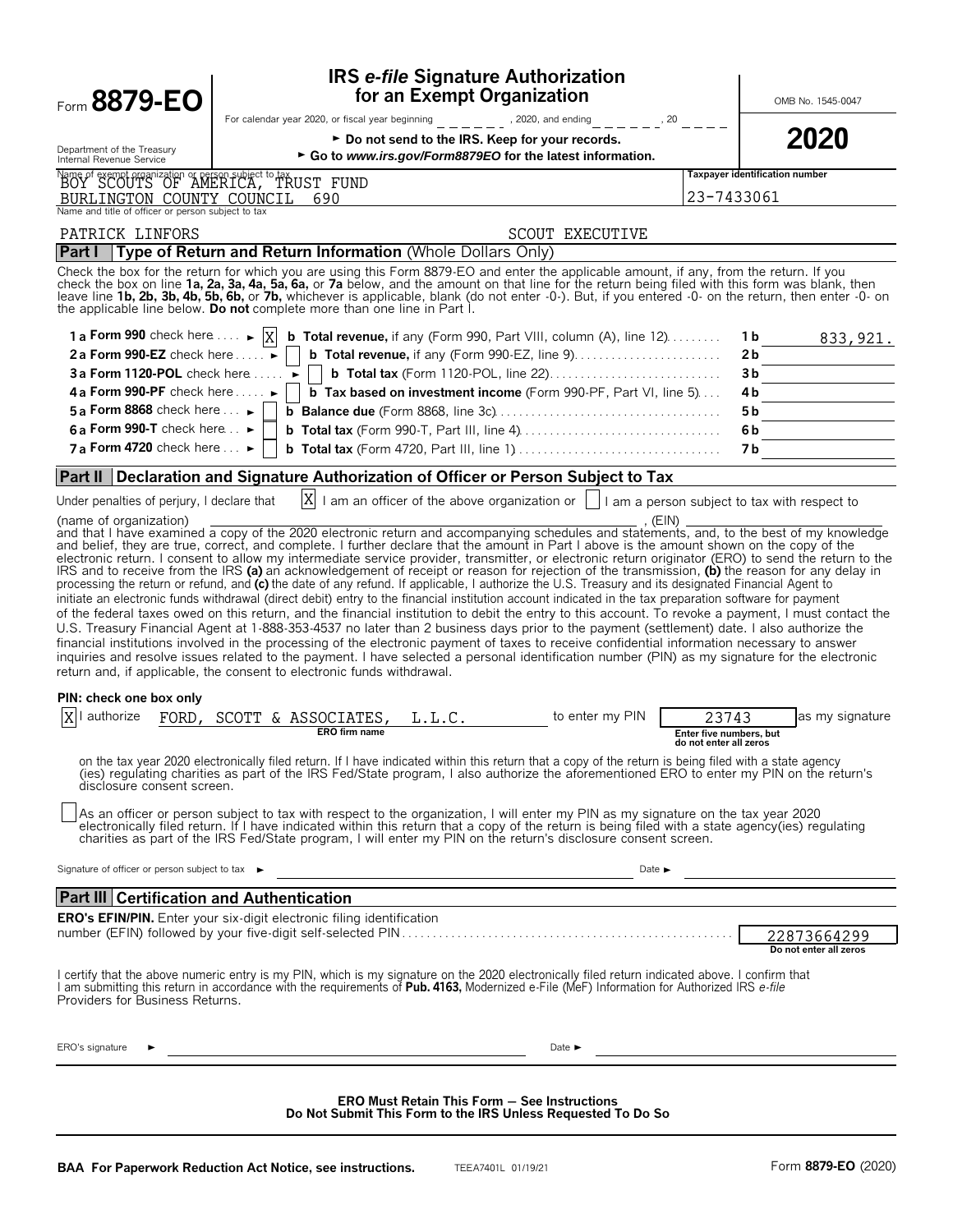| Form 886<br>റ |  |
|---------------|--|
|               |  |

Department of the Treasury<br>Internal Revenue Service

# **Application for Automatic Extension of Time To File an Form B8668 Exempt Organization Return** CRET **EXEMPT ON B No. 1545-0047**

01

File a separate application for each return.

► Go to *www.irs.gov/Form8868* for the latest information.

**Electronic filing** *(e-file).* You can electronically file Form 8868 to request a 6-month automatic extension of time to file any of the forms listed below with the exception of Form 8870, Information Return for Transfers Associated With Certain Personal Benefit Contracts, for which an extension request must be sent to the IRS in paper format (see instructions). For more details on the electronic filing of this form, visit *www.irs.gov/e*-*file*-*providers/e-file-for-charities-and-non-profits*.

#### **Automatic 6-Month Extension of Time.** Only submit original (no copies needed).

All corporations required to file an income tax return other than Form 990-T (including 1120-C filers), partnerships, REMICs, and trusts must use Form 7004 to request an extension of time to file income tax returns. Name of exempt organization or other filer, see instructions. The material or other filer, see instructions.

| Type or<br>print                           | BOY SCOUTS OF AMERICA, TRUST FUND<br>BURLINGTON COUNTY COUNCIL<br>690                                            | 123-7433061 |
|--------------------------------------------|------------------------------------------------------------------------------------------------------------------|-------------|
| File by the<br>due date for<br>filing your | Number, street, and room or suite number. If a P.O. box, see instructions.<br>693 RANCOCAS ROAD                  |             |
| return. See<br>instructions.               | City, town or post office, state, and ZIP code. For a foreign address, see instructions.<br>WESTAMPTON, NJ 08060 |             |

Enter the Return Code for the return that this application is for (file a separate application for each return). . . . . . . . . . . . . . . . . . . . . . . . . . .

| <b>Application</b><br>Is For                  | Code | <b>Return Application</b><br><b>Ils For</b> | Return<br>Code  |
|-----------------------------------------------|------|---------------------------------------------|-----------------|
| Form 990 or Form 990-EZ                       | 01   | Form 990-T (corporation)                    | 07              |
| Form 990-BL                                   | 02   | Form 1041-A                                 | 08              |
| Form 4720 (individual)                        | 03   | Form 4720 (other than individual)           | 09              |
| Form 990-PF                                   | 04   | Form 5227                                   | 10 <sup>1</sup> |
| Form 990-T (section 401(a) or $408(a)$ trust) | 05   | Form 6069                                   |                 |
| Form 990-T (trust other than above)           | 06   | Form 8870                                   | 12              |

 $\bullet$  The books are in the care of  $\blacktriangleright$ GARDEN STATE COUNCIL, BSA

Telephone No. ►  $\underline{609-261-5850}$  \_ \_ \_ \_ \_ \_ \_ \_ \_ Fax No. ►

the extension is for.

| • If this is for a Group Return, enter the organization's four digit Group Exemption Number (GEN)                                                                                              | . If this is for the whole group, |
|------------------------------------------------------------------------------------------------------------------------------------------------------------------------------------------------|-----------------------------------|
| check this box $\blacktriangleright \blacksquare$ . If it is for part of the group, check this box $\blacktriangleright \blacksquare$ and attach a list with the names and TINs of all members |                                   |

1 I request an automatic 6-month extension of time until  $11/15$ , 20 21, to file the exempt organization return for the organization named above. The extension is for the organization's return for:  $11/15$ 

 $\blacktriangleright$   $\mathbf{X}$  calendar year 20 20 or

| tax year beginning<br>20<br>and ending<br>20                                                                                                                                                    |              |  |
|-------------------------------------------------------------------------------------------------------------------------------------------------------------------------------------------------|--------------|--|
| Initial return<br>2 If the tax year entered in line 1 is for less than 12 months, check reason:<br>Change in accounting period                                                                  | Final return |  |
| 3a If this application is for Forms 990-BL, 990-PF, 990-T, 4720, or 6069, enter the tentative tax, less any                                                                                     | 3alS         |  |
| <b>b</b> If this application is for Forms 990-PF, 990-T, 4720, or 6069, enter any refundable credits and estimated<br>tax payments made. Include any prior year overpayment allowed as a credit | $3b$ $s$     |  |
| c Balance due. Subtract line 3b from line 3a. Include your payment with this form, if required, by using                                                                                        | 3cS          |  |

**Caution:** If you are going to make an electronic funds withdrawal (direct debit) with this Form 8868, see Form 8453-EO and Form 8879-EO for payment instructions.

**BAA For Privacy Act and Paperwork Reduction Act Notice, see instructions. Form 8868 (Rev. 1-2020)** Form 8868 (Rev. 1-2020)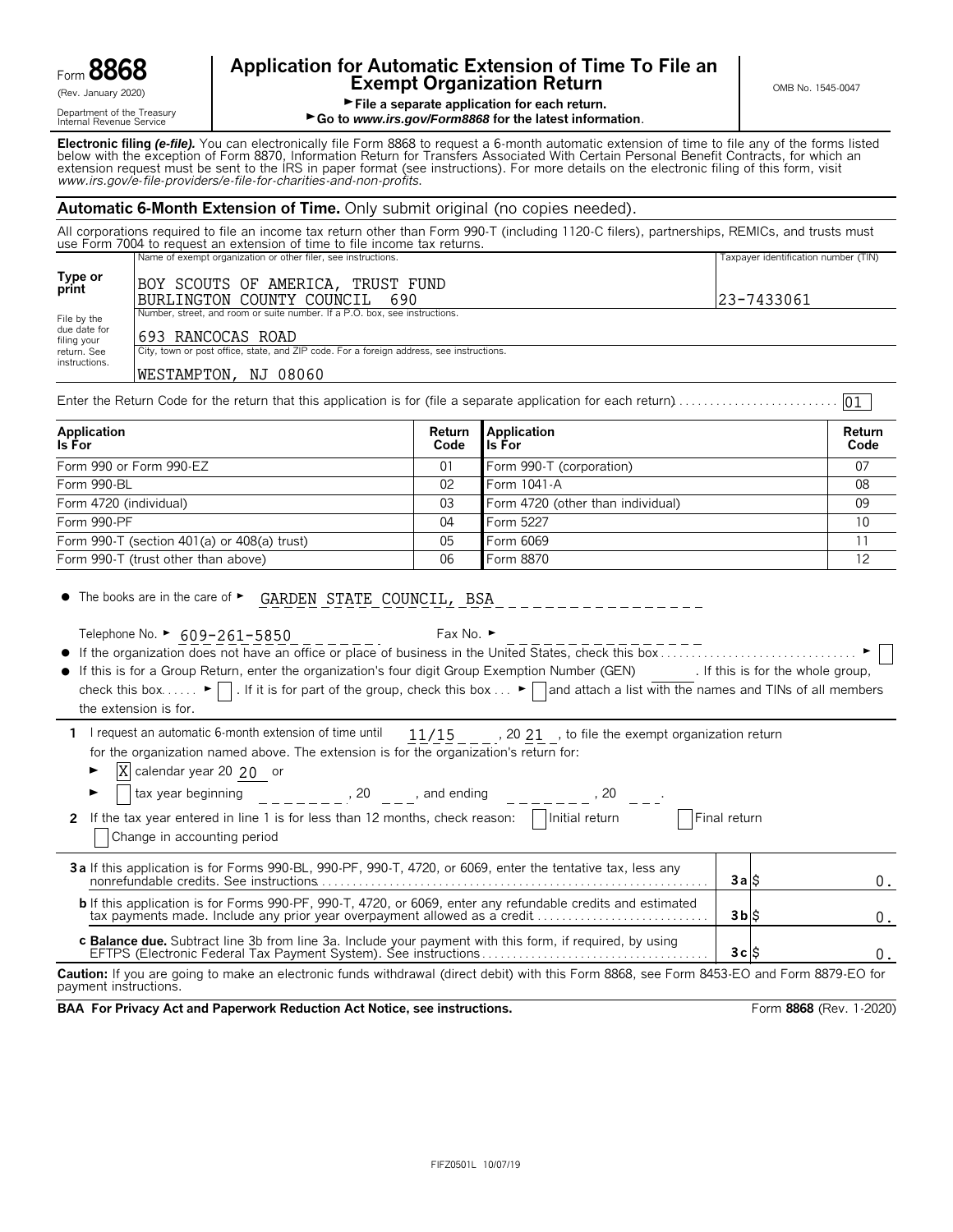| Form $\bm{J}$ | 990 |
|---------------|-----|
|---------------|-----|

# **Return of Organization Exempt From Income Tax 2020**

**Under section 501(c), 527, or 4947(a)(1) of the Internal Revenue Code (except private foundations)**

OMB No. 1545-0047

|                                        | Department of the Treasury<br>Internal Revenue Service |                                               |                              |                                                   | $\triangleright$ Do not enter social security numbers on this form as it may be made public.<br>Go to www.irs.gov/Form990 for instructions and the latest information. |                             |               |                      |                                                                                                  |                              | <b>Open to Public</b><br><b>Inspection</b>                                                                                                                                                                                        |  |  |
|----------------------------------------|--------------------------------------------------------|-----------------------------------------------|------------------------------|---------------------------------------------------|------------------------------------------------------------------------------------------------------------------------------------------------------------------------|-----------------------------|---------------|----------------------|--------------------------------------------------------------------------------------------------|------------------------------|-----------------------------------------------------------------------------------------------------------------------------------------------------------------------------------------------------------------------------------|--|--|
| А                                      |                                                        |                                               |                              | For the 2020 calendar year, or tax year beginning |                                                                                                                                                                        |                             |               | , 2020, and ending   |                                                                                                  |                              | .20                                                                                                                                                                                                                               |  |  |
| в                                      | Check if applicable:                                   |                                               | $\overline{c}$               |                                                   |                                                                                                                                                                        |                             |               |                      |                                                                                                  |                              | D Employer identification number                                                                                                                                                                                                  |  |  |
|                                        |                                                        | Address change                                |                              |                                                   | BOY SCOUTS OF AMERICA, TRUST FUND                                                                                                                                      |                             |               |                      |                                                                                                  | 23-7433061                   |                                                                                                                                                                                                                                   |  |  |
|                                        |                                                        | Name change                                   |                              |                                                   | BURLINGTON COUNTY COUNCIL                                                                                                                                              | 690                         |               |                      |                                                                                                  | E Telephone number           |                                                                                                                                                                                                                                   |  |  |
|                                        | Initial return                                         |                                               |                              | 693 RANCOCAS ROAD                                 |                                                                                                                                                                        |                             |               |                      |                                                                                                  | 609-261-5850                 |                                                                                                                                                                                                                                   |  |  |
|                                        |                                                        | Final return/terminated                       |                              | WESTAMPTON, NJ 08060                              |                                                                                                                                                                        |                             |               |                      |                                                                                                  |                              |                                                                                                                                                                                                                                   |  |  |
|                                        |                                                        | Amended return                                |                              |                                                   |                                                                                                                                                                        |                             |               |                      |                                                                                                  | G Gross receipts $\varsigma$ |                                                                                                                                                                                                                                   |  |  |
|                                        |                                                        |                                               |                              | F Name and address of principal officer:          |                                                                                                                                                                        |                             |               |                      | H(a) Is this a group return for subordinates?                                                    |                              | 1,876,789.<br>X No                                                                                                                                                                                                                |  |  |
|                                        |                                                        | Application pending                           |                              |                                                   |                                                                                                                                                                        |                             |               |                      |                                                                                                  |                              | Yes<br>Yes<br><b>No</b>                                                                                                                                                                                                           |  |  |
|                                        |                                                        |                                               |                              | SAME AS C ABOVE                                   |                                                                                                                                                                        |                             |               |                      | H(b) Are all subordinates included?<br>If "No," attach a list. See instructions                  |                              |                                                                                                                                                                                                                                   |  |  |
|                                        |                                                        | Tax-exempt status:                            | $X$ 501(c)(3)                | $501(c)$ (                                        | )◄                                                                                                                                                                     | (insert no.)                | 4947(a)(1) or | 527                  |                                                                                                  |                              |                                                                                                                                                                                                                                   |  |  |
| J                                      | Website: $\blacktriangleright$                         | N/A                                           |                              |                                                   |                                                                                                                                                                        |                             |               |                      | $H(c)$ Group exemption number $\blacktriangleright$                                              |                              | 1761                                                                                                                                                                                                                              |  |  |
| Κ                                      |                                                        | Form of organization:                         | Corporation                  | Trust                                             | Association                                                                                                                                                            | Other $\blacktriangleright$ |               | L Year of formation: | 1925                                                                                             |                              | M State of legal domicile: NJ                                                                                                                                                                                                     |  |  |
| Part I                                 |                                                        | <b>Summary</b>                                |                              |                                                   |                                                                                                                                                                        |                             |               |                      |                                                                                                  |                              |                                                                                                                                                                                                                                   |  |  |
|                                        | 1                                                      |                                               |                              |                                                   |                                                                                                                                                                        |                             |               |                      | Briefly describe the organization's mission or most significant activities: DEVELOPMENT OF YOUTH |                              |                                                                                                                                                                                                                                   |  |  |
|                                        |                                                        |                                               |                              |                                                   |                                                                                                                                                                        |                             |               |                      |                                                                                                  |                              |                                                                                                                                                                                                                                   |  |  |
|                                        |                                                        |                                               |                              |                                                   |                                                                                                                                                                        |                             |               |                      |                                                                                                  |                              |                                                                                                                                                                                                                                   |  |  |
| <b>Activities &amp; Governance</b>     | 2                                                      | Check this box $\blacktriangleright$ $\vdash$ |                              |                                                   |                                                                                                                                                                        |                             |               |                      | if the organization discontinued its operations or disposed of more than 25% of its net assets.  |                              |                                                                                                                                                                                                                                   |  |  |
|                                        | 3                                                      |                                               |                              |                                                   |                                                                                                                                                                        |                             |               |                      | Number of voting members of the governing body (Part VI, line 1a)                                | 3                            | 92                                                                                                                                                                                                                                |  |  |
|                                        | 4                                                      |                                               |                              |                                                   |                                                                                                                                                                        |                             |               |                      | Number of independent voting members of the governing body (Part VI, line 1b)                    | 4                            | 92                                                                                                                                                                                                                                |  |  |
|                                        | 5                                                      |                                               |                              |                                                   |                                                                                                                                                                        |                             |               |                      | Total number of individuals employed in calendar year 2020 (Part V, line 2a)                     | 5                            | $\mathbf{0}$                                                                                                                                                                                                                      |  |  |
|                                        |                                                        |                                               |                              |                                                   |                                                                                                                                                                        |                             |               |                      |                                                                                                  | 6                            | $\mathbf 0$                                                                                                                                                                                                                       |  |  |
|                                        | 7а                                                     |                                               |                              |                                                   |                                                                                                                                                                        |                             |               |                      |                                                                                                  | 7a                           | 0.                                                                                                                                                                                                                                |  |  |
|                                        |                                                        |                                               |                              |                                                   |                                                                                                                                                                        |                             |               |                      |                                                                                                  | 7b                           | $\overline{0}$ .                                                                                                                                                                                                                  |  |  |
|                                        |                                                        |                                               |                              |                                                   |                                                                                                                                                                        |                             |               |                      | <b>Prior Year</b>                                                                                |                              | <b>Current Year</b>                                                                                                                                                                                                               |  |  |
|                                        | 8                                                      |                                               |                              |                                                   |                                                                                                                                                                        |                             |               |                      |                                                                                                  | 2,060                        | 18,164.                                                                                                                                                                                                                           |  |  |
| Revenue                                | 9                                                      |                                               |                              |                                                   |                                                                                                                                                                        |                             |               |                      |                                                                                                  |                              |                                                                                                                                                                                                                                   |  |  |
|                                        | 10                                                     |                                               |                              |                                                   |                                                                                                                                                                        |                             |               |                      |                                                                                                  | 68,668.                      | 815,757.                                                                                                                                                                                                                          |  |  |
|                                        | 11<br>12                                               |                                               |                              |                                                   | Other revenue (Part VIII, column (A), lines 5, 6d, 8c, 9c, 10c, and 11e)<br>Total revenue - add lines 8 through 11 (must equal Part VIII, column (A), line 12)         |                             |               |                      |                                                                                                  | 70,728.                      |                                                                                                                                                                                                                                   |  |  |
|                                        | 13                                                     |                                               |                              |                                                   | Grants and similar amounts paid (Part IX, column (A), lines 1-3)                                                                                                       |                             |               |                      |                                                                                                  |                              | 833, 921.                                                                                                                                                                                                                         |  |  |
|                                        | 14                                                     |                                               |                              |                                                   | Benefits paid to or for members (Part IX, column (A), line 4)                                                                                                          |                             |               |                      |                                                                                                  |                              |                                                                                                                                                                                                                                   |  |  |
|                                        |                                                        |                                               |                              |                                                   |                                                                                                                                                                        |                             |               |                      |                                                                                                  |                              |                                                                                                                                                                                                                                   |  |  |
|                                        | 15                                                     |                                               |                              |                                                   | Salaries, other compensation, employee benefits (Part IX, column (A), lines 5-10)                                                                                      |                             |               |                      |                                                                                                  |                              |                                                                                                                                                                                                                                   |  |  |
| Expenses                               |                                                        |                                               |                              |                                                   |                                                                                                                                                                        |                             |               |                      |                                                                                                  |                              |                                                                                                                                                                                                                                   |  |  |
|                                        |                                                        |                                               |                              |                                                   | <b>b</b> Total fundraising expenses (Part IX, column (D), line 25) $\blacktriangleright$                                                                               |                             |               |                      |                                                                                                  |                              |                                                                                                                                                                                                                                   |  |  |
|                                        |                                                        |                                               |                              |                                                   | 17 Other expenses (Part IX, column (A), lines 11a-11d, 11f-24e)                                                                                                        |                             |               |                      |                                                                                                  | 10, 169.                     | 38,453.                                                                                                                                                                                                                           |  |  |
|                                        | 18                                                     |                                               |                              |                                                   | Total expenses. Add lines 13-17 (must equal Part IX, column (A), line 25)                                                                                              |                             |               |                      |                                                                                                  | 10,169.                      | 38,453.                                                                                                                                                                                                                           |  |  |
|                                        | 19                                                     |                                               |                              |                                                   | Revenue less expenses. Subtract line 18 from line 12                                                                                                                   |                             |               |                      |                                                                                                  | 60,559.                      | 795,468.                                                                                                                                                                                                                          |  |  |
|                                        |                                                        |                                               |                              |                                                   |                                                                                                                                                                        |                             |               |                      | <b>Beginning of Current Year</b>                                                                 |                              | <b>End of Year</b>                                                                                                                                                                                                                |  |  |
|                                        | 20                                                     |                                               |                              |                                                   |                                                                                                                                                                        |                             |               |                      | 1,832,919.                                                                                       |                              | 1,860,446.                                                                                                                                                                                                                        |  |  |
| <b>Net Assets or<br/>Fund Balances</b> | 21                                                     |                                               |                              |                                                   |                                                                                                                                                                        |                             |               |                      |                                                                                                  | 0.                           | 0.                                                                                                                                                                                                                                |  |  |
|                                        | 22                                                     |                                               |                              |                                                   | Net assets or fund balances. Subtract line 21 from line 20                                                                                                             |                             |               |                      | 1,832,919                                                                                        |                              | 1,860,446.                                                                                                                                                                                                                        |  |  |
|                                        | Part II                                                | <b>Signature Block</b>                        |                              |                                                   |                                                                                                                                                                        |                             |               |                      |                                                                                                  |                              |                                                                                                                                                                                                                                   |  |  |
|                                        |                                                        |                                               |                              |                                                   |                                                                                                                                                                        |                             |               |                      |                                                                                                  |                              | Under penalties of perjury, I declare that I have examined this return, including accompanying schedules and statements, and to the best of my knowledge and belief, it is true, correct, and<br>complete. Declaration of prepare |  |  |
|                                        |                                                        |                                               |                              |                                                   |                                                                                                                                                                        |                             |               |                      |                                                                                                  |                              |                                                                                                                                                                                                                                   |  |  |
|                                        |                                                        |                                               |                              |                                                   |                                                                                                                                                                        |                             |               |                      |                                                                                                  |                              |                                                                                                                                                                                                                                   |  |  |
| Sign                                   |                                                        |                                               | Signature of officer         |                                                   |                                                                                                                                                                        |                             |               |                      | Date                                                                                             |                              |                                                                                                                                                                                                                                   |  |  |
| Here                                   |                                                        |                                               | PATRICK LINFORS              |                                                   |                                                                                                                                                                        |                             |               |                      | <b>SCOUT EXECUTIVE</b>                                                                           |                              |                                                                                                                                                                                                                                   |  |  |
|                                        |                                                        |                                               | Type or print name and title |                                                   |                                                                                                                                                                        |                             |               |                      |                                                                                                  |                              |                                                                                                                                                                                                                                   |  |  |
|                                        |                                                        |                                               | Print/Type preparer's name   |                                                   | Preparer's signature                                                                                                                                                   |                             |               | Date                 | Check                                                                                            | if                           | <b>PTIN</b>                                                                                                                                                                                                                       |  |  |
| Paid                                   |                                                        |                                               | TERRYANN MARION, CPA         |                                                   |                                                                                                                                                                        |                             |               |                      | self-employed                                                                                    |                              | P00187788                                                                                                                                                                                                                         |  |  |
|                                        | Preparer                                               | Firm's name                                   | $\blacktriangleright$ FORD   |                                                   | SCOTT & ASSOCIATES,                                                                                                                                                    |                             | L.L.C.        |                      |                                                                                                  |                              |                                                                                                                                                                                                                                   |  |  |
|                                        | Use Only                                               | Firm's address                                |                              | ▶ 1535 HAVEN AVENUE                               |                                                                                                                                                                        |                             |               |                      | Firm's EIN ▶                                                                                     |                              | 22-2087086                                                                                                                                                                                                                        |  |  |
|                                        |                                                        |                                               |                              |                                                   | OCEAN CITY, NJ 08226                                                                                                                                                   |                             |               |                      | Phone no.                                                                                        |                              | $(609)$ 399-6333                                                                                                                                                                                                                  |  |  |

May the IRS discuss this return with the preparer shown above? See instructions. . . . . . . . . . . . . . . . . . . . . . . . . . . . . . . . . . . . . . . . **Yes No BAA For Paperwork Reduction Act Notice, see the separate instructions.** TEEA0101L 01/19/21 Form 990 (2020)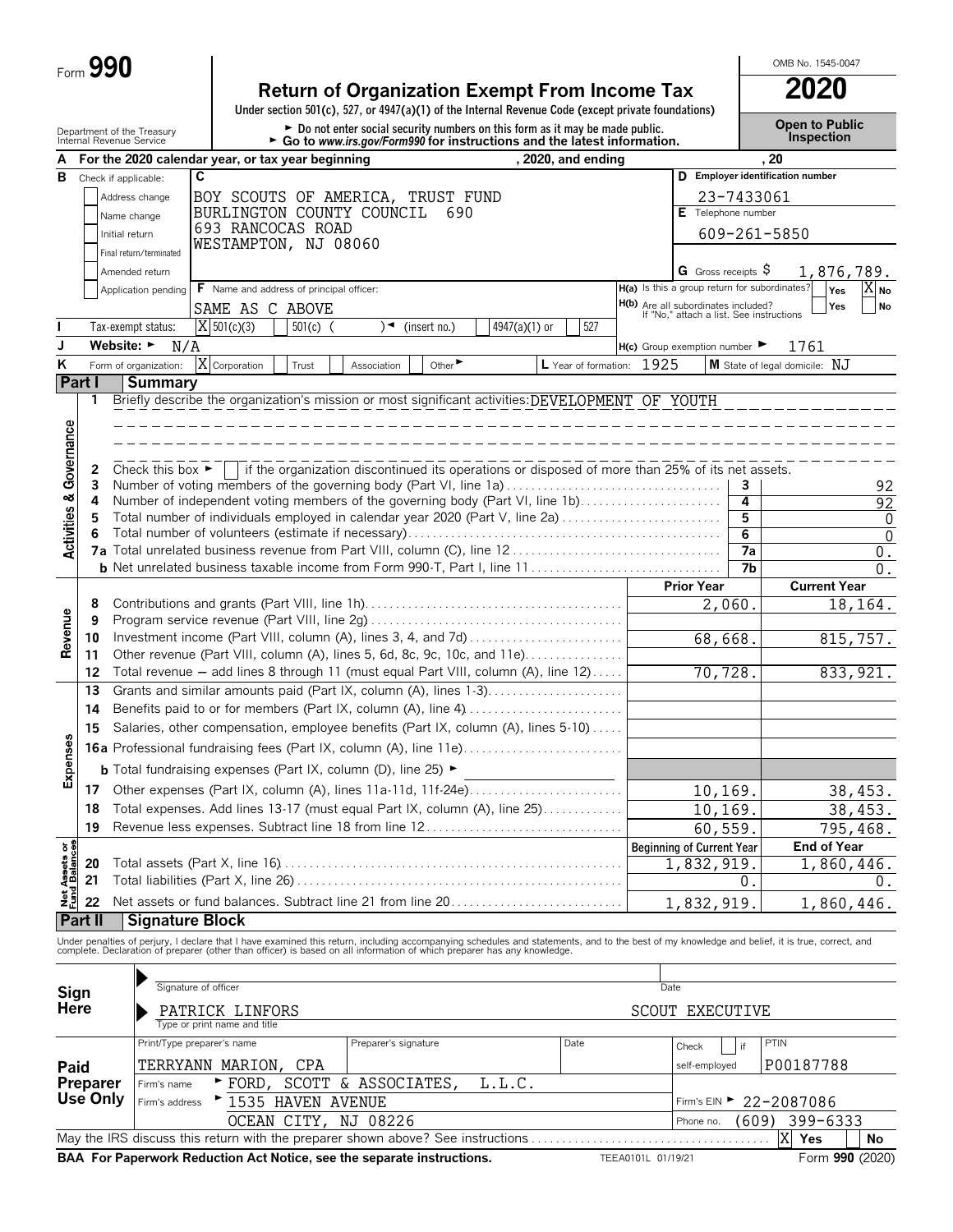|                 | Form 990 (2020)<br>BOY SCOUTS OF AMERICA, TRUST FUND                                                                                                                                                |                                   | 23-7433061               | Page 2          |
|-----------------|-----------------------------------------------------------------------------------------------------------------------------------------------------------------------------------------------------|-----------------------------------|--------------------------|-----------------|
| <b>Part III</b> | <b>Statement of Program Service Accomplishments</b>                                                                                                                                                 |                                   |                          |                 |
|                 | 1 Briefly describe the organization's mission:                                                                                                                                                      |                                   |                          |                 |
|                 | DEVELOPMENT OF YOUTH                                                                                                                                                                                |                                   |                          |                 |
|                 |                                                                                                                                                                                                     |                                   |                          |                 |
|                 |                                                                                                                                                                                                     |                                   |                          |                 |
|                 |                                                                                                                                                                                                     |                                   |                          |                 |
|                 | 2 Did the organization undertake any significant program services during the year which were not listed on the prior                                                                                |                                   |                          |                 |
|                 | Form 990 or 990-EZ?.                                                                                                                                                                                |                                   |                          | X<br>Yes<br>No  |
|                 | If "Yes," describe these new services on Schedule O.<br>Did the organization cease conducting, or make significant changes in how it conducts, any program services?                                |                                   |                          |                 |
| 3               | If "Yes," describe these changes on Schedule O.                                                                                                                                                     |                                   |                          | X<br>Yes<br>No  |
| 4               | Describe the organization's program service accomplishments for each of its three largest program services, as measured by expenses.                                                                |                                   |                          |                 |
|                 | Section 501(c)(3) and 501(c)(4) organizations are required to report the amount of grants and allocations to others, the total expenses,<br>and revenue, if any, for each program service reported. |                                   |                          |                 |
|                 |                                                                                                                                                                                                     |                                   |                          |                 |
|                 | ) (Expenses $\sqrt{5}$<br>4a (Code:                                                                                                                                                                 | including grants of $\hat{S}$     | ) (Revenue $\frac{1}{2}$ |                 |
|                 | *TRUST ACCOUNT - HAD NO PROGRAM SERVICE EXPENSES DURING THE YEAR. INCOME ON                                                                                                                         |                                   |                          |                 |
|                 | INVESTMENTS WAS TRANSFERED TO: GARDEN STATE COUNCIL, INC. #690 EIN# 21-0634574*                                                                                                                     |                                   |                          |                 |
|                 |                                                                                                                                                                                                     |                                   |                          |                 |
|                 |                                                                                                                                                                                                     |                                   |                          |                 |
|                 |                                                                                                                                                                                                     |                                   |                          |                 |
|                 |                                                                                                                                                                                                     |                                   |                          |                 |
|                 |                                                                                                                                                                                                     |                                   |                          |                 |
|                 |                                                                                                                                                                                                     |                                   |                          |                 |
|                 |                                                                                                                                                                                                     |                                   |                          |                 |
|                 |                                                                                                                                                                                                     |                                   |                          |                 |
|                 |                                                                                                                                                                                                     |                                   |                          |                 |
|                 | ) (Expenses $\sqrt{5}$<br>$4b$ (Code:                                                                                                                                                               | including grants of $\sqrt{5}$    | ) (Revenue \$            |                 |
|                 |                                                                                                                                                                                                     |                                   |                          |                 |
|                 |                                                                                                                                                                                                     |                                   |                          |                 |
|                 |                                                                                                                                                                                                     |                                   |                          |                 |
|                 |                                                                                                                                                                                                     |                                   |                          |                 |
|                 |                                                                                                                                                                                                     |                                   |                          |                 |
|                 |                                                                                                                                                                                                     |                                   |                          |                 |
|                 |                                                                                                                                                                                                     |                                   |                          |                 |
|                 |                                                                                                                                                                                                     |                                   |                          |                 |
|                 |                                                                                                                                                                                                     |                                   |                          |                 |
|                 |                                                                                                                                                                                                     |                                   |                          |                 |
|                 |                                                                                                                                                                                                     |                                   |                          |                 |
|                 | ) (Expenses \$<br>4c (Code:                                                                                                                                                                         | including grants of $\$$          | ) (Revenue $\frac{1}{2}$ |                 |
|                 |                                                                                                                                                                                                     |                                   |                          |                 |
|                 |                                                                                                                                                                                                     |                                   |                          |                 |
|                 |                                                                                                                                                                                                     |                                   |                          |                 |
|                 |                                                                                                                                                                                                     |                                   |                          |                 |
|                 |                                                                                                                                                                                                     |                                   |                          |                 |
|                 |                                                                                                                                                                                                     |                                   |                          |                 |
|                 |                                                                                                                                                                                                     |                                   |                          |                 |
|                 |                                                                                                                                                                                                     |                                   |                          |                 |
|                 |                                                                                                                                                                                                     |                                   |                          |                 |
|                 |                                                                                                                                                                                                     |                                   |                          |                 |
|                 |                                                                                                                                                                                                     |                                   |                          |                 |
|                 | 4d Other program services (Describe on Schedule O.)                                                                                                                                                 |                                   |                          |                 |
|                 | \$<br>(Expenses                                                                                                                                                                                     | including grants of $\frac{1}{5}$ | ) (Revenue \$            |                 |
|                 | 4 e Total program service expenses >                                                                                                                                                                | 0.                                |                          |                 |
| <b>BAA</b>      |                                                                                                                                                                                                     | TEEA0102L 10/07/20                |                          | Form 990 (2020) |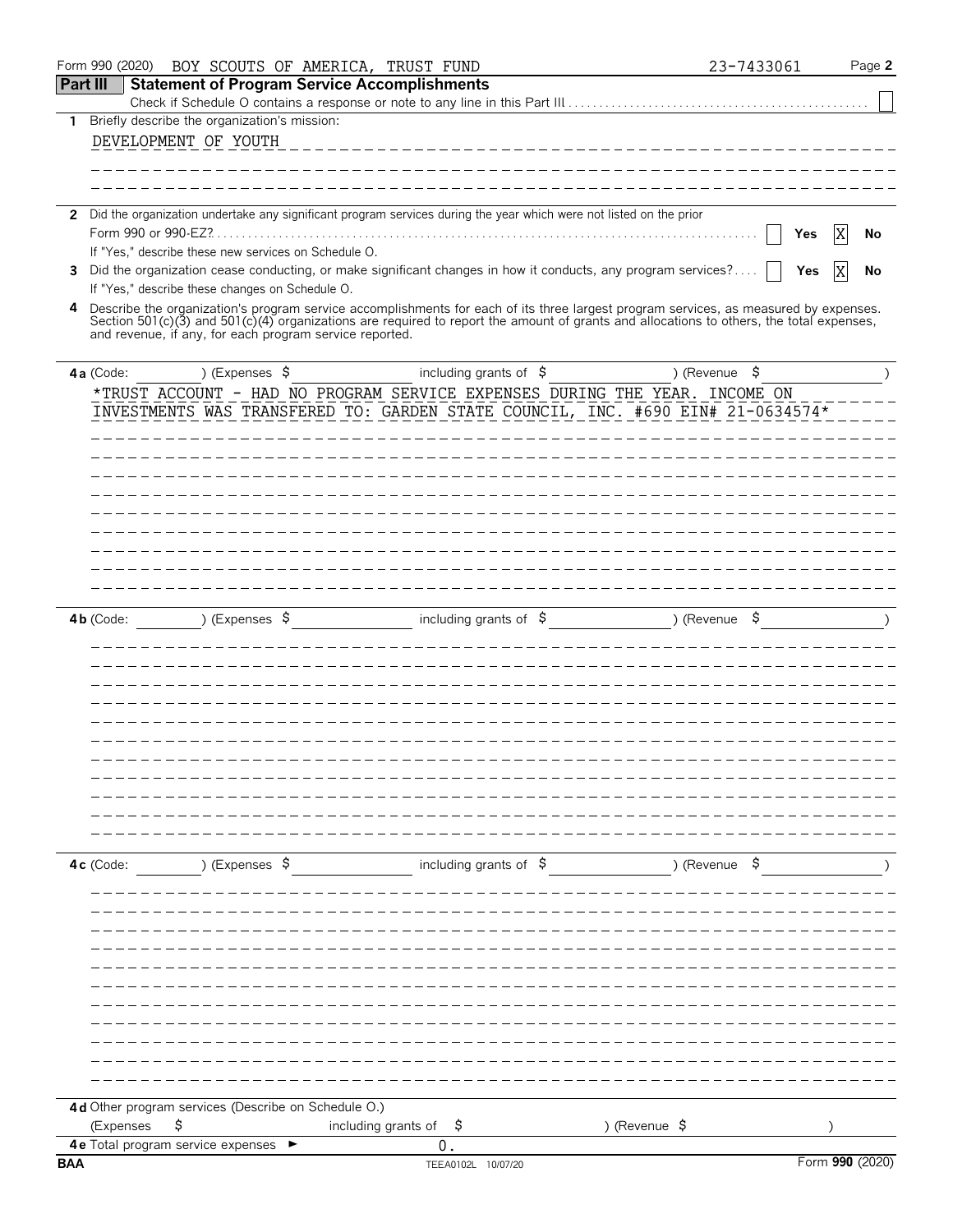Form 990 (2020) BOY SCOUTS OF AMERICA, TRUST FUND 23-7433061 Page **3** BOY SCOUTS OF AMERICA, TRUST FUND 23-7433061

| Part IV    | <b>Checklist of Required Schedules</b>                                                                                                                                                                                                              |                 |             |                 |
|------------|-----------------------------------------------------------------------------------------------------------------------------------------------------------------------------------------------------------------------------------------------------|-----------------|-------------|-----------------|
| 1.         | Is the organization described in section 501(c)(3) or $4947(a)(1)$ (other than a private foundation)? If 'Yes,' complete                                                                                                                            |                 | Yes         | No              |
|            | $S$ chedule $A$                                                                                                                                                                                                                                     | 1               | $\mathbf X$ |                 |
| 2<br>3     | Is the organization required to complete Schedule B, Schedule of Contributors See instructions?<br>Did the organization engage in direct or indirect political campaign activities on behalf of or in opposition to candidates                      | $\overline{2}$  |             | X               |
|            |                                                                                                                                                                                                                                                     | 3               |             | Χ               |
|            | Section 501(c)(3) organizations. Did the organization engage in lobbying activities, or have a section 501(h) election in effect during the tax year? If 'Yes,' complete Schedule C, Part II.                                                       | 4               |             | Χ               |
| 5          | Is the organization a section 501(c)(4), 501(c)(5), or 501(c)(6) organization that receives membership dues, assessments, or similar amounts as defined in Revenue Procedure 98-19? If 'Yes,' complete Schedule C, Part III                         | 5               |             | Χ               |
|            | Did the organization maintain any donor advised funds or any similar funds or accounts for which donors have the right<br>to provide advice on the distribution or investment of amounts in such funds or accounts? If 'Yes,' complete Schedule D,  | 6               |             | Χ               |
| 7          | Did the organization receive or hold a conservation easement, including easements to preserve open space, the                                                                                                                                       | $\overline{7}$  |             | Χ               |
| 8          | Did the organization maintain collections of works of art, historical treasures, or other similar assets? If 'Yes,'                                                                                                                                 | 8               |             | Χ               |
| 9          | Did the organization report an amount in Part X, line 21, for escrow or custodial account liability, serve as a custodian<br>for amounts not listed in Part X; or provide credit counseling, debt management, credit repair, or debt negotiation    | 9               |             | X               |
| 10         | Did the organization, directly or through a related organization, hold assets in donor-restricted endowments                                                                                                                                        | 10              |             | X               |
| 11         | If the organization's answer to any of the following questions is 'Yes', then complete Schedule D, Parts VI, VII, VIII, IX,<br>or X as applicable.                                                                                                  |                 |             |                 |
|            | a Did the organization report an amount for land, buildings, and equipment in Part X, line 10? If 'Yes,' complete Schedule                                                                                                                          | 11 a            |             | Χ               |
|            | <b>b</b> Did the organization report an amount for investments – other securities in Part X, line 12, that is 5% or more of its total                                                                                                               | 11 b            |             | X               |
|            | c Did the organization report an amount for investments - program related in Part X, line 13, that is 5% or more of its total                                                                                                                       | 11c             |             | Χ               |
|            | d Did the organization report an amount for other assets in Part X, line 15, that is 5% or more of its total assets reported                                                                                                                        | 11d             | Χ           |                 |
|            | e Did the organization report an amount for other liabilities in Part X, line 25? If 'Yes,' complete Schedule D, Part X                                                                                                                             | 11 e            |             | X               |
|            | f Did the organization's separate or consolidated financial statements for the tax year include a footnote that addresses<br>the organization's liability for uncertain tax positions under FIN 48 (ASC 740)? If 'Yes,' complete Schedule D, Part X | 11 f            | X           |                 |
|            | 12a Did the organization obtain separate, independent audited financial statements for the tax year? If 'Yes,' complete                                                                                                                             | 12a             |             | Χ               |
|            | <b>b</b> Was the organization included in consolidated, independent audited financial statements for the tax year? If 'Yes,' and<br>if the organization answered 'No' to line 12a, then completing Schedule D, Parts XI and XII is optional         | 12 <sub>b</sub> |             | Χ               |
|            |                                                                                                                                                                                                                                                     | 13              |             | X               |
|            | 14a Did the organization maintain an office, employees, or agents outside of the United States?                                                                                                                                                     | 14a             |             | X               |
|            | <b>b</b> Did the organization have aggregate revenues or expenses of more than \$10,000 from grantmaking, fundraising,<br>business, investment, and program service activities outside the United States, or aggregate foreign investments valued   | 14b             |             | X               |
|            | 15 Did the organization report on Part IX, column (A), line 3, more than \$5,000 of grants or other assistance to or for any foreign organization? If 'Yes,' complete Schedule F, Parts II and IV                                                   | 15              |             | Χ               |
|            | 16 Did the organization report on Part IX, column (A), line 3, more than \$5,000 of aggregate grants or other assistance to<br>or for foreign individuals? If 'Yes,' complete Schedule F, Parts III and IV                                          | 16              |             | Χ               |
|            | 17 Did the organization report a total of more than \$15,000 of expenses for professional fundraising services on Part IX,<br>column (A), lines 6 and 11e? If 'Yes,' complete Schedule G, Part I See instructions                                   | 17              |             | Χ               |
|            | 18 Did the organization report more than \$15,000 total of fundraising event gross income and contributions on Part VIII,                                                                                                                           | 18              |             | Χ               |
|            | 19 Did the organization report more than \$15,000 of gross income from gaming activities on Part VIII, line 9a? If 'Yes,'                                                                                                                           | 19              |             | Χ               |
|            |                                                                                                                                                                                                                                                     | 20a             |             | Χ               |
|            | <b>b</b> If 'Yes' to line 20a, did the organization attach a copy of its audited financial statements to this return?                                                                                                                               | 20 <sub>b</sub> |             |                 |
|            | 21 Did the organization report more than \$5,000 of grants or other assistance to any domestic organization or                                                                                                                                      | 21              |             | X               |
| <b>BAA</b> | TEEA0103L 10/07/20                                                                                                                                                                                                                                  |                 |             | Form 990 (2020) |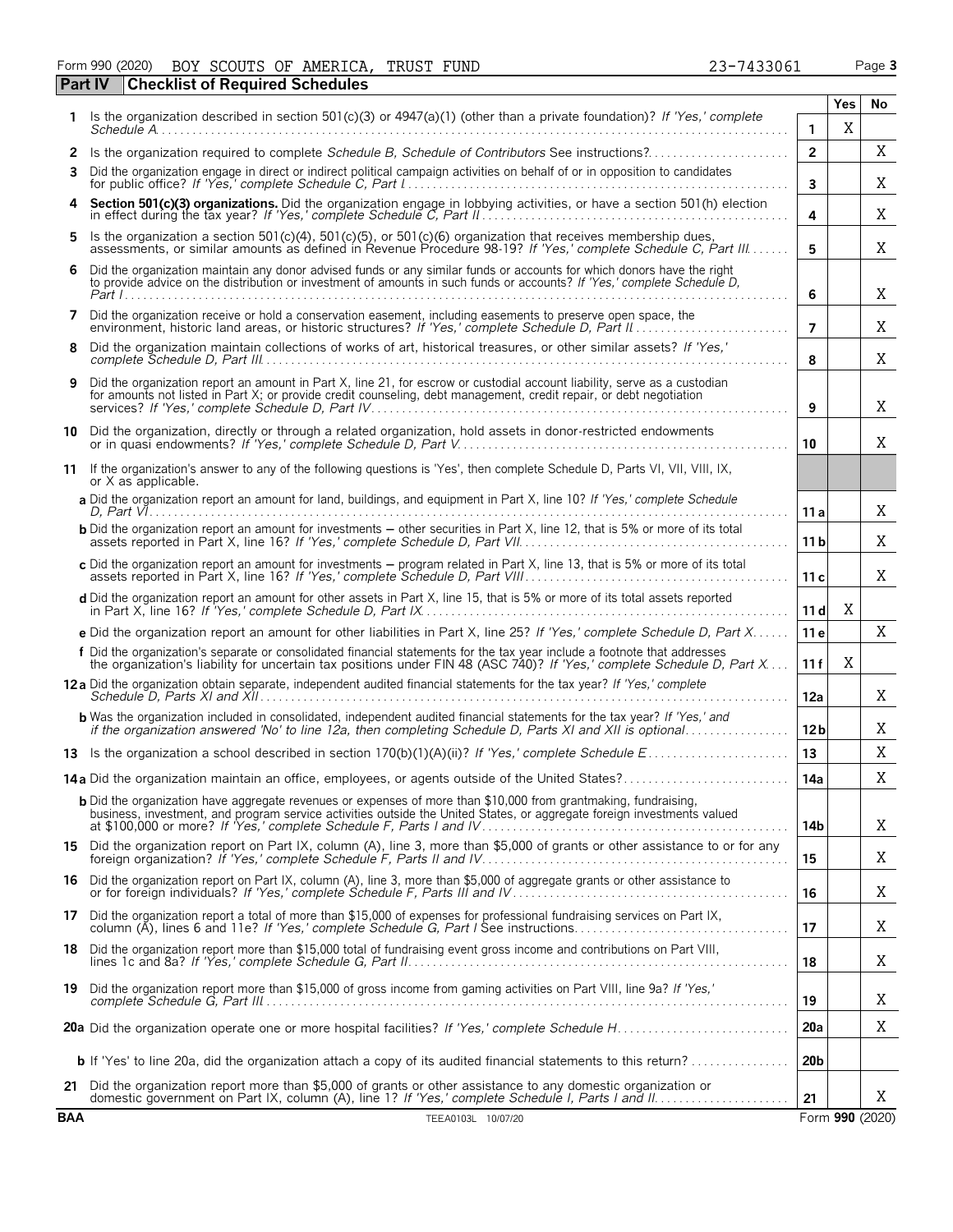Form 990 (2020) BOY SCOUTS OF AMERICA, TRUST FUND 23-7433061 Page **4** BOY SCOUTS OF AMERICA, TRUST FUND 23-7433061

|            | Part IV | <b>Checklist of Required Schedules</b> (continued)                                                                                                                                                                                                                                                                                    |                 |                |                         |
|------------|---------|---------------------------------------------------------------------------------------------------------------------------------------------------------------------------------------------------------------------------------------------------------------------------------------------------------------------------------------|-----------------|----------------|-------------------------|
|            |         |                                                                                                                                                                                                                                                                                                                                       |                 | Yes            | No                      |
|            |         | 22 Did the organization report more than \$5,000 of grants or other assistance to or for domestic individuals on Part IX,                                                                                                                                                                                                             | 22              |                | X                       |
|            |         | 23 Did the organization answer 'Yes' to Part VII, Section A, line 3, 4, or 5 about compensation of the organization's current<br>and former officers, directors, trustees, key employees, and highest compensated employees? If 'Yes,' complete                                                                                       | 23              |                | X                       |
|            |         | 24 a Did the organization have a tax-exempt bond issue with an outstanding principal amount of more than \$100,000 as of the last day of the year, that was issued after December 31, 2002? If 'Yes,' answer lines 24b through                                                                                                        | 24a             |                | X                       |
|            |         | <b>b</b> Did the organization invest any proceeds of tax-exempt bonds beyond a temporary period exception?                                                                                                                                                                                                                            | 24 <sub>b</sub> |                |                         |
|            |         | c Did the organization maintain an escrow account other than a refunding escrow at any time during the year to defease                                                                                                                                                                                                                | 24с             |                |                         |
|            |         | d Did the organization act as an 'on behalf of' issuer for bonds outstanding at any time during the year?                                                                                                                                                                                                                             | 24d             |                |                         |
|            |         | 25 a Section 501(c)(3), 501(c)(4), and 501(c)(29) organizations. Did the organization engage in an excess benefit                                                                                                                                                                                                                     | 25a             |                | X                       |
|            |         | <b>b</b> Is the organization aware that it engaged in an excess benefit transaction with a disqualified person in a prior year, and<br>that the transaction has not been reported on any of the organization's prior Forms 990 or 990-EZ? If 'Yes,' complete                                                                          | 25b             |                | X                       |
|            |         | 26 Did the organization report any amount on Part X, line 5 or 22, for receivables from or payables to any current or former officer, director, trustee, key employee, creator or founder, substantial contributor, or 35% con                                                                                                        | 26              |                | Χ                       |
| 27         |         | Did the organization provide a grant or other assistance to any current or former officer, director, trustee, key<br>employee, creator or founder, substantial contributor or employee thereof, a grant selection committee<br>member, or to a 35% controlled entity (including an employee thereof) or family member of any of these | 27              |                | Χ                       |
| 28         |         | Was the organization a party to a business transaction with one of the following parties (see Schedule L, Part IV<br>instructions, for applicable filing thresholds, conditions, and exceptions):                                                                                                                                     |                 |                |                         |
|            |         | a A current or former officer, director, trustee, key employee, creator or founder, or substantial contributor? If                                                                                                                                                                                                                    | 28a             |                | Χ                       |
|            |         | <b>b</b> A family member of any individual described in line 28a? If 'Yes,' complete Schedule L, Part IV                                                                                                                                                                                                                              | 28 <sub>b</sub> |                | X                       |
|            |         | c A 35% controlled entity of one or more individuals and/or organizations described in lines 28a or 28b? If                                                                                                                                                                                                                           | 28c             |                | Χ                       |
| 29         |         | Did the organization receive more than \$25,000 in non-cash contributions? If 'Yes,' complete Schedule M                                                                                                                                                                                                                              | 29              |                | $\overline{\text{X}}$   |
| 30         |         | Did the organization receive contributions of art, historical treasures, or other similar assets, or qualified conservation                                                                                                                                                                                                           | 30              |                | Χ                       |
| 31         |         | Did the organization liquidate, terminate, or dissolve and cease operations? If 'Yes,' complete Schedule N, Part I                                                                                                                                                                                                                    | 31              |                | $\overline{\mathrm{X}}$ |
| 32         |         | Did the organization sell, exchange, dispose of, or transfer more than 25% of its net assets? If 'Yes,' complete                                                                                                                                                                                                                      | 32 <sub>2</sub> |                | Χ                       |
| 33         |         | Did the organization own 100% of an entity disregarded as separate from the organization under Regulations sections<br>301.7701-2 and 301.7701-3? If 'Yes,' complete Schedule R, Part 1                                                                                                                                               | 33              |                | Χ                       |
| 34         |         | Was the organization related to any tax-exempt or taxable entity? If 'Yes,' complete Schedule R, Part II, III, or IV,                                                                                                                                                                                                                 | 34              |                | Χ                       |
|            |         |                                                                                                                                                                                                                                                                                                                                       | 35a             |                | $\overline{X}$          |
|            |         | b If 'Yes' to line 35a, did the organization receive any payment from or engage in any transaction with a controlled<br>entity within the meaning of section 512(b)(13)? If 'Yes,' complete Schedule R, Part V, line 2                                                                                                                | 35 <sub>b</sub> |                |                         |
|            |         |                                                                                                                                                                                                                                                                                                                                       | 36              |                | Χ                       |
| 37         |         | Did the organization conduct more than 5% of its activities through an entity that is not a related organization and that is treated as a partnership for federal income tax purposes? If 'Yes,' complete Schedule R, Part VI.                                                                                                        | 37              |                | Χ                       |
| 38         |         | Did the organization complete Schedule O and provide explanations in Schedule O for Part VI, lines 11b and 19?                                                                                                                                                                                                                        | 38              | X              |                         |
|            |         | Part V Statements Regarding Other IRS Filings and Tax Compliance                                                                                                                                                                                                                                                                      |                 |                |                         |
|            |         |                                                                                                                                                                                                                                                                                                                                       |                 | <b>Yes</b>     | No                      |
|            |         | 0.<br><b>b</b> Enter the number of Forms W-2G included in line 1a. Enter -0- if not applicable<br>1 <sub>b</sub><br>0                                                                                                                                                                                                                 |                 |                |                         |
|            |         |                                                                                                                                                                                                                                                                                                                                       |                 |                |                         |
| <b>BAA</b> |         | C Did the organization comply with backup withholding rules for reportable payments to vendors and reportable gaming<br>(gambling) winnings to prize winners?<br>TEEA0104L 10/07/20                                                                                                                                                   | 1 <sub>c</sub>  | $\overline{X}$ | Form 990 (2020)         |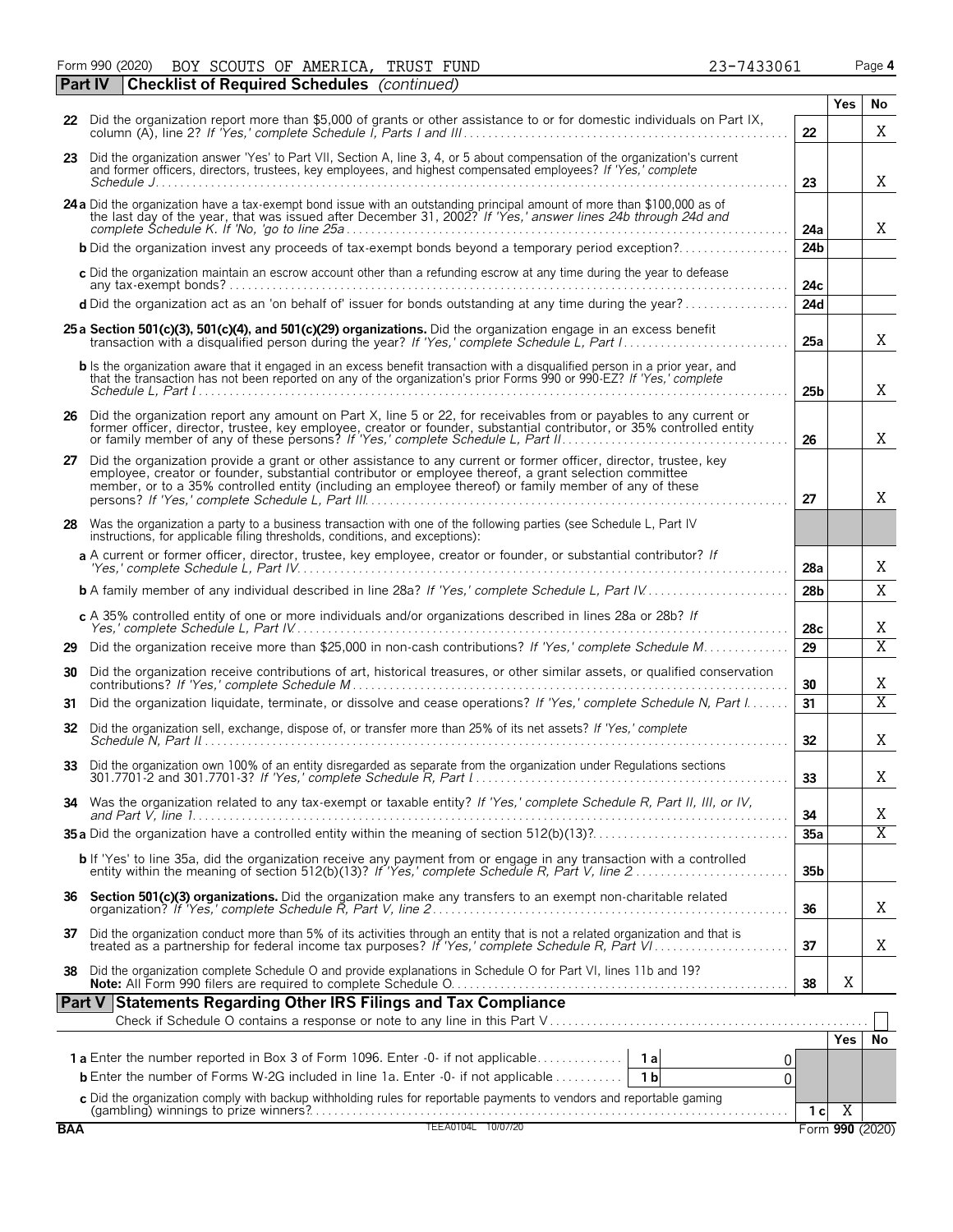|               | Form 990 (2020)<br>BOY SCOUTS OF AMERICA, TRUST FUND<br>23-7433061                                                                                                                                          |                |     | Page 5          |
|---------------|-------------------------------------------------------------------------------------------------------------------------------------------------------------------------------------------------------------|----------------|-----|-----------------|
| <b>Part V</b> | Statements Regarding Other IRS Filings and Tax Compliance (continued)                                                                                                                                       |                |     |                 |
|               |                                                                                                                                                                                                             |                | Yes | No.             |
|               | 2a Enter the number of employees reported on Form W-3, Transmittal of Wage and Tax State-<br>ments, filed for the calendar year ending with or within the year covered by this return<br>2a<br>$\Omega$     |                |     |                 |
|               | <b>b</b> If at least one is reported on line 2a, did the organization file all required federal employment tax returns?                                                                                     | 2 <sub>b</sub> |     |                 |
|               | Note: If the sum of lines 1a and 2a is greater than 250, you may be required to e-file (see instructions)                                                                                                   |                |     |                 |
|               | 3a Did the organization have unrelated business gross income of \$1,000 or more during the year?                                                                                                            | 3a             |     | $\overline{X}$  |
|               |                                                                                                                                                                                                             | 3 <sub>b</sub> |     |                 |
|               | 4 a At any time during the calendar year, did the organization have an interest in, or a signature or other authority over, a                                                                               |                |     |                 |
|               | financial account in a foreign country (such as a bank account, securities account, or other financial account)?<br><b>b</b> If 'Yes,' enter the name of the foreign country                                | 4a             |     | Χ               |
|               | See instructions for filing requirements for FinCEN Form 114, Report of Foreign Bank and Financial Accounts (FBAR).                                                                                         |                |     |                 |
|               | <b>5a</b> Was the organization a party to a prohibited tax shelter transaction at any time during the tax year?                                                                                             | 5a             |     | Χ               |
|               | <b>b</b> Did any taxable party notify the organization that it was or is a party to a prohibited tax shelter transaction?                                                                                   | 5 <sub>b</sub> |     | Χ               |
|               |                                                                                                                                                                                                             | 5с             |     |                 |
|               |                                                                                                                                                                                                             |                |     |                 |
|               | 6 a Does the organization have annual gross receipts that are normally greater than \$100,000, and did the organization solicit any contributions that were not tax deductible as charitable contributions? | 6a             |     | Χ               |
|               | b If 'Yes,' did the organization include with every solicitation an express statement that such contributions or gifts were                                                                                 | 6b             |     |                 |
|               | 7 Organizations that may receive deductible contributions under section 170(c).                                                                                                                             |                |     |                 |
|               | a Did the organization receive a payment in excess of \$75 made partly as a contribution and partly for goods and                                                                                           | <b>7a</b>      |     | Χ               |
|               |                                                                                                                                                                                                             | 7 <sub>b</sub> |     |                 |
|               | c Did the organization sell, exchange, or otherwise dispose of tangible personal property for which it was required to file                                                                                 | 7 с            |     | Χ               |
|               |                                                                                                                                                                                                             |                |     |                 |
|               | e Did the organization receive any funds, directly or indirectly, to pay premiums on a personal benefit contract?                                                                                           | <b>7e</b>      |     | Χ               |
|               | f Did the organization, during the year, pay premiums, directly or indirectly, on a personal benefit contract?                                                                                              | 7f             |     | Χ               |
|               | g If the organization received a contribution of qualified intellectual property, did the organization file Form 8899                                                                                       |                |     |                 |
|               |                                                                                                                                                                                                             | 7 <sub>q</sub> |     |                 |
|               | h If the organization received a contribution of cars, boats, airplanes, or other vehicles, did the organization file a                                                                                     | 7 h            |     |                 |
| 8             | Sponsoring organizations maintaining donor advised funds. Did a donor advised fund maintained by the sponsoring                                                                                             |                |     |                 |
|               |                                                                                                                                                                                                             | 8              |     |                 |
| 9             | Sponsoring organizations maintaining donor advised funds.                                                                                                                                                   |                |     |                 |
|               |                                                                                                                                                                                                             | 9 a            |     |                 |
|               | <b>b</b> Did the sponsoring organization make a distribution to a donor, donor advisor, or related person?                                                                                                  | 9 <sub>b</sub> |     |                 |
|               | 10 Section 501(c)(7) organizations. Enter:                                                                                                                                                                  |                |     |                 |
|               | 10 a                                                                                                                                                                                                        |                |     |                 |
|               | <b>b</b> Gross receipts, included on Form 990, Part VIII, line 12, for public use of club facilities<br>10 <sub>b</sub>                                                                                     |                |     |                 |
|               | 11 Section 501(c)(12) organizations. Enter:                                                                                                                                                                 |                |     |                 |
|               | 11a                                                                                                                                                                                                         |                |     |                 |
|               | <b>b</b> Gross income from other sources (Do not net amounts due or paid to other sources<br>11 b                                                                                                           |                |     |                 |
|               | 12a Section 4947(a)(1) non-exempt charitable trusts. Is the organization filing Form 990 in lieu of Form 1041?                                                                                              | 12a            |     |                 |
|               | <b>b</b> If 'Yes,' enter the amount of tax-exempt interest received or accrued during the year<br>12 <sub>b</sub>                                                                                           |                |     |                 |
|               | 13 Section 501(c)(29) qualified nonprofit health insurance issuers.                                                                                                                                         |                |     |                 |
|               |                                                                                                                                                                                                             | 13a            |     |                 |
|               | <b>Note:</b> See the instructions for additional information the organization must report on Schedule O.                                                                                                    |                |     |                 |
|               | <b>b</b> Enter the amount of reserves the organization is required to maintain by the states in<br>which the organization is licensed to issue qualified health plans<br>13 <sub>b</sub>                    |                |     |                 |
|               | 13c                                                                                                                                                                                                         |                |     |                 |
|               | 14a Did the organization receive any payments for indoor tanning services during the tax year?                                                                                                              | 14 a           |     | Χ               |
|               | b If 'Yes,' has it filed a Form 720 to report these payments? If 'No,' provide an explanation on Schedule O                                                                                                 | 14 b           |     |                 |
|               | 15 Is the organization subject to the section 4960 tax on payment(s) of more than \$1,000,000 in remuneration or                                                                                            |                |     |                 |
|               |                                                                                                                                                                                                             | 15             |     | Χ               |
|               | If 'Yes,' see instructions and file Form 4720, Schedule N.                                                                                                                                                  |                |     |                 |
|               | 16 Is the organization an educational institution subject to the section 4968 excise tax on net investment income?                                                                                          | 16             |     | Χ               |
| <b>BAA</b>    | If 'Yes,' complete Form 4720, Schedule O.<br>TEEA0105L 10/07/20                                                                                                                                             |                |     | Form 990 (2020) |
|               |                                                                                                                                                                                                             |                |     |                 |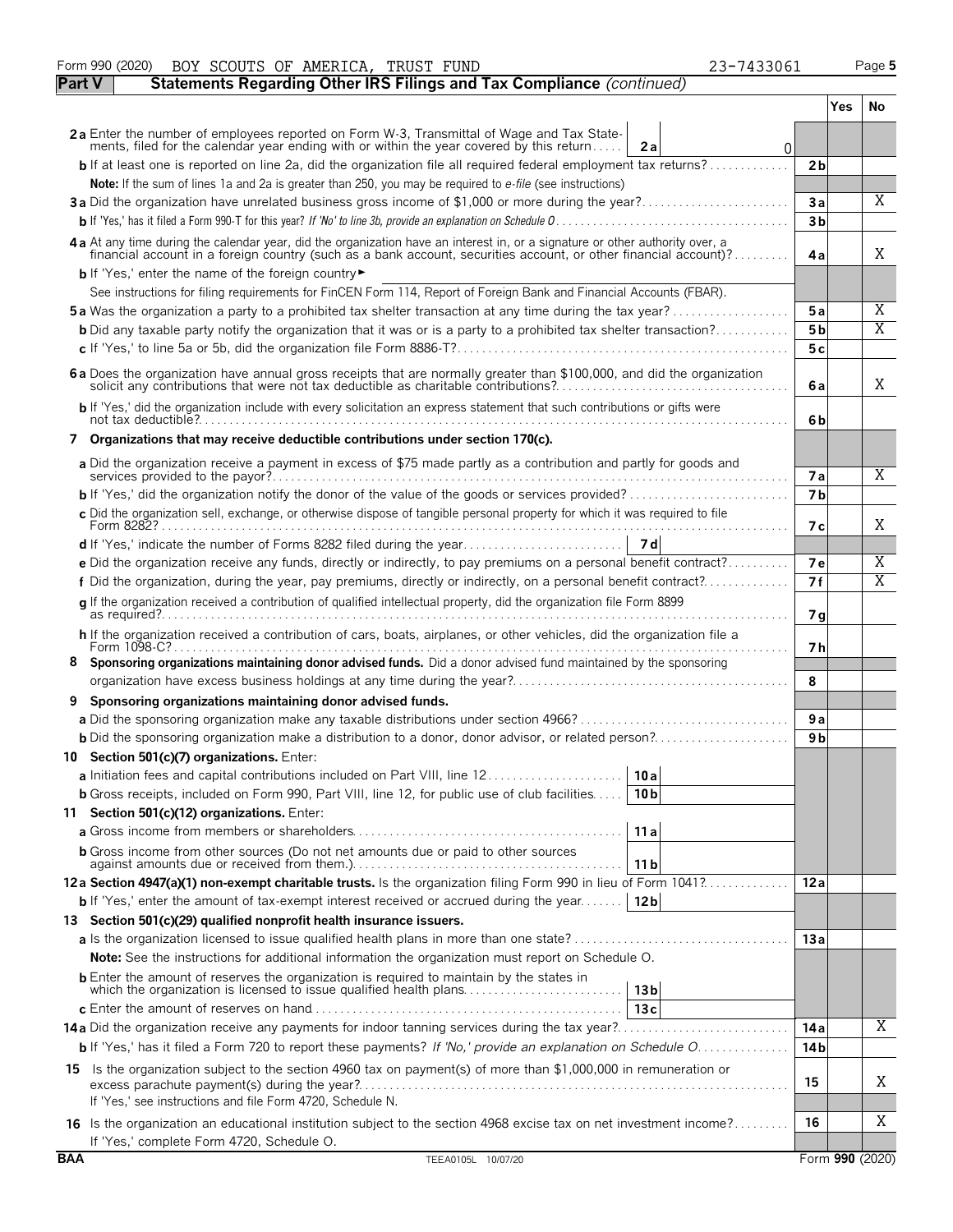|     | Part VI<br>Governance, Management, and Disclosure For each 'Yes' response to lines 2 through 7b below, and for                                                                                                                    |                       |                |                |
|-----|-----------------------------------------------------------------------------------------------------------------------------------------------------------------------------------------------------------------------------------|-----------------------|----------------|----------------|
|     | a 'No' response to line 8a, 8b, or 10b below, describe the circumstances, processes, or changes on<br>Schedule O. See instructions.                                                                                               |                       |                |                |
|     |                                                                                                                                                                                                                                   |                       |                | X              |
|     | <b>Section A. Governing Body and Management</b>                                                                                                                                                                                   |                       |                |                |
|     |                                                                                                                                                                                                                                   |                       | <b>Yes</b>     | No             |
|     | <b>1a</b> Enter the number of voting members of the governing body at the end of the tax year<br>1 a<br>92<br>If there are material differences in voting rights among members                                                    |                       |                |                |
|     | of the governing body, or if the governing body delegated broad<br>authority to an executive committee or similar committee, explain on Schedule O.                                                                               |                       |                |                |
|     | <b>b</b> Enter the number of voting members included on line 1a, above, who are independent 1 1b<br>92                                                                                                                            |                       |                |                |
|     | 2 Did any officer, director, trustee, or key employee have a family relationship or a business relationship with any other                                                                                                        |                       |                |                |
|     |                                                                                                                                                                                                                                   | $\overline{2}$        |                | X              |
| 3.  | Did the organization delegate control over management duties customarily performed by or under the direct supervision<br>of officers, directors, trustees, or key employees to a management company or other person?              | 3                     |                | X              |
|     | Did the organization make any significant changes to its governing documents                                                                                                                                                      |                       |                |                |
|     |                                                                                                                                                                                                                                   | 4                     |                | X              |
| 5.  | Did the organization become aware during the year of a significant diversion of the organization's assets?                                                                                                                        | 5                     |                | $\overline{X}$ |
|     |                                                                                                                                                                                                                                   | 6                     |                | $\overline{X}$ |
|     | 7a Did the organization have members, stockholders, or other persons who had the power to elect or appoint one or more                                                                                                            | 7а                    |                | X              |
|     | <b>b</b> Are any governance decisions of the organization reserved to (or subject to approval by) members,                                                                                                                        |                       |                |                |
|     |                                                                                                                                                                                                                                   | 7 b                   |                | X              |
| 8   | Did the organization contemporaneously document the meetings held or written actions undertaken during the year by<br>the following:                                                                                              |                       |                |                |
|     |                                                                                                                                                                                                                                   | 8 a<br>8 <sub>b</sub> | X<br>X         |                |
|     | 9 Is there any officer, director, trustee, or key employee listed in Part VII, Section A, who cannot be reached at the                                                                                                            |                       |                |                |
|     | organization's mailing address? If 'Yes,' provide the names and addresses on Schedule Q                                                                                                                                           | 9                     |                | X              |
|     | <b>Section B. Policies</b> (This Section B requests information about policies not required by the Internal Revenue Code.)                                                                                                        |                       |                |                |
|     |                                                                                                                                                                                                                                   | 10a                   | <b>Yes</b>     | No<br>X        |
|     | b If 'Yes,' did the organization have written policies and procedures governing the activities of such chapters, affiliates, and branches to ensure their                                                                         |                       |                |                |
|     |                                                                                                                                                                                                                                   | 10 <sub>b</sub>       |                |                |
|     |                                                                                                                                                                                                                                   | 11a                   | $\overline{X}$ |                |
|     | <b>b</b> Describe in Schedule O the process, if any, used by the organization to review this Form 990. SEE SCHEDULE O                                                                                                             |                       |                |                |
|     | <b>b</b> Were officers, directors, or trustees, and key employees required to disclose annually interests that could give rise                                                                                                    | 12a                   | Χ              |                |
|     | to conflicts?                                                                                                                                                                                                                     | 12 <sub>b</sub>       | X              |                |
|     | c Did the organization regularly and consistently monitor and enforce compliance with the policy? If 'Yes,' describe in                                                                                                           | 12 c                  | Χ              |                |
| 13  |                                                                                                                                                                                                                                   | 13                    | $\overline{X}$ |                |
| 14  |                                                                                                                                                                                                                                   | 14                    | $\overline{X}$ |                |
|     | 15 Did the process for determining compensation of the following persons include a review and approval by independent<br>persons, comparability data, and contemporaneous substantiation of the deliberation and decision?        |                       |                |                |
|     | a The organization's CEO, Executive Director, or top management official. SEE SCHEDULE 0                                                                                                                                          | 15a                   | X              |                |
|     | If 'Yes' to line 15a or 15b, describe the process in Schedule O (see instructions).                                                                                                                                               | 15 <sub>b</sub>       | Χ              |                |
|     | 16 a Did the organization invest in, contribute assets to, or participate in a joint venture or similar arrangement with a                                                                                                        |                       |                |                |
|     |                                                                                                                                                                                                                                   | 16 a                  |                | Χ              |
|     | b If 'Yes,' did the organization follow a written policy or procedure requiring the organization to evaluate its<br>participation in joint venture arrangements under applicable federal tax law, and take steps to safeguard the |                       |                |                |
|     | <b>Section C. Disclosure</b>                                                                                                                                                                                                      | 16 b                  |                |                |
| 17. | List the states with which a copy of this Form 990 is required to be filed ►<br>ΝJ                                                                                                                                                |                       |                |                |
|     | 18 Section 6104 requires an organization to make its Forms 1023 (1024 or 1024-A, if applicable), 990, and 990-T (Section 501(c)(3)s only)                                                                                         |                       |                |                |
|     | available for public inspection. Indicate how you made these available. Check all that apply.<br>Another's website<br>$\mathbf{X}$<br>Upon request<br>Own website<br>Other (explain on Schedule O)                                |                       |                |                |
| 19  | Describe on Schedule O whether (and if so, how) the organization made its governing documents, conflict of interest policy, and financial statements available to<br>the public during the tax year.<br>SEE SCHEDULE O            |                       |                |                |
| 20  | State the name, address, and telephone number of the person who possesses the organization's books and records ►                                                                                                                  |                       |                |                |
|     | GARDEN STATE COUNCIL, BSA 693 RANCOCAS ROAD WESTAMPTON NJ 08060 609-261-5850                                                                                                                                                      |                       |                |                |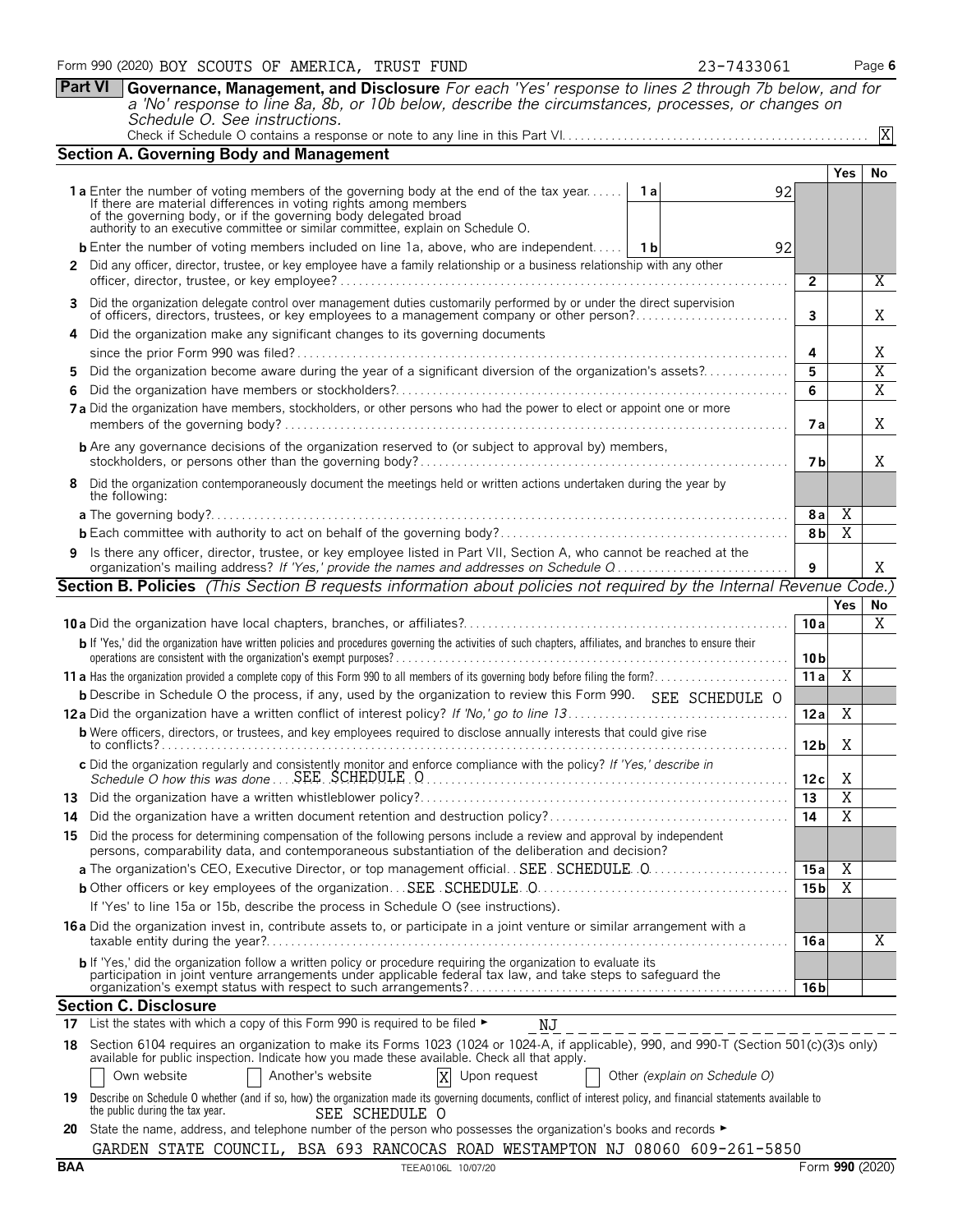| Form 990 (2020) BOY SCOUTS OF AMERICA, TRUST FUND                                                                                                                                                                                  | 23-7433061 | Page 7 |  |  |  |
|------------------------------------------------------------------------------------------------------------------------------------------------------------------------------------------------------------------------------------|------------|--------|--|--|--|
| <b>Part VII</b><br>Compensation of Officers, Directors, Trustees, Key Employees, Highest Compensated Employees, and<br><b>Independent Contractors</b>                                                                              |            |        |  |  |  |
|                                                                                                                                                                                                                                    |            |        |  |  |  |
| Section A. Officers, Directors, Trustees, Key Employees, and Highest Compensated Employees                                                                                                                                         |            |        |  |  |  |
| 1 a Complete this table for all persons required to be listed. Report compensation for the calendar year ending with or within the<br>organization's tax year.                                                                     |            |        |  |  |  |
| • List all of the organization's <b>current</b> officers, directors, trustees (whether individuals or organizations), regardless of amount of<br>compensation. Enter -0- in columns (D), (E), and (F) if no compensation was paid. |            |        |  |  |  |

? List all of the organization's **current** key employees, if any. See instructions for definition of 'key employee.'

? List the organization's five **current** highest compensated employees (other than an officer, director, trustee, or key employee) who received reportable compensation (Box 5 of Form W-2 and/or Box 7 of Form 1099-MISC) of more than \$100,000 from the organization and any related organizations.

? List all of the organization's **former** officers, key employees, and highest compensated employees who received more than \$100,000 of reportable compensation from the organization and any related organizations.

? List all of the organization's **former directors or trustees** that received, in the capacity as a former director or trustee of the

organization, more than \$10,000 of reportable compensation from the organization and any related organizations.

See instructions for the order in which to list the persons above.

Check this box if neither the organization nor any related organization compensated any current officer, director, or trustee. X

|                                         |                                                                                                                                  |   |                       | (C)            |                   |                                                                                        |        |                                        |                                                                                    |                                                                       |
|-----------------------------------------|----------------------------------------------------------------------------------------------------------------------------------|---|-----------------------|----------------|-------------------|----------------------------------------------------------------------------------------|--------|----------------------------------------|------------------------------------------------------------------------------------|-----------------------------------------------------------------------|
| (A)<br>Name and title                   | (B)<br>Average<br>hours<br>per                                                                                                   |   |                       |                | director/trustee) | Position (do not check more<br>than one box, unless person<br>is both an officer and a |        | (D)<br>Reportable<br>compensation from | (E)<br>Reportable<br>compensation from<br>related organizations<br>(W-2/1099-MISC) | (F)<br>Estimated amount<br>of other                                   |
|                                         | per<br>(list any Graph<br>(list any Graph<br>hours for pelated<br>related<br>tions<br>below<br>dotted<br>line)<br>line)<br>line) |   | Institutional trustee | <b>Officer</b> | Key employee      | Highest compensated<br>employee                                                        | Former | the organization<br>(W-2/1099-MISC)    |                                                                                    | compensation from<br>the organization<br>and related<br>organizations |
| (1) SEE ATTACHED LIST<br><b>TRUSTEE</b> | $\mathbf 0$<br>$\mathbf 0$                                                                                                       | X |                       |                |                   |                                                                                        |        | $\mathbf 0$                            | $\mathsf 0$                                                                        | $0$ .                                                                 |
| (2)                                     |                                                                                                                                  |   |                       |                |                   |                                                                                        |        |                                        |                                                                                    |                                                                       |
| (3)                                     |                                                                                                                                  |   |                       |                |                   |                                                                                        |        |                                        |                                                                                    |                                                                       |
| (4)                                     |                                                                                                                                  |   |                       |                |                   |                                                                                        |        |                                        |                                                                                    |                                                                       |
| (5)                                     |                                                                                                                                  |   |                       |                |                   |                                                                                        |        |                                        |                                                                                    |                                                                       |
| (6)                                     |                                                                                                                                  |   |                       |                |                   |                                                                                        |        |                                        |                                                                                    |                                                                       |
| (7)                                     |                                                                                                                                  |   |                       |                |                   |                                                                                        |        |                                        |                                                                                    |                                                                       |
| (8)                                     |                                                                                                                                  |   |                       |                |                   |                                                                                        |        |                                        |                                                                                    |                                                                       |
| (9)                                     |                                                                                                                                  |   |                       |                |                   |                                                                                        |        |                                        |                                                                                    |                                                                       |
| (10)                                    |                                                                                                                                  |   |                       |                |                   |                                                                                        |        |                                        |                                                                                    |                                                                       |
| (11)                                    |                                                                                                                                  |   |                       |                |                   |                                                                                        |        |                                        |                                                                                    |                                                                       |
| (12)                                    |                                                                                                                                  |   |                       |                |                   |                                                                                        |        |                                        |                                                                                    |                                                                       |
| (13)                                    |                                                                                                                                  |   |                       |                |                   |                                                                                        |        |                                        |                                                                                    |                                                                       |
| (14)                                    |                                                                                                                                  |   |                       |                |                   |                                                                                        |        |                                        |                                                                                    |                                                                       |
| <b>BAA</b>                              | TEEA0107L 10/07/20                                                                                                               |   |                       |                |                   |                                                                                        |        |                                        |                                                                                    | Form 990 (2020)                                                       |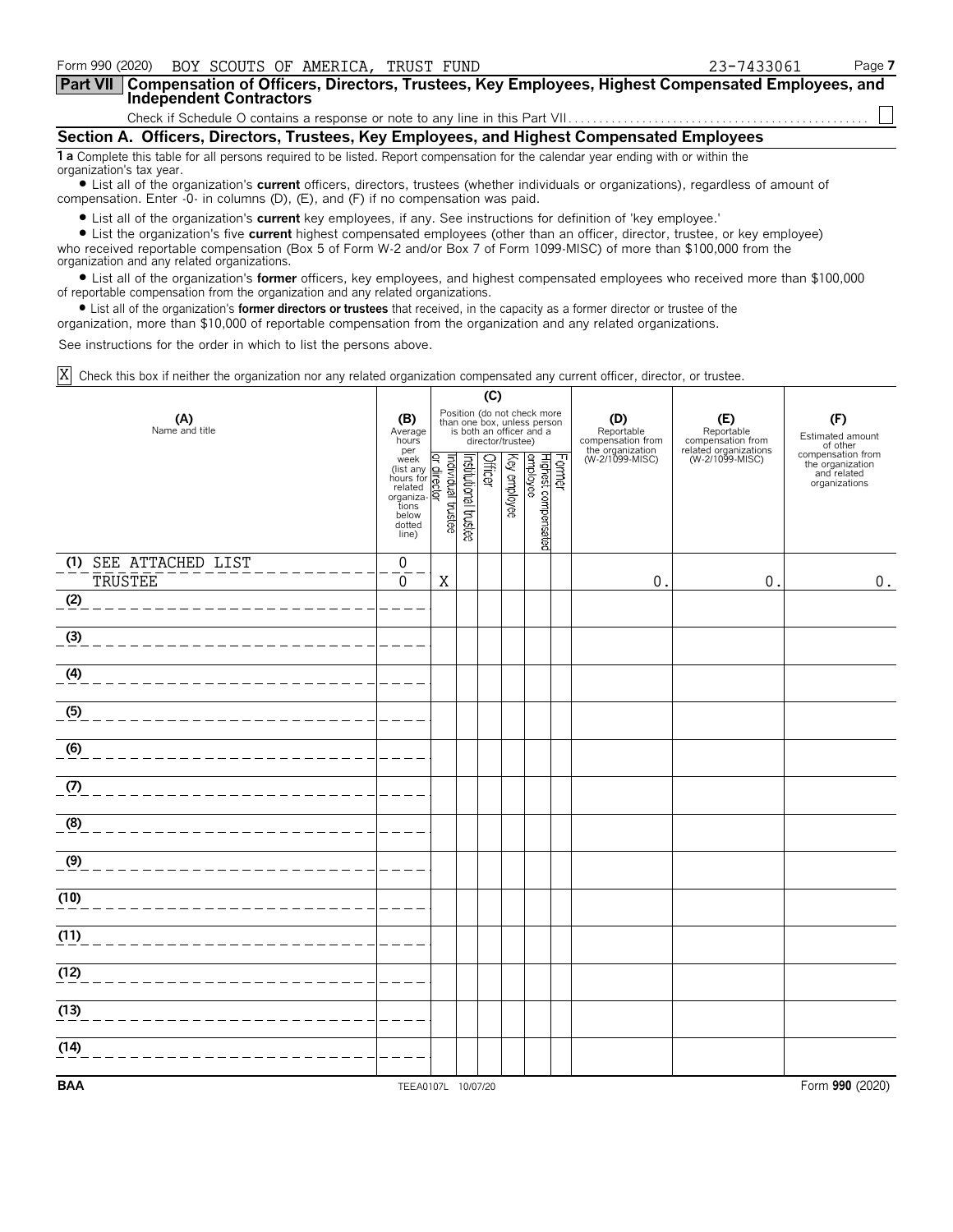#### Form 990 (2020) Page **8** BOY SCOUTS OF AMERICA, TRUST FUND 23-7433061

| 23-743306 |  |  |
|-----------|--|--|
|           |  |  |
|           |  |  |

|      | Part VII Section A. Officers, Directors, Trustees, Key Employees, and Highest Compensated Employees (continued)                                                                                                                                        |                                                                                                 |                                      |                      |         |              |                                                                                                             |        |                                        |                                          |                                                                                   |
|------|--------------------------------------------------------------------------------------------------------------------------------------------------------------------------------------------------------------------------------------------------------|-------------------------------------------------------------------------------------------------|--------------------------------------|----------------------|---------|--------------|-------------------------------------------------------------------------------------------------------------|--------|----------------------------------------|------------------------------------------|-----------------------------------------------------------------------------------|
|      |                                                                                                                                                                                                                                                        | (B)                                                                                             |                                      |                      | (C)     |              |                                                                                                             |        |                                        |                                          |                                                                                   |
|      | (A)<br>Name and title                                                                                                                                                                                                                                  | Average<br>hours<br>per                                                                         |                                      |                      |         |              | Position<br>(do not check more than one<br>box, unless person is both an<br>officer and a director/trustee) |        | (D)<br>Reportable<br>compensation from | (E)<br>Reportable<br>compensation from   | (F)<br>Estimated amount                                                           |
|      |                                                                                                                                                                                                                                                        | week<br>(list any<br>hours<br>for<br>related<br>organiza<br>- tions<br>below<br>dotted<br>line) | ndividual trustee<br>Q<br>irect<br>হ | nstitutional trustee | Officer | Key employee | Highest compensated<br>employee                                                                             | Former | the organization<br>(W-2/1099-MISC)    | related organizations<br>(W-2/1099-MISC) | of other<br>compensation from<br>the organization<br>and related<br>organizations |
| (15) |                                                                                                                                                                                                                                                        |                                                                                                 |                                      |                      |         |              |                                                                                                             |        |                                        |                                          |                                                                                   |
| (16) |                                                                                                                                                                                                                                                        |                                                                                                 |                                      |                      |         |              |                                                                                                             |        |                                        |                                          |                                                                                   |
| (17) |                                                                                                                                                                                                                                                        |                                                                                                 |                                      |                      |         |              |                                                                                                             |        |                                        |                                          |                                                                                   |
| (18) |                                                                                                                                                                                                                                                        |                                                                                                 |                                      |                      |         |              |                                                                                                             |        |                                        |                                          |                                                                                   |
| (19) |                                                                                                                                                                                                                                                        |                                                                                                 |                                      |                      |         |              |                                                                                                             |        |                                        |                                          |                                                                                   |
| (20) |                                                                                                                                                                                                                                                        |                                                                                                 |                                      |                      |         |              |                                                                                                             |        |                                        |                                          |                                                                                   |
| (21) |                                                                                                                                                                                                                                                        |                                                                                                 |                                      |                      |         |              |                                                                                                             |        |                                        |                                          |                                                                                   |
| (22) |                                                                                                                                                                                                                                                        |                                                                                                 |                                      |                      |         |              |                                                                                                             |        |                                        |                                          |                                                                                   |
| (23) |                                                                                                                                                                                                                                                        |                                                                                                 |                                      |                      |         |              |                                                                                                             |        |                                        |                                          |                                                                                   |
| (24) | _______________________                                                                                                                                                                                                                                |                                                                                                 |                                      |                      |         |              |                                                                                                             |        |                                        |                                          |                                                                                   |
| (25) | _______________________                                                                                                                                                                                                                                |                                                                                                 |                                      |                      |         |              |                                                                                                             |        |                                        |                                          |                                                                                   |
|      | c Total from continuation sheets to Part VII, Section A                                                                                                                                                                                                |                                                                                                 |                                      |                      |         |              |                                                                                                             |        | $0$ .<br>$0$ .<br>0.                   | $0$ .<br>$0$ .<br>0.                     | $0$ .<br>$0$ .<br>$0$ .                                                           |
|      | 2 Total number of individuals (including but not limited to those listed above) who received more than \$100,000 of reportable compensation<br>from the organization $\blacktriangleright$<br>0                                                        |                                                                                                 |                                      |                      |         |              |                                                                                                             |        |                                        |                                          |                                                                                   |
| 3    | Did the organization list any former officer, director, trustee, key employee, or highest compensated employee                                                                                                                                         |                                                                                                 |                                      |                      |         |              |                                                                                                             |        |                                        |                                          | Yes<br>No<br>$\mathbf{3}$                                                         |
| 4    | For any individual listed on line 1a, is the sum of reportable compensation and other compensation from<br>the organization and related organizations greater than \$150,000? If 'Yes,' complete Schedule J for                                        |                                                                                                 |                                      |                      |         |              |                                                                                                             |        |                                        |                                          | X<br>4                                                                            |
| 5    | Did any person listed on line 1a receive or accrue compensation from any unrelated organization or individual                                                                                                                                          |                                                                                                 |                                      |                      |         |              |                                                                                                             |        |                                        |                                          | X<br>5<br>X                                                                       |
|      | <b>Section B. Independent Contractors</b>                                                                                                                                                                                                              |                                                                                                 |                                      |                      |         |              |                                                                                                             |        |                                        |                                          |                                                                                   |
|      | Complete this table for your five highest compensated independent contractors that received more than \$100,000 of<br>compensation from the organization. Report compensation for the calendar year ending with or within the organization's tax year. |                                                                                                 |                                      |                      |         |              |                                                                                                             |        |                                        |                                          |                                                                                   |
|      | (A)<br>Name and business address                                                                                                                                                                                                                       |                                                                                                 |                                      |                      |         |              |                                                                                                             |        | (B)<br>Description of services         |                                          | (C)<br>Compensation                                                               |
|      |                                                                                                                                                                                                                                                        |                                                                                                 |                                      |                      |         |              |                                                                                                             |        |                                        |                                          |                                                                                   |
|      |                                                                                                                                                                                                                                                        |                                                                                                 |                                      |                      |         |              |                                                                                                             |        |                                        |                                          |                                                                                   |
|      | 2 Total number of independent contractors (including but not limited to those listed above) who received more than<br>\$100,000 of compensation from the organization $\blacktriangleright$ 0                                                          |                                                                                                 |                                      |                      |         |              |                                                                                                             |        |                                        |                                          |                                                                                   |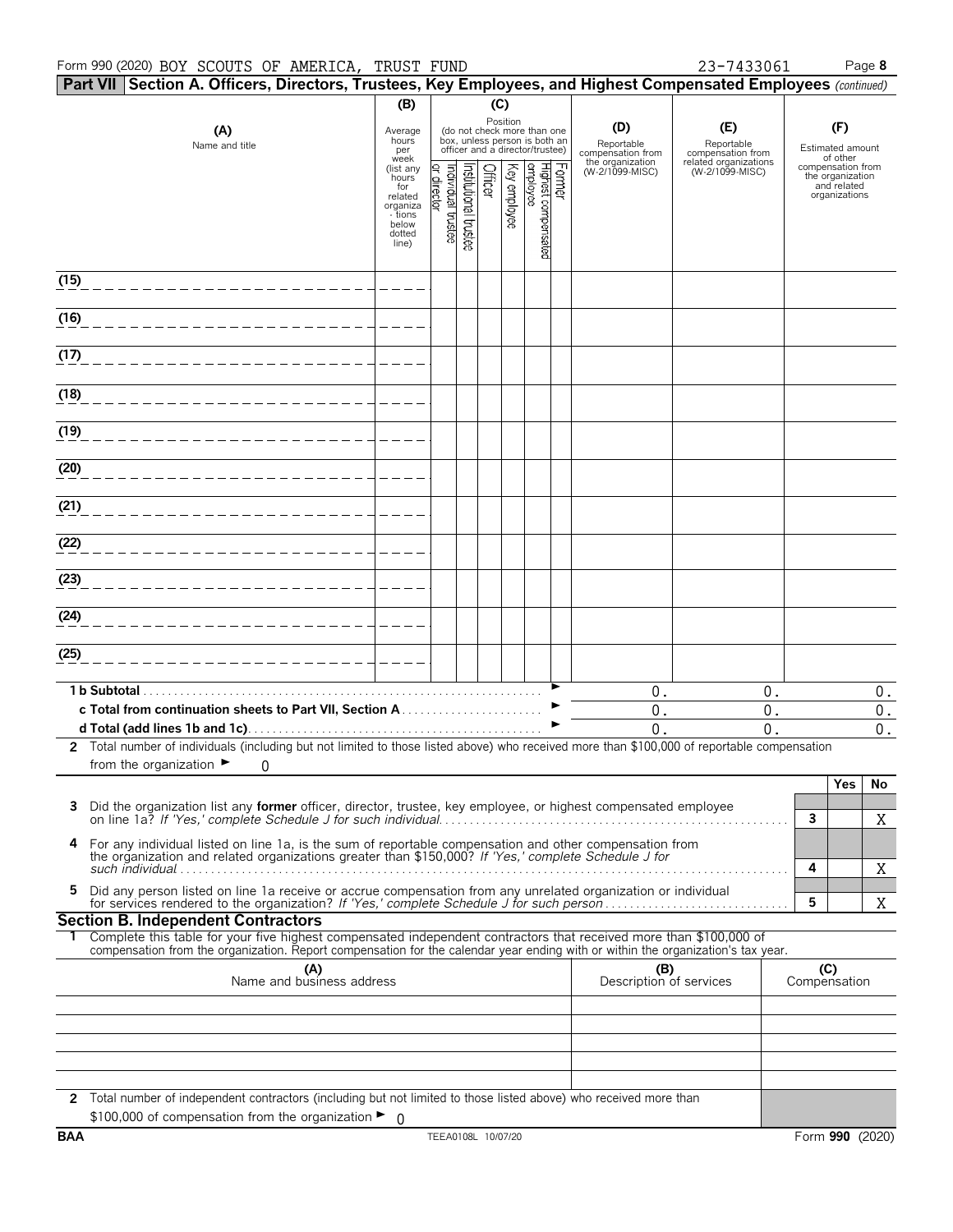#### Form 990 (2020) Page **9** BOY SCOUTS OF AMERICA, TRUST FUND 23-7433061

### **Part VIII Statement of Revenue**

Check if Schedule O contains a response or note to any line in this Part VIII. . . . . . . . . . . . . . . . . . . . . . . . . . . . . . . . . . . . . . . . . . . . . . . . .

|                                                           |                                                                                                             |                                                                     |                |                |                       | (A)<br>Total revenue | (B)<br>Related or             | (C)<br>Unrelated    | (D)<br>Revenue                                 |
|-----------------------------------------------------------|-------------------------------------------------------------------------------------------------------------|---------------------------------------------------------------------|----------------|----------------|-----------------------|----------------------|-------------------------------|---------------------|------------------------------------------------|
|                                                           |                                                                                                             |                                                                     |                |                |                       |                      | exempt<br>function<br>revenue | business<br>revenue | excluded from tax<br>under sections<br>512-514 |
|                                                           |                                                                                                             | 1a Federated campaigns                                              |                | 1a             |                       |                      |                               |                     |                                                |
|                                                           |                                                                                                             | <b>b</b> Membership dues                                            |                | 1 <sub>b</sub> |                       |                      |                               |                     |                                                |
|                                                           |                                                                                                             | c Fundraising events                                                |                | 1c             |                       |                      |                               |                     |                                                |
|                                                           |                                                                                                             | d Related organizations                                             |                | 1 <sub>d</sub> |                       |                      |                               |                     |                                                |
|                                                           |                                                                                                             | e Government grants (contributions)                                 |                | 1e             |                       |                      |                               |                     |                                                |
|                                                           |                                                                                                             | f All other contributions, gifts, grants, and                       |                |                |                       |                      |                               |                     |                                                |
|                                                           |                                                                                                             | similar amounts not included above                                  |                | 1f             | 18,164.               |                      |                               |                     |                                                |
|                                                           |                                                                                                             | <b>g</b> Noncash contributions included in                          |                |                |                       |                      |                               |                     |                                                |
| Contributions, Gifts, Grants<br>and Other Similar Amounts |                                                                                                             |                                                                     |                | 1 <sub>g</sub> |                       |                      |                               |                     |                                                |
|                                                           |                                                                                                             |                                                                     |                |                | <b>Business Code</b>  | 18,164.              |                               |                     |                                                |
|                                                           | 2a                                                                                                          |                                                                     |                |                |                       |                      |                               |                     |                                                |
|                                                           | b                                                                                                           |                                                                     |                |                |                       |                      |                               |                     |                                                |
|                                                           |                                                                                                             |                                                                     |                |                |                       |                      |                               |                     |                                                |
|                                                           |                                                                                                             |                                                                     |                |                |                       |                      |                               |                     |                                                |
|                                                           |                                                                                                             |                                                                     |                |                |                       |                      |                               |                     |                                                |
|                                                           |                                                                                                             | f All other program service revenue                                 |                |                |                       |                      |                               |                     |                                                |
| Program Service Revenue                                   |                                                                                                             |                                                                     |                |                | $\blacktriangleright$ |                      |                               |                     |                                                |
|                                                           | 3                                                                                                           | Investment income (including dividends, interest, and               |                |                |                       |                      |                               |                     |                                                |
|                                                           |                                                                                                             |                                                                     |                |                |                       | 66,536.              | 66,536.                       |                     |                                                |
|                                                           | 4                                                                                                           | Income from investment of tax-exempt bond proceeds ▶                |                |                |                       |                      |                               |                     |                                                |
|                                                           | 5                                                                                                           |                                                                     |                |                |                       |                      |                               |                     |                                                |
|                                                           |                                                                                                             |                                                                     | (i) Real       |                | (ii) Personal         |                      |                               |                     |                                                |
|                                                           |                                                                                                             | 6a<br><b>6a</b> Gross rents $\ldots$                                |                |                |                       |                      |                               |                     |                                                |
|                                                           |                                                                                                             | 6b<br><b>b</b> Less: rental expenses                                |                |                |                       |                      |                               |                     |                                                |
|                                                           |                                                                                                             | c Rental income or (loss) $6c$                                      |                |                |                       |                      |                               |                     |                                                |
|                                                           |                                                                                                             | d Net rental income or (loss)                                       |                |                |                       |                      |                               |                     |                                                |
|                                                           |                                                                                                             | 7 a Gross amount from                                               | (i) Securities |                | (ii) Other            |                      |                               |                     |                                                |
|                                                           |                                                                                                             | sales of assets                                                     | 7a 1,792,089.  |                |                       |                      |                               |                     |                                                |
|                                                           |                                                                                                             | other than inventory<br><b>b</b> Less: cost or other basis          |                |                |                       |                      |                               |                     |                                                |
|                                                           |                                                                                                             | and sales expenses                                                  | 7b 1,042,868.  |                |                       |                      |                               |                     |                                                |
|                                                           |                                                                                                             | <b>c</b> Gain or (loss) $\ldots$ .<br>7c                            |                | 749,221.       |                       |                      |                               |                     |                                                |
|                                                           |                                                                                                             |                                                                     |                |                | ٠                     | 749,221.             | 749,221.                      |                     |                                                |
|                                                           |                                                                                                             | 8 a Gross income from fundraising events                            |                |                |                       |                      |                               |                     |                                                |
| nue                                                       |                                                                                                             | (not including $\zeta$                                              |                |                |                       |                      |                               |                     |                                                |
|                                                           |                                                                                                             | of contributions reported on line 1c).                              |                |                |                       |                      |                               |                     |                                                |
| <b>Other Reve</b>                                         |                                                                                                             | See Part IV, line 18                                                |                | 8a             |                       |                      |                               |                     |                                                |
|                                                           |                                                                                                             | <b>b</b> Less: direct expenses                                      |                | 8b             |                       |                      |                               |                     |                                                |
|                                                           |                                                                                                             | c Net income or (loss) from fundraising events                      |                |                |                       |                      |                               |                     |                                                |
|                                                           |                                                                                                             | 9 a Gross income from gaming activities.<br>See Part IV, line 19.   |                | 9a             |                       |                      |                               |                     |                                                |
|                                                           |                                                                                                             | <b>b</b> Less: direct expenses                                      |                | 9 <sub>b</sub> |                       |                      |                               |                     |                                                |
|                                                           |                                                                                                             | <b>c</b> Net income or (loss) from gaming activities                |                |                |                       |                      |                               |                     |                                                |
|                                                           |                                                                                                             |                                                                     |                |                |                       |                      |                               |                     |                                                |
|                                                           |                                                                                                             | <b>10a</b> Gross sales of inventory, less<br>returns and allowances |                | 10al           |                       |                      |                               |                     |                                                |
|                                                           |                                                                                                             | <b>b</b> Less: cost of goods sold                                   |                | 10b            |                       |                      |                               |                     |                                                |
|                                                           |                                                                                                             | c Net income or (loss) from sales of inventory ►                    |                |                |                       |                      |                               |                     |                                                |
|                                                           |                                                                                                             |                                                                     |                |                | <b>Business Code</b>  |                      |                               |                     |                                                |
| Miscellaneous                                             |                                                                                                             |                                                                     |                |                |                       |                      |                               |                     |                                                |
|                                                           |                                                                                                             |                                                                     |                |                |                       |                      |                               |                     |                                                |
|                                                           | $\begin{array}{c}\n\hline\n\text{Revalue} \\ \hline\n\text{or} \\ \hline\n\text{or} \\ \hline\n\end{array}$ |                                                                     |                |                |                       |                      |                               |                     |                                                |
|                                                           |                                                                                                             | <b>d</b> All other revenue $\ldots \ldots \ldots \ldots \ldots$     |                |                |                       |                      |                               |                     |                                                |
|                                                           |                                                                                                             |                                                                     |                |                |                       |                      |                               |                     |                                                |
|                                                           | 12                                                                                                          | Total revenue. See instructions                                     |                |                |                       | 833, 921             | 815,757.                      | 0                   | 0.                                             |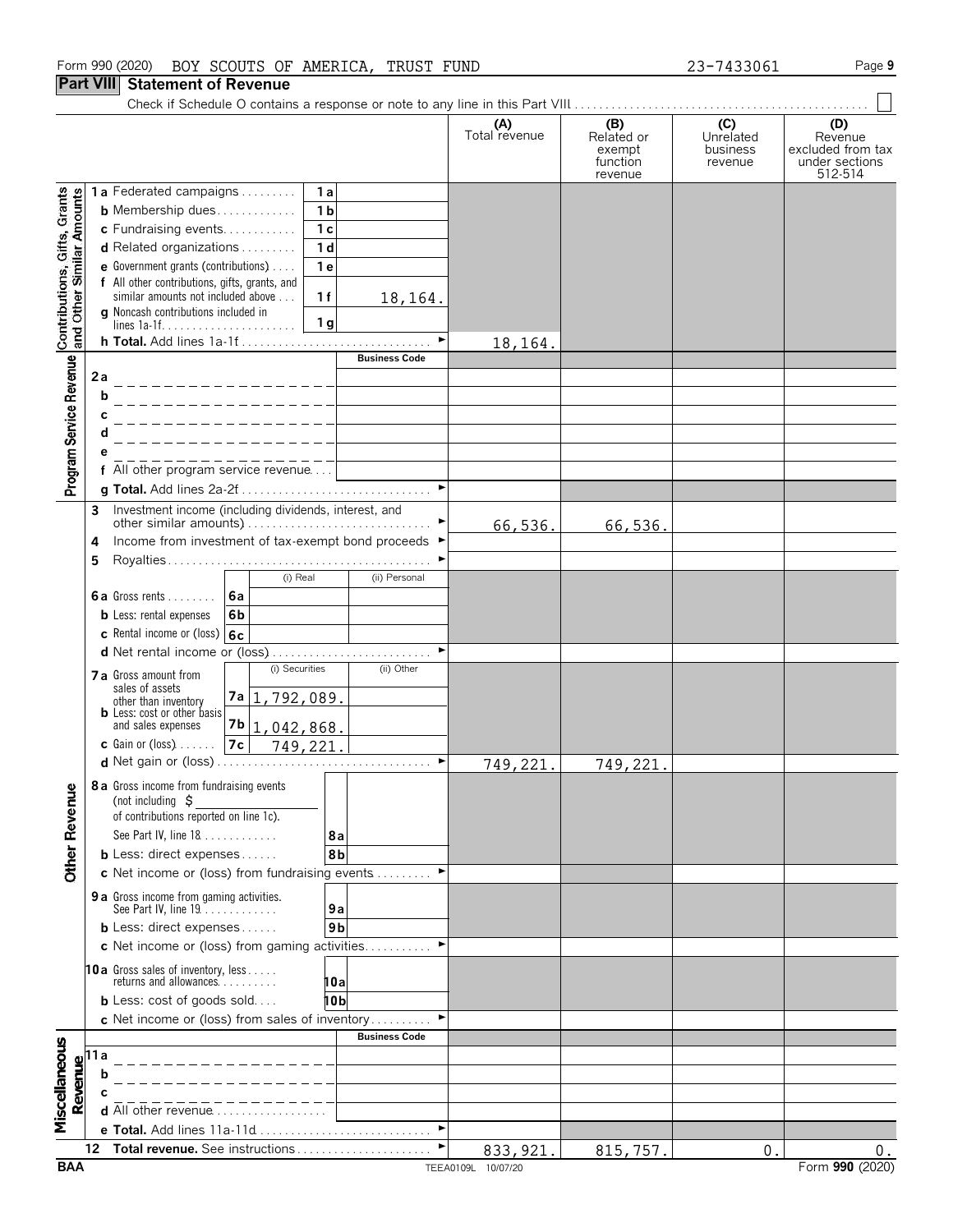|                                                                                                                                                                                                                                 | Section 501(c)(3) and 501(c)(4) organizations must complete all columns. All other organizations must complete column (A).                                                                                                                              |         |    |         |    |  |  |  |  |  |
|---------------------------------------------------------------------------------------------------------------------------------------------------------------------------------------------------------------------------------|---------------------------------------------------------------------------------------------------------------------------------------------------------------------------------------------------------------------------------------------------------|---------|----|---------|----|--|--|--|--|--|
|                                                                                                                                                                                                                                 |                                                                                                                                                                                                                                                         |         |    |         |    |  |  |  |  |  |
| (C)<br>(B)<br>(D)<br>(A)<br>Do not include amounts reported on lines<br>Total expenses<br>Management and<br>Fundraising<br>Program service<br>6b, 7b, 8b, 9b, and 10b of Part VIII.<br>general expenses<br>expenses<br>expenses |                                                                                                                                                                                                                                                         |         |    |         |    |  |  |  |  |  |
| 1                                                                                                                                                                                                                               | Grants and other assistance to domestic<br>organizations and domestic governments.<br>See Part IV, line 21                                                                                                                                              |         |    |         |    |  |  |  |  |  |
| $\mathcal{P}$                                                                                                                                                                                                                   | Grants and other assistance to domestic<br>individuals. See Part IV, line 22                                                                                                                                                                            |         |    |         |    |  |  |  |  |  |
| 3                                                                                                                                                                                                                               | Grants and other assistance to foreign<br>organizations, foreign governments, and for-<br>eign individuals. See Part IV, lines 15 and 16                                                                                                                |         |    |         |    |  |  |  |  |  |
| 4<br>5                                                                                                                                                                                                                          | Benefits paid to or for members<br>Compensation of current officers, directors,<br>trustees, and key employees                                                                                                                                          | 0.      | 0. | 0.      | 0. |  |  |  |  |  |
| 6                                                                                                                                                                                                                               | Compensation not included above to<br>disqualified persons (as defined under<br>section $4958(f)(1)$ and persons described                                                                                                                              | 0.      | 0. | 0.      | 0. |  |  |  |  |  |
| 7                                                                                                                                                                                                                               | Other salaries and wages                                                                                                                                                                                                                                |         |    |         |    |  |  |  |  |  |
| 8                                                                                                                                                                                                                               | Pension plan accruals and contributions<br>(include section $401(k)$ and $403(b)$ )                                                                                                                                                                     |         |    |         |    |  |  |  |  |  |
| 9                                                                                                                                                                                                                               | Other employee benefits                                                                                                                                                                                                                                 |         |    |         |    |  |  |  |  |  |
| 10                                                                                                                                                                                                                              |                                                                                                                                                                                                                                                         |         |    |         |    |  |  |  |  |  |
| 11                                                                                                                                                                                                                              | Fees for services (nonemployees):                                                                                                                                                                                                                       |         |    |         |    |  |  |  |  |  |
|                                                                                                                                                                                                                                 |                                                                                                                                                                                                                                                         |         |    |         |    |  |  |  |  |  |
|                                                                                                                                                                                                                                 |                                                                                                                                                                                                                                                         |         |    |         |    |  |  |  |  |  |
|                                                                                                                                                                                                                                 |                                                                                                                                                                                                                                                         |         |    |         |    |  |  |  |  |  |
|                                                                                                                                                                                                                                 |                                                                                                                                                                                                                                                         |         |    |         |    |  |  |  |  |  |
|                                                                                                                                                                                                                                 |                                                                                                                                                                                                                                                         |         |    |         |    |  |  |  |  |  |
|                                                                                                                                                                                                                                 | e Professional fundraising services. See Part IV, line 17                                                                                                                                                                                               |         |    |         |    |  |  |  |  |  |
|                                                                                                                                                                                                                                 | f Investment management fees                                                                                                                                                                                                                            |         |    |         |    |  |  |  |  |  |
|                                                                                                                                                                                                                                 | <b>g</b> Other. (If line 11q amount exceeds 10% of line 25, column<br>(A) amount, list line 11g expenses on Schedule $0.$ )<br>12 Advertising and promotion                                                                                             |         |    |         |    |  |  |  |  |  |
| 13                                                                                                                                                                                                                              | Office expenses                                                                                                                                                                                                                                         |         |    |         |    |  |  |  |  |  |
|                                                                                                                                                                                                                                 |                                                                                                                                                                                                                                                         |         |    |         |    |  |  |  |  |  |
| 14                                                                                                                                                                                                                              | Information technology                                                                                                                                                                                                                                  |         |    |         |    |  |  |  |  |  |
| 15                                                                                                                                                                                                                              |                                                                                                                                                                                                                                                         |         |    |         |    |  |  |  |  |  |
| 16                                                                                                                                                                                                                              | Occupancy                                                                                                                                                                                                                                               |         |    |         |    |  |  |  |  |  |
| 17                                                                                                                                                                                                                              |                                                                                                                                                                                                                                                         |         |    |         |    |  |  |  |  |  |
| 18                                                                                                                                                                                                                              | Payments of travel or entertainment<br>expenses for any federal, state, or local                                                                                                                                                                        |         |    |         |    |  |  |  |  |  |
| 19<br>20                                                                                                                                                                                                                        | Conferences, conventions, and meetings<br>$Interest \dots \dots \dots \dots \dots \dots \dots \dots \dots \dots \dots \dots \dots \dots$                                                                                                                |         |    |         |    |  |  |  |  |  |
| 21                                                                                                                                                                                                                              | Payments to affiliates                                                                                                                                                                                                                                  |         |    |         |    |  |  |  |  |  |
| 22                                                                                                                                                                                                                              | Depreciation, depletion, and amortization                                                                                                                                                                                                               |         |    |         |    |  |  |  |  |  |
| 23                                                                                                                                                                                                                              | Insurance                                                                                                                                                                                                                                               |         |    |         |    |  |  |  |  |  |
| 24                                                                                                                                                                                                                              | Other expenses. Itemize expenses not<br>covered above (List miscellaneous expenses<br>on line 24e. If line 24e amount exceeds 10%<br>of line 25, column (A) amount, list line 24e<br>expenses on Schedule O.)                                           |         |    |         |    |  |  |  |  |  |
|                                                                                                                                                                                                                                 | a INVESTMENT FEES<br>_________                                                                                                                                                                                                                          | 38,453  |    | 38,453. |    |  |  |  |  |  |
| b                                                                                                                                                                                                                               |                                                                                                                                                                                                                                                         |         |    |         |    |  |  |  |  |  |
|                                                                                                                                                                                                                                 | __________                                                                                                                                                                                                                                              |         |    |         |    |  |  |  |  |  |
|                                                                                                                                                                                                                                 | __________________                                                                                                                                                                                                                                      |         |    |         |    |  |  |  |  |  |
|                                                                                                                                                                                                                                 | ----------------<br>e All other expenses                                                                                                                                                                                                                |         |    |         |    |  |  |  |  |  |
| 25                                                                                                                                                                                                                              | Total functional expenses. Add lines 1 through 24e                                                                                                                                                                                                      |         |    |         |    |  |  |  |  |  |
|                                                                                                                                                                                                                                 |                                                                                                                                                                                                                                                         | 38,453. | 0. | 38,453. | 0. |  |  |  |  |  |
|                                                                                                                                                                                                                                 | 26 Joint costs. Complete this line only if<br>the organization reported in column (B)<br>joint costs from a combined educational<br>campaign and fundraising solicitation.<br>Check here $\blacktriangleright$   if following<br>SOP 98-2 (ASC 958-720) |         |    |         |    |  |  |  |  |  |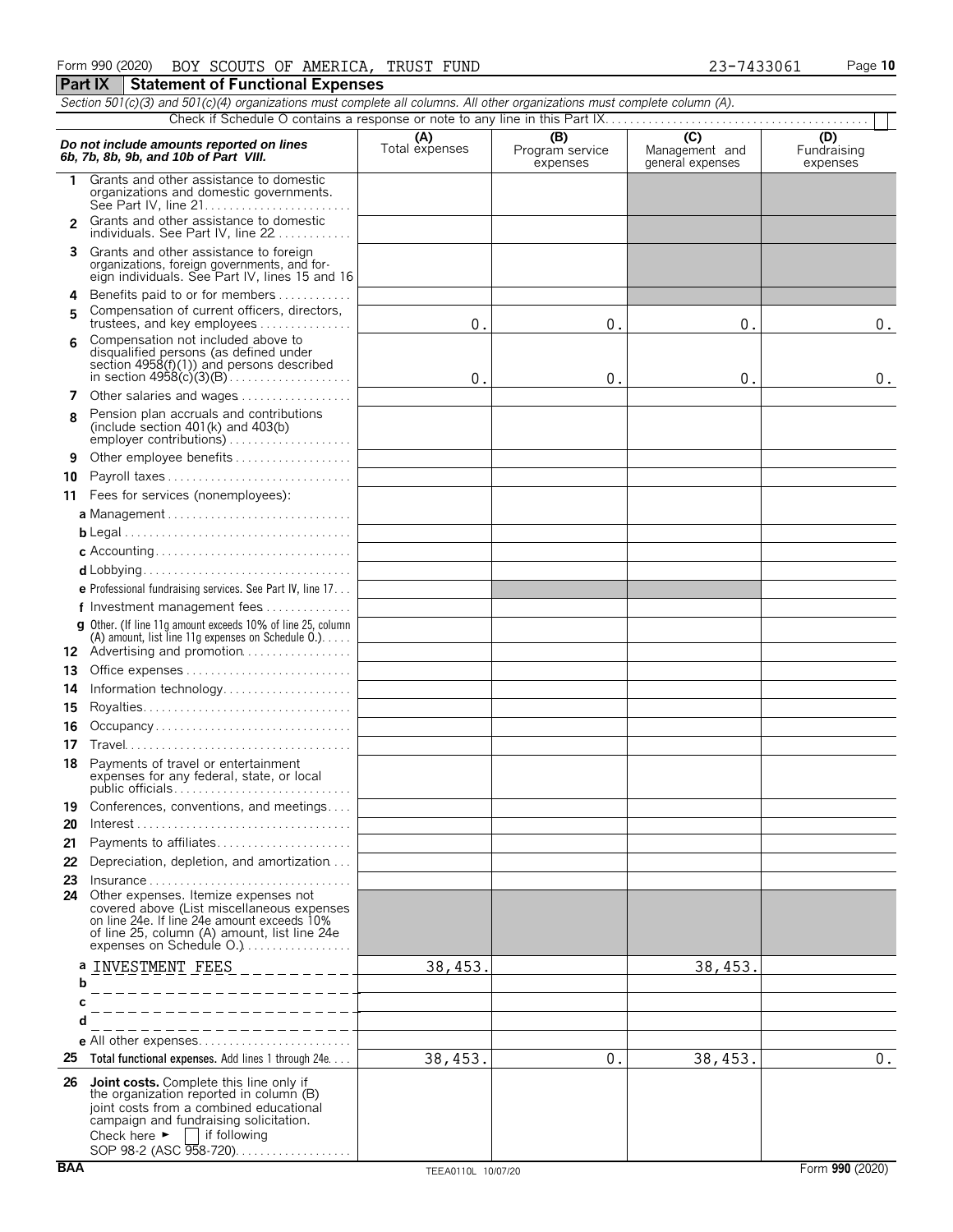#### Form 990 (2020) BOY SCOUTS OF AMERICA, TRUST FUND 23-7433061 Page 11

|                             | <b>Part X</b> | <b>Balance Sheet</b>                                                                                                                                                                                            |                          |                 |                                 |
|-----------------------------|---------------|-----------------------------------------------------------------------------------------------------------------------------------------------------------------------------------------------------------------|--------------------------|-----------------|---------------------------------|
|                             |               |                                                                                                                                                                                                                 |                          |                 |                                 |
|                             |               |                                                                                                                                                                                                                 | (A)<br>Beginning of year |                 | (B)<br>End of year              |
|                             | 1             |                                                                                                                                                                                                                 |                          | $\mathbf{1}$    | 8,368.                          |
|                             | 2             |                                                                                                                                                                                                                 |                          | $\overline{2}$  |                                 |
|                             | 3             |                                                                                                                                                                                                                 |                          | 3               |                                 |
|                             | 4             |                                                                                                                                                                                                                 | 1,060.                   | 4               | 1,159.                          |
|                             | 5             | Loans and other receivables from any current or former officer, director, trustee, key employee, creator or founder, substantial contributor, or 35% controlled entity or family member of any of these persons |                          | 5               |                                 |
|                             | 6             | Loans and other receivables from other disqualified persons (as defined under<br>section $4958(f)(1)$ , and persons described in section $4958(c)(3)(B)$                                                        |                          | 6               |                                 |
|                             | 7             |                                                                                                                                                                                                                 |                          | 7               |                                 |
|                             | 8             |                                                                                                                                                                                                                 |                          | 8               |                                 |
| Assets                      | 9             |                                                                                                                                                                                                                 |                          | 9               |                                 |
|                             |               |                                                                                                                                                                                                                 |                          |                 |                                 |
|                             |               |                                                                                                                                                                                                                 |                          | 10c             |                                 |
|                             | 11            |                                                                                                                                                                                                                 |                          | 11              |                                 |
|                             | 12            |                                                                                                                                                                                                                 |                          | 12              |                                 |
|                             | 13            | Investments – program-related. See Part IV, line 11                                                                                                                                                             |                          | 13              |                                 |
|                             | 14            |                                                                                                                                                                                                                 |                          | 14              |                                 |
|                             | 15            |                                                                                                                                                                                                                 | 1,831,859.               | 15              | $\frac{1,850,919.}{1,860,446.}$ |
|                             | 16            |                                                                                                                                                                                                                 | 1,832,919.               | 16              |                                 |
|                             | 17            |                                                                                                                                                                                                                 |                          | 17              |                                 |
|                             | 18            |                                                                                                                                                                                                                 |                          | 18              |                                 |
|                             | 19            |                                                                                                                                                                                                                 |                          | $\overline{19}$ |                                 |
|                             | 20            |                                                                                                                                                                                                                 |                          | 20              |                                 |
|                             | 21            | Escrow or custodial account liability. Complete Part IV of Schedule D.                                                                                                                                          |                          | 21              |                                 |
| Liabilities                 | 22            | Loans and other payables to any current or former officer, director, trustee, key employee, creator or founder, substantial contributor, or 35%<br>controlled entity or family member of any of these persons   |                          | 22              |                                 |
|                             | 23            | Secured mortgages and notes payable to unrelated third parties                                                                                                                                                  |                          | 23              |                                 |
|                             | 24            | Unsecured notes and loans payable to unrelated third parties                                                                                                                                                    |                          | 24              |                                 |
|                             | 25            | Other liabilities (including federal income tax, payables to related third parties, and other liabilities not included on lines 17-24). Complete Part X of Schedule D.                                          |                          | 25              |                                 |
|                             | 26            |                                                                                                                                                                                                                 | $\theta$ .               | 26              | $0$ .                           |
|                             |               | Organizations that follow FASB ASC 958, check here ►<br>X<br>and complete lines 27, 28, 32, and 33.                                                                                                             |                          |                 |                                 |
|                             | 27            |                                                                                                                                                                                                                 | 1,003,504.               | 27              | 1,212,748.                      |
|                             | 28            |                                                                                                                                                                                                                 | 829, 415.                | 28              | 647,698.                        |
| Net Assets or Fund Balances |               | Organizations that do not follow FASB ASC 958, check here ►<br>and complete lines 29 through 33.                                                                                                                |                          |                 |                                 |
|                             | 29            | Capital stock or trust principal, or current funds                                                                                                                                                              |                          | 29              |                                 |
|                             | 30            | Paid-in or capital surplus, or land, building, or equipment fund                                                                                                                                                |                          | 30              |                                 |
|                             | 31            | Retained earnings, endowment, accumulated income, or other funds                                                                                                                                                |                          | 31              |                                 |
|                             | 32            |                                                                                                                                                                                                                 | 1,832,919.               | 32              | 1,860,446.                      |
|                             | 33            | Total liabilities and net assets/fund balances                                                                                                                                                                  | 1,832,919.               | 33              | 1,860,446.                      |
| <b>BAA</b>                  |               | TEEA0111L 10/07/20                                                                                                                                                                                              |                          |                 | Form 990 (2020)                 |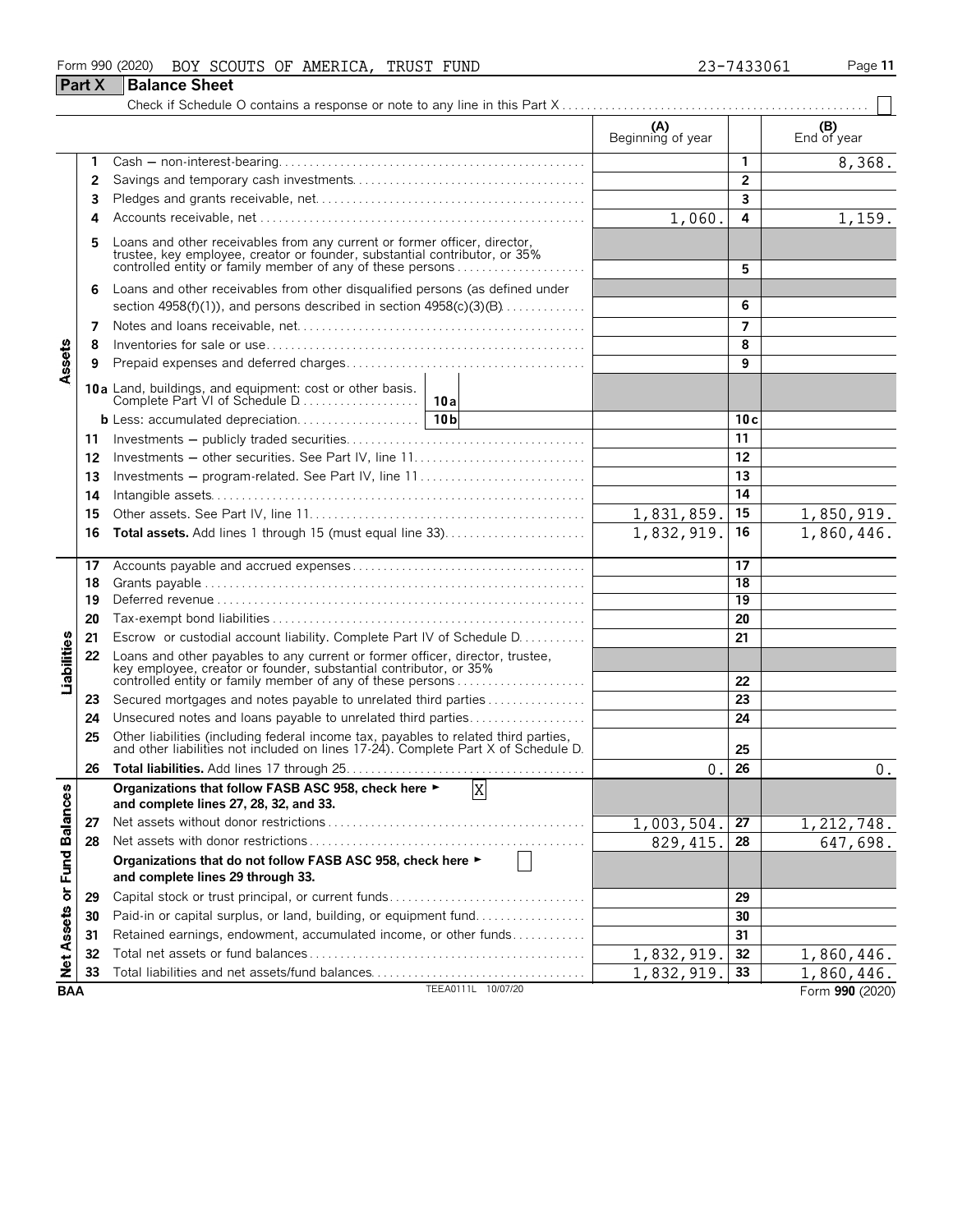|            | Form 990 (2020) BOY SCOUTS OF AMERICA, TRUST FUND                                                                                                                                                                             | 23-7433061     |                |            | Page 12         |
|------------|-------------------------------------------------------------------------------------------------------------------------------------------------------------------------------------------------------------------------------|----------------|----------------|------------|-----------------|
|            | <b>Part XI</b><br>Reconciliation of Net Assets                                                                                                                                                                                |                |                |            |                 |
|            |                                                                                                                                                                                                                               |                |                |            |                 |
| 1          |                                                                                                                                                                                                                               | $\mathbf{1}$   |                |            | 833, 921.       |
| 2          |                                                                                                                                                                                                                               | $\overline{2}$ |                |            | 38,453.         |
| 3          |                                                                                                                                                                                                                               | $\overline{3}$ |                |            | 795,468.        |
| 4          | Net assets or fund balances at beginning of year (must equal Part X, line 32, column (A))                                                                                                                                     | 4              | 1,832,919.     |            |                 |
| 5          |                                                                                                                                                                                                                               | 5              |                |            | $-664, 733.$    |
| 6          |                                                                                                                                                                                                                               | 6              |                |            |                 |
| 7          |                                                                                                                                                                                                                               | 7              |                |            |                 |
| 8          |                                                                                                                                                                                                                               | 8              |                |            |                 |
| 9          | Other changes in net assets or fund balances (explain on Schedule O). SEE SCHEDULE O                                                                                                                                          | 9              |                |            | $-103, 208.$    |
| 10         | Net assets or fund balances at end of year. Combine lines 3 through 9 (must equal Part X, line 32,                                                                                                                            |                |                |            |                 |
|            |                                                                                                                                                                                                                               | 10             | 1,860,446.     |            |                 |
|            | <b>Part XII Financial Statements and Reporting</b>                                                                                                                                                                            |                |                |            |                 |
|            |                                                                                                                                                                                                                               |                |                |            |                 |
|            |                                                                                                                                                                                                                               |                |                | <b>Yes</b> | No              |
| 1.         | Accounting method used to prepare the Form 990:<br>Cash<br>X Accrual<br>Other                                                                                                                                                 |                |                |            |                 |
|            | If the organization changed its method of accounting from a prior year or checked 'Other,' explain                                                                                                                            |                |                |            |                 |
|            | in Schedule O.                                                                                                                                                                                                                |                |                |            |                 |
|            | 2a Were the organization's financial statements compiled or reviewed by an independent accountant?                                                                                                                            |                | 2a             |            | X               |
|            | If 'Yes,' check a box below to indicate whether the financial statements for the year were compiled or reviewed on a                                                                                                          |                |                |            |                 |
|            | separate basis, consolidated basis, or both:                                                                                                                                                                                  |                |                |            |                 |
|            | Separate basis<br>Consolidated basis<br>Both consolidated and separate basis                                                                                                                                                  |                |                |            |                 |
|            | <b>b</b> Were the organization's financial statements audited by an independent accountant?                                                                                                                                   |                | 2 <sub>b</sub> | X          |                 |
|            | If 'Yes,' check a box below to indicate whether the financial statements for the year were audited on a separate                                                                                                              |                |                |            |                 |
|            | basis, consolidated basis, or both:<br>X Consolidated basis<br>Separate basis<br>Both consolidated and separate basis                                                                                                         |                |                |            |                 |
|            |                                                                                                                                                                                                                               |                |                |            |                 |
|            | c If 'Yes' to line 2a or 2b, does the organization have a committee that assumes responsibility for oversight of the audit,<br>review, or compilation of its financial statements and selection of an independent accountant? |                | 2c             | X          |                 |
|            | If the organization changed either its oversight process or selection process during the tax year, explain                                                                                                                    |                |                |            |                 |
|            | on Schedule O.                                                                                                                                                                                                                |                |                |            |                 |
|            | 3a As a result of a federal award, was the organization required to undergo an audit or audits as set forth in the Single                                                                                                     |                |                |            |                 |
|            |                                                                                                                                                                                                                               |                | 3a             |            | X               |
|            | b If 'Yes,' did the organization undergo the required audit or audits? If the organization did not undergo the required audit                                                                                                 |                |                |            |                 |
|            | or audits, explain why on Schedule O and describe any steps taken to undergo such audits<br>TEEA0112L 10/19/20                                                                                                                |                | 3 <sub>b</sub> |            |                 |
| <b>BAA</b> |                                                                                                                                                                                                                               |                |                |            | Form 990 (2020) |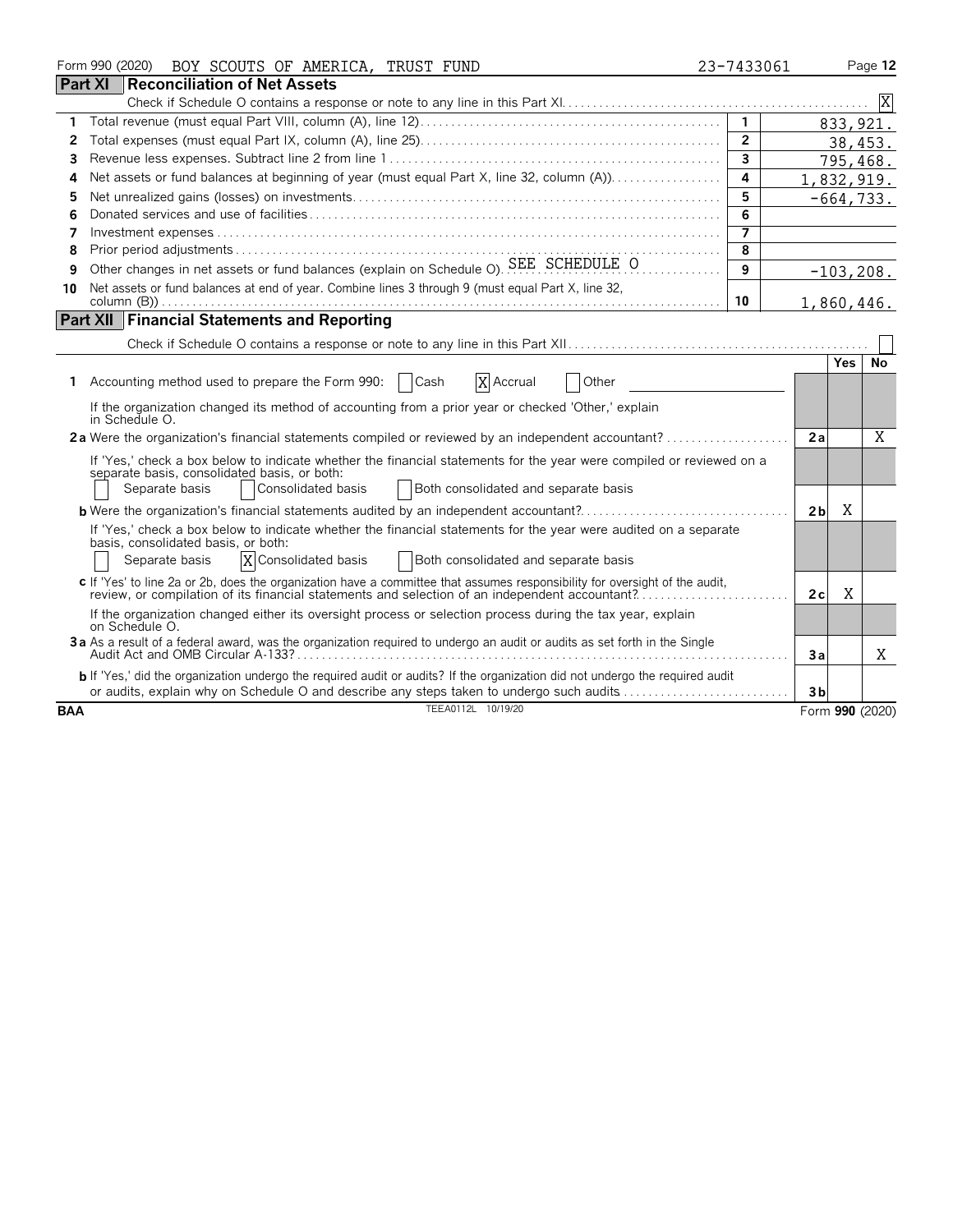|                |    |                                                        | <b>Public Charity Status and Public Support</b>                                                                                                                                                                                                                                                                                                                                                                                                                                  |                                       | OMB No. 1545-0047     |
|----------------|----|--------------------------------------------------------|----------------------------------------------------------------------------------------------------------------------------------------------------------------------------------------------------------------------------------------------------------------------------------------------------------------------------------------------------------------------------------------------------------------------------------------------------------------------------------|---------------------------------------|-----------------------|
|                |    | <b>SCHEDULE A</b>                                      |                                                                                                                                                                                                                                                                                                                                                                                                                                                                                  |                                       | 2020                  |
|                |    | (Form 990 or 990-EZ)                                   | Complete if the organization is a section $501(c)(3)$ organization or a section<br>4947(a)(1) nonexempt charitable trust.                                                                                                                                                                                                                                                                                                                                                        |                                       |                       |
|                |    |                                                        | Attach to Form 990 or Form 990-EZ.                                                                                                                                                                                                                                                                                                                                                                                                                                               |                                       | <b>Open to Public</b> |
|                |    | Department of the Treasury<br>Internal Revenue Service | ► Go to www.irs.gov/Form990 for instructions and the latest information.                                                                                                                                                                                                                                                                                                                                                                                                         |                                       | <b>Inspection</b>     |
|                |    | Name of the organization                               | BOY SCOUTS OF AMERICA, TRUST FUND                                                                                                                                                                                                                                                                                                                                                                                                                                                | <b>Employer identification number</b> |                       |
|                |    |                                                        | BURLINGTON COUNTY COUNCIL<br>690                                                                                                                                                                                                                                                                                                                                                                                                                                                 | 23-7433061                            |                       |
| <b>Part I</b>  |    |                                                        | <b>Reason for Public Charity Status.</b> (All organizations must complete this part.) See instructions.                                                                                                                                                                                                                                                                                                                                                                          |                                       |                       |
|                |    |                                                        | The organization is not a private foundation because it is: (For lines 1 through 12, check only one box.)                                                                                                                                                                                                                                                                                                                                                                        |                                       |                       |
| 1              |    |                                                        | A church, convention of churches, or association of churches described in section 170(b)(1)(A)(i).                                                                                                                                                                                                                                                                                                                                                                               |                                       |                       |
| $\overline{2}$ |    |                                                        | A school described in section 170(b)(1)(A)(ii). (Attach Schedule E (Form 990 or 990-EZ).)                                                                                                                                                                                                                                                                                                                                                                                        |                                       |                       |
| 3              |    |                                                        | A hospital or a cooperative hospital service organization described in section 170(b)(1)(A)(iii).                                                                                                                                                                                                                                                                                                                                                                                |                                       |                       |
| 4              |    | name, city, and state:                                 | A medical research organization operated in conjunction with a hospital described in section 170(b)(1)(A)(iii). Enter the hospital's                                                                                                                                                                                                                                                                                                                                             |                                       |                       |
| 5              |    |                                                        |                                                                                                                                                                                                                                                                                                                                                                                                                                                                                  |                                       |                       |
|                |    |                                                        | An organization operated for the benefit of a college or university owned or operated by a governmental unit described in<br>section 170(b)(1)(A)(iv). (Complete Part II.)                                                                                                                                                                                                                                                                                                       |                                       |                       |
| 6              |    |                                                        | A federal, state, or local government or governmental unit described in section 170(b)(1)(A)(v).                                                                                                                                                                                                                                                                                                                                                                                 |                                       |                       |
| 7              |    |                                                        | An organization that normally receives a substantial part of its support from a governmental unit or from the general public described<br>in section 170(b)(1)(A)(vi). (Complete Part II.)                                                                                                                                                                                                                                                                                       |                                       |                       |
| 8              |    |                                                        | A community trust described in section 170(b)(1)(A)(vi). (Complete Part II.)                                                                                                                                                                                                                                                                                                                                                                                                     |                                       |                       |
| 9              |    |                                                        | An agricultural research organization described in section 170(b)(1)(A)(ix) operated in conjunction with a land-grant college                                                                                                                                                                                                                                                                                                                                                    |                                       |                       |
|                |    |                                                        | or university or a non-land-grant college of agriculture (see instructions). Enter the name, city, and state of the college or                                                                                                                                                                                                                                                                                                                                                   |                                       |                       |
|                |    | university:                                            |                                                                                                                                                                                                                                                                                                                                                                                                                                                                                  |                                       |                       |
| 10             | ΙX |                                                        | An organization that normally receives (1) more than 33-1/3% of its support from contributions, membership fees, and gross receipts<br>from activities related to its exempt functions, subject to certain exceptions; and (2) no more than 33-1/3% of its support from gross<br>investment income and unrelated business taxable income (less section 511 tax) from businesses acquired by the organization after<br>June 30, 1975. See section 509(a)(2). (Complete Part III.) |                                       |                       |
| 11             |    |                                                        | An organization organized and operated exclusively to test for public safety. See section 509(a)(4).                                                                                                                                                                                                                                                                                                                                                                             |                                       |                       |
| 12             |    |                                                        | An organization organized and operated exclusively for the benefit of, to perform the functions of, or to carry out the purposes of one<br>or more publicly supported organizations described in <b>section 509(a)(1)</b> or <b>section 509(a)(2).</b> See <b>section 509(a)(3).</b> Check the box in<br>lines 12a through 12d that describes the type of supporting organization and complete lines 12e, 12f, and 12g.                                                          |                                       |                       |
| a              |    |                                                        | Type I. A supporting organization operated, supervised, or controlled by its supported organization(s), typically by giving the supported organization(s) the power to regularly appoint or elect a majority of the directors<br>complete Part IV, Sections A and B.                                                                                                                                                                                                             |                                       |                       |
| b              |    |                                                        | Type II. A supporting organization supervised or controlled in connection with its supported organization(s), by having control or management of the supporting organization (s). You<br>must complete Part IV, Sections A and C.                                                                                                                                                                                                                                                |                                       |                       |

|  | C $\Box$ Type III functionally integrated. A supporting organization operated in connection with, and functionally integrated with, its supported $\Box$ organization(s) (see instructions). You must complete Part IV, Sections |
|--|----------------------------------------------------------------------------------------------------------------------------------------------------------------------------------------------------------------------------------|
|  |                                                                                                                                                                                                                                  |

| $\mathsf{d}$   Type III non-functionally integrated. A supporting organization operated in connection with its supported organization(s) that is not |  |
|------------------------------------------------------------------------------------------------------------------------------------------------------|--|
| functionally integrated. The organization generally must satisfy a distribution requirement and an attentiveness requirement (see                    |  |
| instructions). You must complete Part IV, Sections A and D, and Part V.                                                                              |  |

|  | e   Check this box if the organization received a written determination from the IRS that it is a Type I, Type II, Type III functionally |
|--|------------------------------------------------------------------------------------------------------------------------------------------|
|  | integrated, or Type III non-functionally integrated supporting organization.                                                             |

| <b>g</b> Provide the following information about the supported organization(s). |  |  |  |
|---------------------------------------------------------------------------------|--|--|--|
|                                                                                 |  |  |  |

| (i) Name of supported organization | (ii) $EIN$ | (iii) Type of organization<br>(described on lines 1-10<br>above (see instructions)) | (iv) Is the<br>organization listed<br>in your governing<br>document? |    | (v) Amount of monetary<br>support (see instructions) | (vi) Amount of other<br>support (see instructions) |
|------------------------------------|------------|-------------------------------------------------------------------------------------|----------------------------------------------------------------------|----|------------------------------------------------------|----------------------------------------------------|
|                                    |            |                                                                                     | <b>Yes</b>                                                           | No |                                                      |                                                    |
| (A)                                |            |                                                                                     |                                                                      |    |                                                      |                                                    |
| (B)                                |            |                                                                                     |                                                                      |    |                                                      |                                                    |
| (C)                                |            |                                                                                     |                                                                      |    |                                                      |                                                    |
| (D)                                |            |                                                                                     |                                                                      |    |                                                      |                                                    |
| (E)                                |            |                                                                                     |                                                                      |    |                                                      |                                                    |
| Total                              |            |                                                                                     |                                                                      |    |                                                      |                                                    |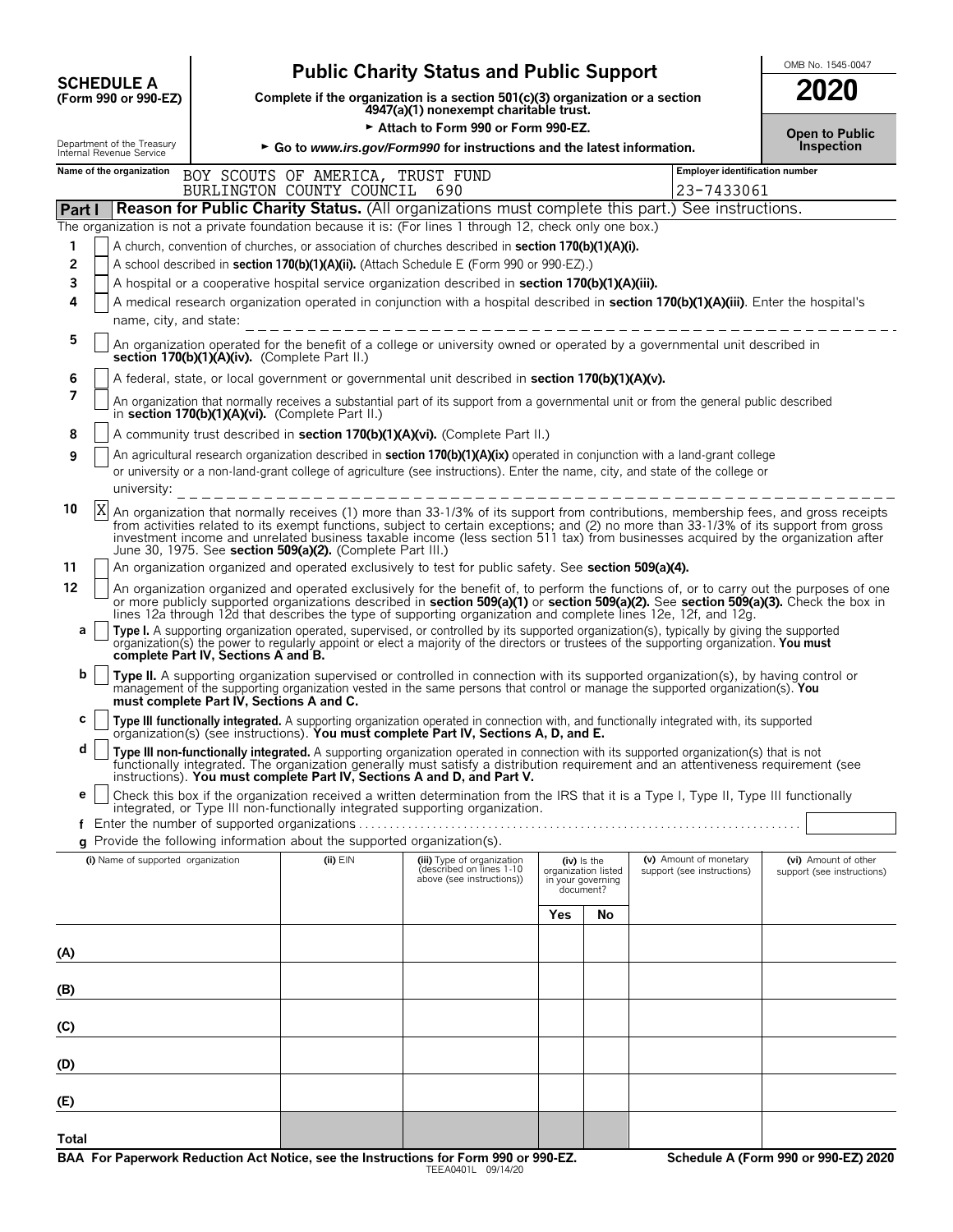| Schedule A (Form 990 or 990-EZ) 2020 BOY SCOUTS OF AMERICA, TRUST FUND |  |  |  | 23-7433061 |
|------------------------------------------------------------------------|--|--|--|------------|
|                                                                        |  |  |  |            |

**Part II Support Schedule for Organizations Described in Sections 170(b)(1)(A)(iv) and 170(b)(1)(A)(vi)** (Complete only if you checked the box on line 5, 7, or 8 of Part I or if the organization failed to qualify under Part III. If the organization fails to qualify under the tests listed below, please complete Part III.)

#### **Section A. Public Support**

|    | Calendar year (or fiscal year<br>beginning in) $\blacktriangleright$                                                                                                                                                                                                                                                                                                                                    | (a) 2016 | (b) $2017$ | $(c)$ 2018 | $(d)$ 2019 | (e) 2020   | (f) Total |
|----|---------------------------------------------------------------------------------------------------------------------------------------------------------------------------------------------------------------------------------------------------------------------------------------------------------------------------------------------------------------------------------------------------------|----------|------------|------------|------------|------------|-----------|
| 1. | Gifts, grants, contributions, and<br>membership fees received. (Do not<br>include any 'unusual grants.'). $\ldots$                                                                                                                                                                                                                                                                                      |          |            |            |            |            |           |
|    | 2 Tax revenues levied for the<br>organization's benefit and<br>either paid to or expended                                                                                                                                                                                                                                                                                                               |          |            |            |            |            |           |
| 3  | The value of services or<br>facilities furnished by a<br>governmental unit to the<br>organization without charge                                                                                                                                                                                                                                                                                        |          |            |            |            |            |           |
|    | Total. Add lines 1 through 3                                                                                                                                                                                                                                                                                                                                                                            |          |            |            |            |            |           |
| 5  | The portion of total<br>contributions by each person<br>(other than a governmental<br>unit or publicly supported<br>organization) included on line 1<br>that exceeds 2% of the amount<br>shown on line 11, column $(f)$                                                                                                                                                                                 |          |            |            |            |            |           |
| 6. | <b>Public support.</b> Subtract line 5<br>from line $4$                                                                                                                                                                                                                                                                                                                                                 |          |            |            |            |            |           |
|    | <b>Section B. Total Support</b>                                                                                                                                                                                                                                                                                                                                                                         |          |            |            |            |            |           |
|    | Calendar year (or fiscal year<br>beginning in) $\rightarrow$                                                                                                                                                                                                                                                                                                                                            | (a) 2016 | $(b)$ 2017 | $(c)$ 2018 | $(d)$ 2019 | (e) $2020$ | (f) Total |
|    | <b>7</b> Amounts from line $4$                                                                                                                                                                                                                                                                                                                                                                          |          |            |            |            |            |           |
| 8  | Gross income from interest,<br>dividends, payments received<br>on securities loans, rents,<br>royalties, and income from<br>similar sources                                                                                                                                                                                                                                                             |          |            |            |            |            |           |
| 9  | Net income from unrelated<br>business activities, whether or<br>not the business is regularly<br>carried on                                                                                                                                                                                                                                                                                             |          |            |            |            |            |           |
| 10 | Other income. Do not include<br>gain or loss from the sale of<br>capital assets (Explain in                                                                                                                                                                                                                                                                                                             |          |            |            |            |            |           |
|    | 11 <b>Total support.</b> Add lines 7                                                                                                                                                                                                                                                                                                                                                                    |          |            |            |            |            |           |
| 12 |                                                                                                                                                                                                                                                                                                                                                                                                         |          |            |            |            | 12         |           |
|    | 13 First 5 years. If the Form 990 is for the organization's first, second, third, fourth, or fifth tax year as a section 501(c)(3)                                                                                                                                                                                                                                                                      |          |            |            |            |            |           |
|    | <b>Section C. Computation of Public Support Percentage</b>                                                                                                                                                                                                                                                                                                                                              |          |            |            |            |            |           |
|    |                                                                                                                                                                                                                                                                                                                                                                                                         |          |            |            |            |            | %         |
|    |                                                                                                                                                                                                                                                                                                                                                                                                         |          |            |            |            | 15         | %         |
|    | 16a 33-1/3% support test-2020. If the organization did not check the box on line 13, and line 14 is 33-1/3% or more, check this box                                                                                                                                                                                                                                                                     |          |            |            |            |            |           |
|    | <b>b 33-1/3% support test-2019.</b> If the organization did not check a box on line 13 or 16a, and line 15 is 33-1/3% or more, check this box                                                                                                                                                                                                                                                           |          |            |            |            |            |           |
|    | 17a 10%-facts-and-circumstances test-2020. If the organization did not check a box on line 13, 16a, or 16b, and line 14 is 10%<br>or more, and if the organization meets the facts-and-circumstances test, check this box and stop here. Explain in Part VI how<br>the organization meets the facts-and-circumstances test. The organization qualifies as a publicly supported organization.            |          |            |            |            |            |           |
|    | <b>b 10%-facts-and-circumstances test-2019.</b> If the organization did not check a box on line 13, 16a, 16b, or 17a, and line 15 is 10%<br>or more, and if the organization meets the facts-and-circumstances test, check this box and stop here. Explain in Part VI how the<br>organization meets the 'facts-and-circumstances' test. The organization qualifies as a publicly supported organization |          |            |            |            |            |           |
|    | 18 Private foundation. If the organization did not check a box on line 13, 16a, 16b, 17a, or 17b, check this box and see instructions                                                                                                                                                                                                                                                                   |          |            |            |            |            |           |

Schedule A (Form 990 or 990-EZ) 2020 Page **2**

|  |  | (Complete only if you checked the box on line 5, 7, or 8 of Part I or if the |  |  |  |
|--|--|------------------------------------------------------------------------------|--|--|--|
|  |  |                                                                              |  |  |  |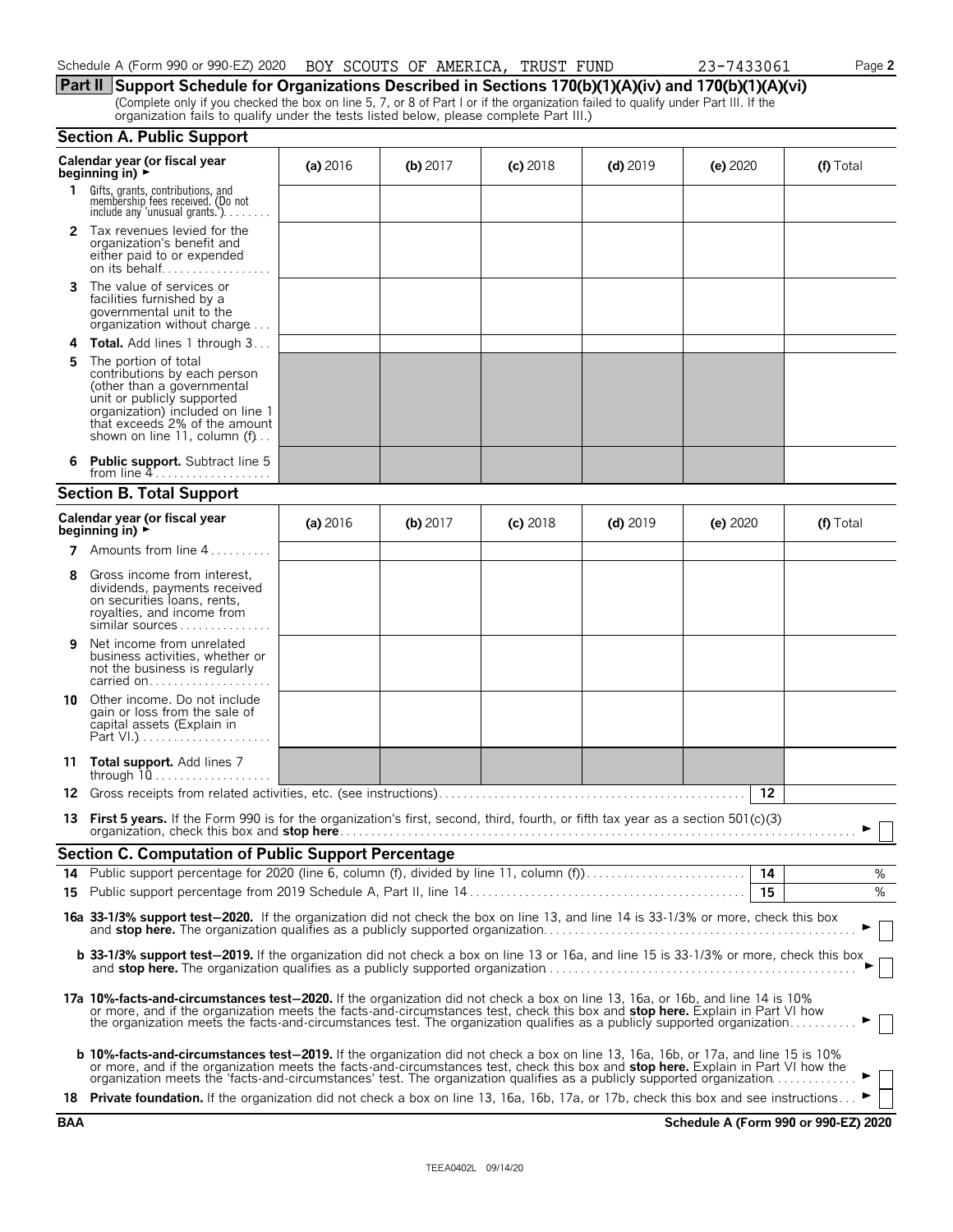# **Part III Support Schedule for Organizations Described in Section 509(a)(2)**

(Complete only if you checked the box on line 10 of Part I or if the organization failed to qualify under Part II. If the organization fails to qualify under the tests listed below, please complete Part II.)

|            | <b>Section A. Public Support</b>                                                                                                                                                                                                                                              |                |                    |                |                |                |                                      |
|------------|-------------------------------------------------------------------------------------------------------------------------------------------------------------------------------------------------------------------------------------------------------------------------------|----------------|--------------------|----------------|----------------|----------------|--------------------------------------|
|            | Calendar year (or fiscal year beginning in) ►                                                                                                                                                                                                                                 | (a) 2016       | (b) $2017$         | (c) 2018       | $(d)$ 2019     | (e) 2020       | (f) Total                            |
|            | 1 Gifts, grants, contributions,                                                                                                                                                                                                                                               |                |                    |                |                |                |                                      |
|            | and membership fees<br>received. (Do not include                                                                                                                                                                                                                              |                |                    |                |                |                |                                      |
|            | any 'unusual grants.')<br>2 Gross receipts from admissions,                                                                                                                                                                                                                   |                | 800                | 1,841          | 2,060.         | 18,164.        | 22,865.                              |
|            | merchandise sold or services                                                                                                                                                                                                                                                  |                |                    |                |                |                |                                      |
|            | performed, or facilities<br>furnished in any activity that is                                                                                                                                                                                                                 |                |                    |                |                |                |                                      |
|            | related to the organization's                                                                                                                                                                                                                                                 |                |                    |                |                |                |                                      |
|            | $tax\text{-}exempt$ purpose                                                                                                                                                                                                                                                   |                |                    |                |                |                | 0.                                   |
| 3          | Gross receipts from activities                                                                                                                                                                                                                                                |                |                    |                |                |                |                                      |
|            | that are not an unrelated trade<br>or business under section 513.                                                                                                                                                                                                             |                |                    |                |                |                | $0$ .                                |
|            | 4 Tax revenues levied for the                                                                                                                                                                                                                                                 |                |                    |                |                |                |                                      |
|            | organization's benefit and                                                                                                                                                                                                                                                    |                |                    |                |                |                |                                      |
|            | either paid to or expended on                                                                                                                                                                                                                                                 |                |                    |                |                |                | 0.                                   |
| 5.         | The value of services or                                                                                                                                                                                                                                                      |                |                    |                |                |                |                                      |
|            | facilities furnished by a                                                                                                                                                                                                                                                     |                |                    |                |                |                |                                      |
|            | governmental unit to the<br>organization without charge                                                                                                                                                                                                                       |                |                    |                |                |                | 0.                                   |
|            | <b>6 Total.</b> Add lines 1 through 5                                                                                                                                                                                                                                         | $\mathbf{0}$ . | 800                | 1,841          | 2,060          | 18,164.        | 22,865.                              |
|            | <b>7a</b> Amounts included on lines 1,                                                                                                                                                                                                                                        |                |                    |                |                |                |                                      |
|            | 2, and 3 received from<br>disqualified persons                                                                                                                                                                                                                                |                |                    |                |                |                |                                      |
|            | <b>b</b> Amounts included on lines 2                                                                                                                                                                                                                                          | $\overline{0}$ | $\pmb{0}$          | $\mathbf 0$    | 0              | $\mathbf{0}$ . | 0.                                   |
|            | and 3 received from other than                                                                                                                                                                                                                                                |                |                    |                |                |                |                                      |
|            | disqualified persons that                                                                                                                                                                                                                                                     |                |                    |                |                |                |                                      |
|            | exceed the greater of \$5,000 or<br>1% of the amount on line 13                                                                                                                                                                                                               |                |                    |                |                |                |                                      |
|            |                                                                                                                                                                                                                                                                               | $\mathbf{0}$   | $\mathbf 0$        | $0$ .          | $\mathbf{0}$   | 0.             | 0.                                   |
|            | c Add lines 7a and $7b$                                                                                                                                                                                                                                                       | $\Omega$       | 0                  | $\mathbf{0}$   | $\overline{0}$ | $\mathbf 0$ .  | $0$ .                                |
|            | Public support. (Subtract line                                                                                                                                                                                                                                                |                |                    |                |                |                |                                      |
|            |                                                                                                                                                                                                                                                                               |                |                    |                |                |                | 22,865.                              |
|            | <b>Section B. Total Support</b>                                                                                                                                                                                                                                               |                |                    |                |                |                |                                      |
|            | Calendar year (or fiscal year beginning in) ►                                                                                                                                                                                                                                 | (a) 2016       | (b) 2017           | $(c)$ 2018     | $(d)$ 2019     | (e) $2020$     | (f) Total                            |
|            | 9 Amounts from line 6                                                                                                                                                                                                                                                         | $0$ .          | 800.               | 1,841.         | 2,060.         | 18,164.        | 22,865.                              |
|            | 10a Gross income from interest, dividends,<br>payments received on securities loans,                                                                                                                                                                                          |                |                    |                |                |                |                                      |
|            | rents, royalties, and income from                                                                                                                                                                                                                                             |                |                    |                |                |                |                                      |
|            | $similar$ sources<br><b>b</b> Unrelated business taxable                                                                                                                                                                                                                      |                |                    |                |                |                | 0.                                   |
|            | income (less section 511                                                                                                                                                                                                                                                      |                |                    |                |                |                |                                      |
|            | taxes) from businesses<br>acquired after June 30, 1975                                                                                                                                                                                                                        |                |                    |                |                |                |                                      |
|            | c Add lines $10a$ and $10b$                                                                                                                                                                                                                                                   | 0              | $\Omega$           | $\mathbf{0}$ . | $\mathbf{0}$ . | 0.             | υ.<br>0.                             |
|            | <b>11</b> Net income from unrelated business                                                                                                                                                                                                                                  |                |                    |                |                |                |                                      |
|            | activities not included in line 10b,                                                                                                                                                                                                                                          |                |                    |                |                |                |                                      |
|            | whether or not the business is<br>regularly carried on $\dots\dots\dots\dots$                                                                                                                                                                                                 |                |                    |                |                |                | 0.                                   |
|            | 12 Other income. Do not include                                                                                                                                                                                                                                               |                |                    |                |                |                |                                      |
|            | gain or loss from the sale of                                                                                                                                                                                                                                                 |                |                    |                |                |                |                                      |
|            | capital assets (Explain in                                                                                                                                                                                                                                                    |                |                    |                |                |                | 0.                                   |
|            | 13 Total support. (Add lines 9,                                                                                                                                                                                                                                               |                |                    |                |                |                |                                      |
|            | 10c, 11, and $12.$ )                                                                                                                                                                                                                                                          | $\mathbf{0}$ . | 800.               | 1,841.         | 2,060.         | 18,164.        | 22,865.                              |
|            | 14 First 5 years. If the Form 990 is for the organization's first, second, third, fourth, or fifth tax year as a section 501(c)(3)<br>organization, check this box and stop here                                                                                              |                |                    |                |                |                |                                      |
|            | <b>Section C. Computation of Public Support Percentage</b>                                                                                                                                                                                                                    |                |                    |                |                |                |                                      |
| 15         | Public support percentage for 2020 (line 8, column (f), divided by line 13, column (f)                                                                                                                                                                                        |                |                    |                |                | 15             | $100.00$ $\frac{8}{5}$               |
| 16         |                                                                                                                                                                                                                                                                               |                |                    |                |                | 16             | $100.00$ %                           |
|            | Section D. Computation of Investment Income Percentage                                                                                                                                                                                                                        |                |                    |                |                |                |                                      |
| 17         |                                                                                                                                                                                                                                                                               |                |                    |                |                | 17             | $0.00$ $\frac{8}{3}$                 |
| 18         |                                                                                                                                                                                                                                                                               |                |                    |                |                | 18             | $0.00\frac{8}{3}$                    |
|            | 19a 33-1/3% support tests-2020. If the organization did not check the box on line 14, and line 15 is more than 33-1/3%, and line 17                                                                                                                                           |                |                    |                |                |                |                                      |
|            | is not more than 33-1/3%, check this box and stop here. The organization qualifies as a publicly supported organization                                                                                                                                                       |                |                    |                |                |                | X                                    |
|            | <b>b</b> 33-1/3% support tests-2019. If the organization did not check a box on line 14 or line 19a, and line 16 is more than 33-1/3%, and<br>line 18 is not more than 33-1/3%, check this box and stop here. The organization qualifies as a publicly supported organization |                |                    |                |                |                |                                      |
| 20         | <b>Private foundation.</b> If the organization did not check a box on line 14, 19a, or 19b, check this box and see instructions                                                                                                                                               |                |                    |                |                |                |                                      |
| <b>BAA</b> |                                                                                                                                                                                                                                                                               |                | TEEA0403L 09/14/20 |                |                |                | Schedule A (Form 990 or 990-EZ) 2020 |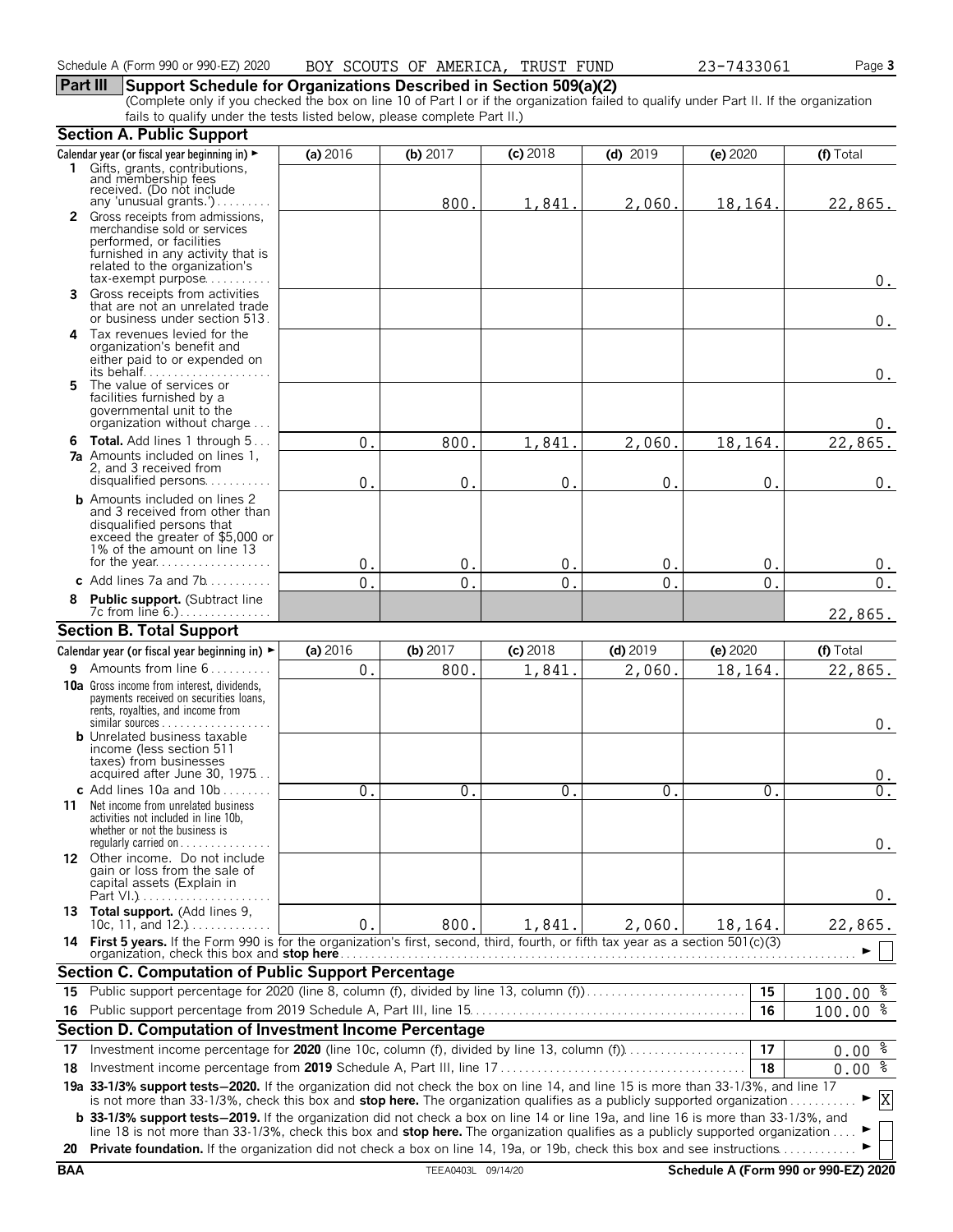# **Part IV Supporting Organizations**

(Complete only if you checked a box in line 12 on Part I. If you checked box 12a, Part I, complete Sections A and B. If you checked box 12b, Part I, complete Sections A and C. If you checked box 12c, Part I, complete Sections A, D, and E. If you checked box 12d, Part I, complete Sections A and D, and complete Part V.)

# **Section A. All Supporting Organizations**

|   |                                                                                                                                                                                                                                                                                                                                                                                                                                                                                                                                              |                 | Yes | No |
|---|----------------------------------------------------------------------------------------------------------------------------------------------------------------------------------------------------------------------------------------------------------------------------------------------------------------------------------------------------------------------------------------------------------------------------------------------------------------------------------------------------------------------------------------------|-----------------|-----|----|
|   | 1 Are all of the organization's supported organizations listed by name in the organization's governing documents?<br>If 'No,' describe in <b>Part VI</b> how the supported organizations are designated. If designated by class or purpose, describe<br>the designation. If historic and continuing relationship, explain.                                                                                                                                                                                                                   | 1               |     |    |
|   | 2 Did the organization have any supported organization that does not have an IRS determination of status under section<br>509(a)(1) or (2)? If 'Yes,' explain in <b>Part VI</b> how the organization determined that the supported organization was<br>described in section $509(a)(1)$ or (2).                                                                                                                                                                                                                                              | $\overline{2}$  |     |    |
|   | 3a Did the organization have a supported organization described in section 501(c)(4), (5), or (6)? If 'Yes,' answer lines 3b<br>and 3c below.                                                                                                                                                                                                                                                                                                                                                                                                | 3a              |     |    |
|   | <b>b</b> Did the organization confirm that each supported organization qualified under section 501(c)(4), (5), or (6) and<br>satisfied the public support tests under section 509(a)(2)? If 'Yes,' describe in <b>Part VI</b> when and how the organization<br>made the determination.                                                                                                                                                                                                                                                       | 3b              |     |    |
|   | c Did the organization ensure that all support to such organizations was used exclusively for section $170(c)(2)(B)$<br>purposes? If 'Yes,' explain in <b>Part VI</b> what controls the organization put in place to ensure such use.                                                                                                                                                                                                                                                                                                        | 3c              |     |    |
|   | 4a Was any supported organization not organized in the United States ('foreign supported organization')? If 'Yes' and<br>if you checked box 12a or 12b in Part I, answer lines 4b and 4c below.                                                                                                                                                                                                                                                                                                                                              | 4a              |     |    |
|   | <b>b</b> Did the organization have ultimate control and discretion in deciding whether to make grants to the foreign supported<br>organization? If 'Yes,' describe in Part VI how the organization had such control and discretion despite being controlled<br>or supervised by or in connection with its supported organizations.                                                                                                                                                                                                           | 4b              |     |    |
|   | c Did the organization support any foreign supported organization that does not have an IRS determination under<br>sections 501(c)(3) and 509(a)(1) or (2)? If 'Yes,' explain in <b>Part VI</b> what controls the organization used to ensure that<br>all support to the foreign supported organization was used exclusively for section $170(c)(2)(B)$ purposes.                                                                                                                                                                            | 4c              |     |    |
|   | 5a Did the organization add, substitute, or remove any supported organizations during the tax year? If 'Yes,' answer lines<br>5b and 5c below (if applicable). Also, provide detail in Part VI, including (i) the names and EIN numbers of the<br>supported organizations added, substituted, or removed; (ii) the reasons for each such action; (iii) the<br>authority under the organization's organizing document authorizing such action; and (iv) how the action was<br>accomplished (such as by amendment to the organizing document). | 5а              |     |    |
|   | <b>b Type I or Type II only.</b> Was any added or substituted supported organization part of a class already designated in the<br>organization's organizing document?                                                                                                                                                                                                                                                                                                                                                                        | 5b              |     |    |
|   | c Substitutions only. Was the substitution the result of an event beyond the organization's control?                                                                                                                                                                                                                                                                                                                                                                                                                                         | 5c              |     |    |
| 6 | Did the organization provide support (whether in the form of grants or the provision of services or facilities) to<br>anyone other than (i) its supported organizations, (ii) individuals that are part of the charitable class benefited by one<br>or more of its supported organizations, or (iii) other supporting organizations that also support or benefit one or more of<br>the filing organization's supported organizations? If 'Yes,' provide detail in Part VI.                                                                   | 6               |     |    |
|   | 7 Did the organization provide a grant, loan, compensation, or other similar payment to a substantial contributor<br>(as defined in section 4958(c)(3)(C)), a family member of a substantial contributor, or a 35% controlled entity with<br>regard to a substantial contributor? If 'Yes,' complete Part I of Schedule L (Form 990 or 990-EZ).                                                                                                                                                                                              | 7               |     |    |
|   | Did the organization make a loan to a disqualified person (as defined in section 4958) not described in line 7? If 'Yes,'<br>complete Part I of Schedule L (Form 990 or 990-EZ).                                                                                                                                                                                                                                                                                                                                                             | 8               |     |    |
|   | 9a Was the organization controlled directly or indirectly at any time during the tax year by one or more disqualified persons,<br>as defined in section 4946 (other than foundation managers and organizations described in section 509(a)(1) or (2))?<br>If 'Yes,' provide detail in Part VI.                                                                                                                                                                                                                                               | 9a              |     |    |
|   | <b>b</b> Did one or more disqualified persons (as defined in line 9a) hold a controlling interest in any entity in which the<br>supporting organization had an interest? If 'Yes,' provide detail in Part VI.                                                                                                                                                                                                                                                                                                                                | 9b              |     |    |
|   | c Did a disqualified person (as defined in line 9a) have an ownership interest in, or derive any personal benefit from,<br>assets in which the supporting organization also had an interest? If 'Yes,' provide detail in Part VI.                                                                                                                                                                                                                                                                                                            | 9c              |     |    |
|   | 10a Was the organization subject to the excess business holdings rules of section 4943 because of section 4943(f) (regarding<br>certain Type II supporting organizations, and all Type III non-functionally integrated supporting organizations)? If 'Yes,'<br>answer line 10b below.                                                                                                                                                                                                                                                        | 10a             |     |    |
|   | <b>b</b> Did the organization have any excess business holdings in the tax year? (Use Schedule C, Form 4720, to determine<br>whether the organization had excess business holdings.).                                                                                                                                                                                                                                                                                                                                                        | 10 <sub>b</sub> |     |    |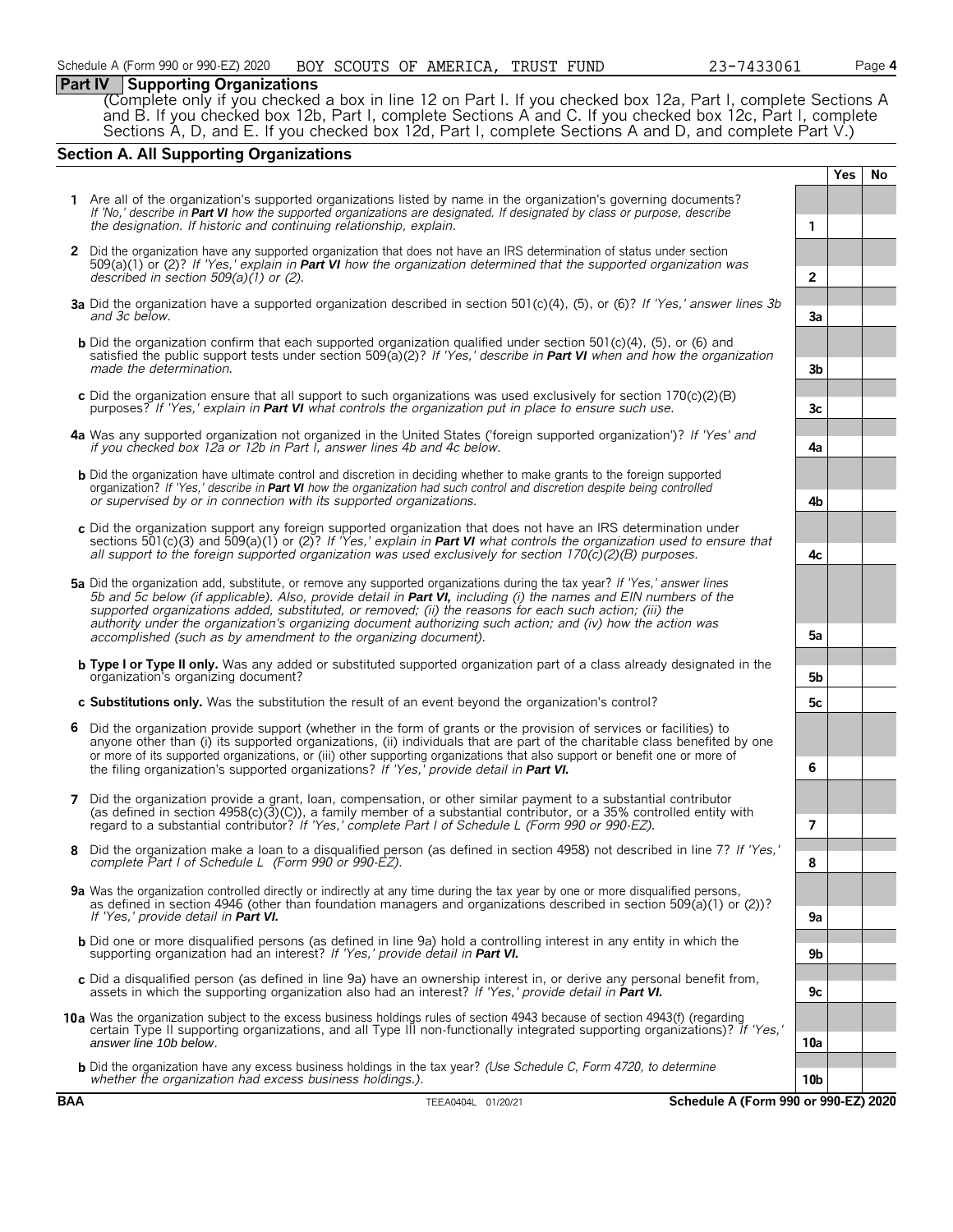**Yes No**

| <b>Supporting Organizations</b> (continued)<br><b>Part IV</b>                                                                           |                                                                                                                             |     |    |
|-----------------------------------------------------------------------------------------------------------------------------------------|-----------------------------------------------------------------------------------------------------------------------------|-----|----|
|                                                                                                                                         |                                                                                                                             | Yes | No |
| Has the organization accepted a gift or contribution from any of the following persons?<br>11                                           |                                                                                                                             |     |    |
|                                                                                                                                         | a A person who directly or indirectly controls, either alone or together with persons described in lines 11b and 11c below, |     |    |
| the governing body of a supported organization?                                                                                         | 11a                                                                                                                         |     |    |
| <b>b</b> A family member of a person described in line 11a above?                                                                       | 11 <sub>b</sub>                                                                                                             |     |    |
| C A 35% controlled entity of a person described in line 11a or 11b above? If 'Yes' to line 11a, 11b, or 11c, provide detail in Part VI. | 11c                                                                                                                         |     |    |

#### **Section B. Type I Supporting Organizations**

- **1** Did the governing body, members of the governing body, officers acting in their official capacity, or membership of one or more supported organizations have the power to regularly appoint or elect at least a majority of the organization's officers, directors, or trustees at all times during the tax year? *If 'No,' describe in Part VI how the supported organization(s) effectively operated, supervised, or controlled the organization's activities. If the organization had more than one supported organization, describe how the powers to appoint and/or remove officers, directors, or trustees were allocated among the supported organizations and what conditions or restrictions, if any, applied to such powers* **1** *during the tax* year.
- **2** Did the organization operate for the benefit of any supported organization other than the supported organization(s) that operated, supervised, or controlled the supporting organization? *If 'Yes,' explain in Part VI how providing such benefit carried out the purposes of the supported organization(s) that operated, supervised, or controlled the supporting organization.* **2**

### **Section C. Type II Supporting Organizations**

**Yes No 1** Were a majority of the organization's directors or trustees during the tax year also a majority of the directors or trustees of each of the organization's supported organization(s)? *If 'No,' describe in Part VI how control or management of the supporting organization was vested in the same persons that controlled or managed the supported organization(s).* **1**

#### **Section D. All Type III Supporting Organizations**

|                                                                                                                                                                                                                                                                                                                                                                                       | res) |  |
|---------------------------------------------------------------------------------------------------------------------------------------------------------------------------------------------------------------------------------------------------------------------------------------------------------------------------------------------------------------------------------------|------|--|
| Did the organization provide to each of its supported organizations, by the last day of the fifth month of the<br>organization's tax year, (i) a written notice describing the type and amount of support provided during the prior tax<br>year, (ii) a copy of the Form 990 that was most recently filed as of the date of notification, and (iii) copies of the                     |      |  |
| organization's governing documents in effect on the date of notification, to the extent not previously provided?                                                                                                                                                                                                                                                                      |      |  |
| 2 Were any of the organization's officers, directors, or trustees either (i) appointed or elected by the supported organization(s) or (ii) serving on the governing body of a supported organization? If 'No,' explain in Part                                                                                                                                                        |      |  |
| the organization maintained a close and continuous working relationship with the supported organization(s).                                                                                                                                                                                                                                                                           |      |  |
| 3 By reason of the relationship described in line 2, above, did the organization's supported organizations have a significant<br>voice in the organization's investment policies and in directing the use of the organization's income or assets at<br>all times during the tax year? If 'Yes,' describe in <b>Part VI</b> the role the organization's supported organizations played |      |  |
| in this regard.                                                                                                                                                                                                                                                                                                                                                                       |      |  |
|                                                                                                                                                                                                                                                                                                                                                                                       |      |  |

#### **Section E. Type III Functionally Integrated Supporting Organizations**

- **1** *Check the box next to the method that the organization used to satisfy the Integral Part Test during the year (see instructions).*
- **a** The organization satisfied the Activities Test. *Complete line 2 below.*
- **b** The organization is the parent of each of its supported organizations. *Complete line 3 below.*
- **c** The organization supported a governmental entity. *Describe in Part VI how you supported a governmental entity (see instructions).*

#### **2** Activities Test. *Answer lines 2a and 2b below.* **Yes No**

- **a** Did substantially all of the organization's activities during the tax year directly further the exempt purposes of the supported organization(s) to which the organization was responsive? *If 'Yes,' then in Part VI identify those supported organizations and explain how these activities directly furthered their exempt purposes, how the organization was responsive to those supported organizations, and how the organization determined that these activities constituted substantially all of its activities.* **2a**
- **b** Did the activities described in line 2a, above, constitute activities that, but for the organization's involvement, one or more of the organization's supported organization(s) would have been engaged in? *If 'Yes,' explain in Part VI the reasons for the organization's position that its supported organization(s) would have engaged in these activities but for the organization's involvement.* **2b**
- **3** Parent of Supported Organizations. *Answer lines 3a and 3b below.*
- **a** Did the organization have the power to regularly appoint or elect a majority of the officers, directors, or trustees of each of the supported organizations? *If 'Yes' or 'No,' provide details in Part VI.* **3a**
- **b** Did the organization exercise a substantial degree of direction over the policies, programs, and activities of each of its supported organizations? *If 'Yes,' describe in Part VI the role played by the organization in this regard.* **3b**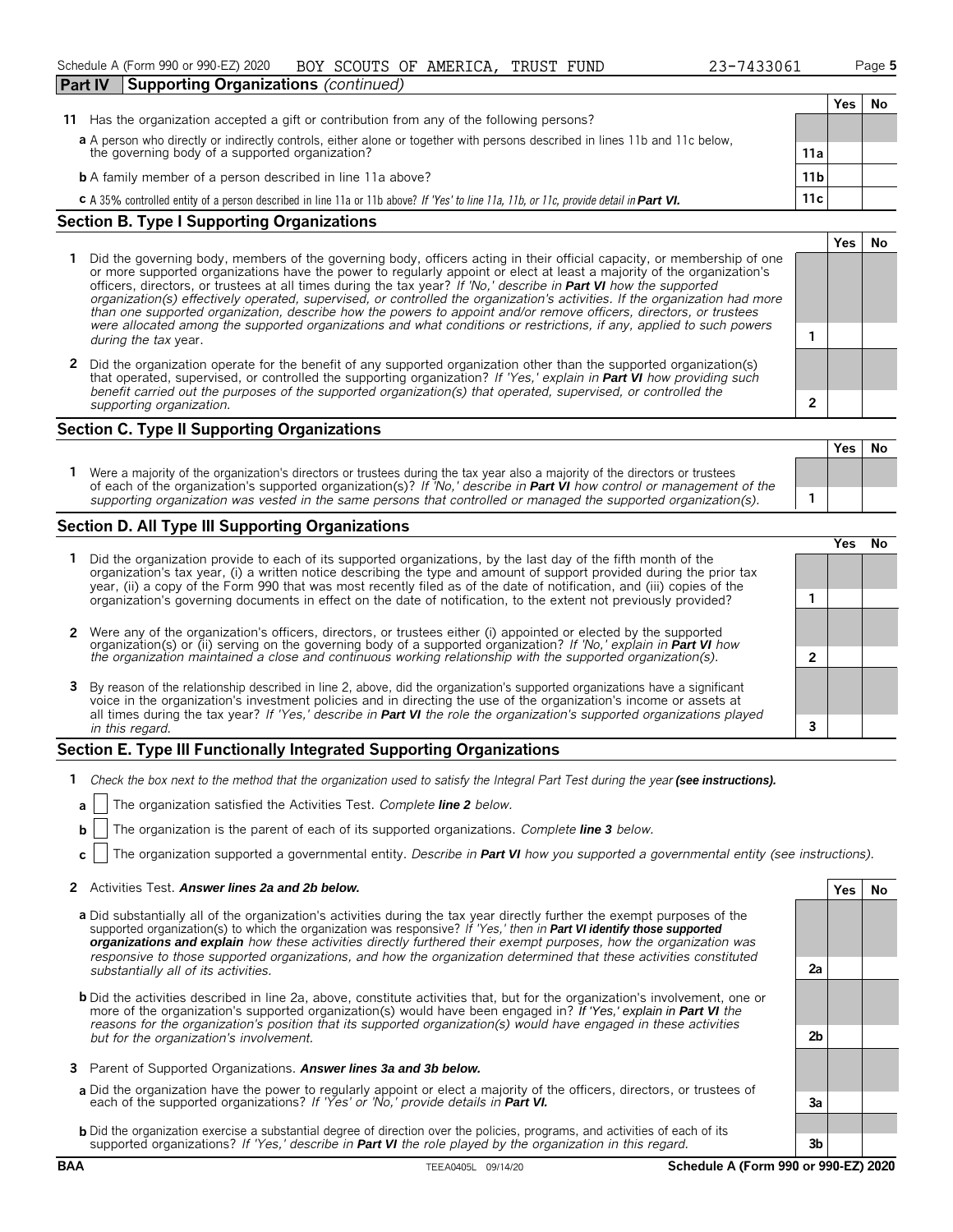### Schedule A (Form 990 or 990-EZ) 2020 BOY SCOUTS OF AMERICA, TRUST FUND 23-7433061 Page **6**

### **Part V Type III Non-Functionally Integrated 509(a)(3) Supporting Organizations**

Check here if the organization satisfied the Integral Part Test as a qualifying trust on Nov. 20, 1970 (explain in Part VI). See instructions. All other Type III non-functionally integrated supporting organizations must co

|              | Section A - Adjusted Net Income                                                                                                                                                                                |                | (A) Prior Year | (B) Current Year<br>(optional) |
|--------------|----------------------------------------------------------------------------------------------------------------------------------------------------------------------------------------------------------------|----------------|----------------|--------------------------------|
|              | Net short-term capital gain                                                                                                                                                                                    | 1              |                |                                |
| 2            | Recoveries of prior-year distributions                                                                                                                                                                         | $\overline{2}$ |                |                                |
| 3            | Other gross income (see instructions)                                                                                                                                                                          | 3              |                |                                |
| 4            | Add lines 1 through 3.                                                                                                                                                                                         | 4              |                |                                |
| 5            | Depreciation and depletion                                                                                                                                                                                     | 5              |                |                                |
| 6            | Portion of operating expenses paid or incurred for production or collection of gross<br>income or for management, conservation, or maintenance of property held for<br>production of income (see instructions) | 6              |                |                                |
| 7            | Other expenses (see instructions)                                                                                                                                                                              | $\overline{7}$ |                |                                |
|              | 8 Adjusted Net Income (subtract lines 5, 6, and 7 from line 4)                                                                                                                                                 | 8              |                |                                |
|              | Section B - Minimum Asset Amount                                                                                                                                                                               |                | (A) Prior Year | (B) Current Year<br>(optional) |
| 1.           | Aggregate fair market value of all non-exempt-use assets (see instructions for short<br>tax year or assets held for part of year):                                                                             |                |                |                                |
|              | <b>a</b> Average monthly value of securities                                                                                                                                                                   | 1a             |                |                                |
|              | <b>b</b> Average monthly cash balances                                                                                                                                                                         | 1 <sub>b</sub> |                |                                |
|              | c Fair market value of other non-exempt-use assets                                                                                                                                                             | 1c             |                |                                |
|              | <b>d Total</b> (add lines 1a, 1b, and 1c)                                                                                                                                                                      | 1d             |                |                                |
|              | <b>e Discount</b> claimed for blockage or other factors<br>(explain in detail in <b>Part VI</b> ):                                                                                                             |                |                |                                |
|              | <b>2</b> Acquisition indebtedness applicable to non-exempt-use assets                                                                                                                                          | $\overline{2}$ |                |                                |
|              | <b>3</b> Subtract line 2 from line 1d.                                                                                                                                                                         | 3              |                |                                |
| 4            | Cash deemed held for exempt use. Enter 0.015 of line 3 (for greater amount,<br>see instructions)                                                                                                               | 4              |                |                                |
| 5.           | Net value of non-exempt-use assets (subtract line 4 from line 3)                                                                                                                                               | 5              |                |                                |
| 6            | Multiply line 5 by 0.035.                                                                                                                                                                                      | 6              |                |                                |
| 7            | Recoveries of prior-year distributions                                                                                                                                                                         | $\overline{7}$ |                |                                |
| 8            | Minimum Asset Amount (add line 7 to line 6)                                                                                                                                                                    | 8              |                |                                |
|              | Section C - Distributable Amount                                                                                                                                                                               |                |                | <b>Current Year</b>            |
| 1            | Adjusted net income for prior year (from Section A, line 8, column A)                                                                                                                                          | $\mathbf{1}$   |                |                                |
| $\mathbf{2}$ | Enter 0.85 of line 1.                                                                                                                                                                                          | $\overline{2}$ |                |                                |
|              | <b>3</b> Minimum asset amount for prior year (from Section B, line 8, column A)                                                                                                                                | 3              |                |                                |
| 4            | Enter greater of line 2 or line 3.                                                                                                                                                                             | 4              |                |                                |
|              | <b>5</b> Income tax imposed in prior year                                                                                                                                                                      | 5              |                |                                |
| 6            | <b>Distributable Amount.</b> Subtract line 5 from line 4, unless subject to emergency<br>temporary reduction (see instructions).                                                                               | 6              |                |                                |

**7**  $\mid$  Check here if the current year is the organization's first as a non-functionally integrated Type III supporting organization (see instructions).

**BAA Schedule A (Form 990 or 990-EZ) 2020**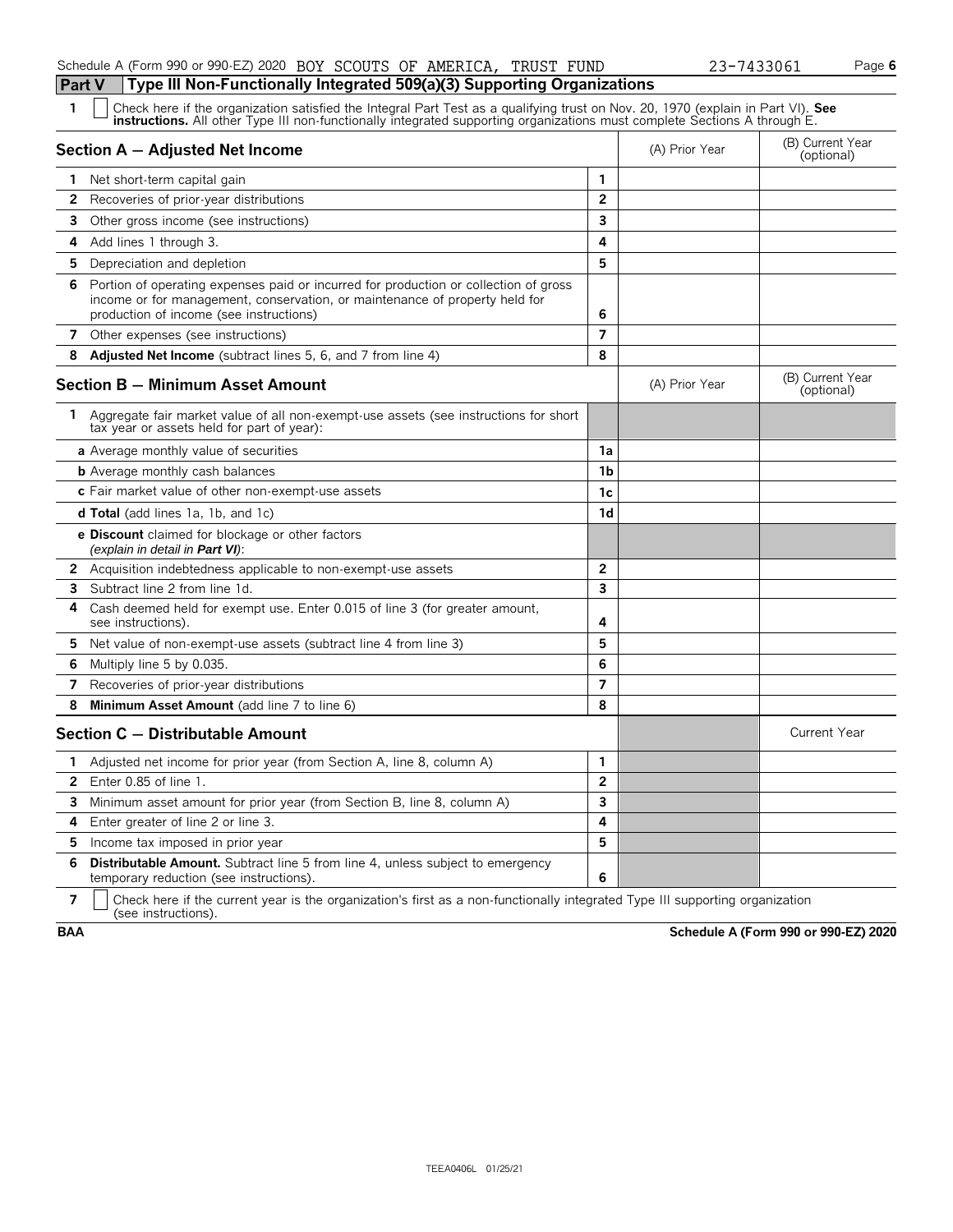|    | Type III Non-Functionally Integrated 509(a)(3) Supporting Organizations (continued)<br><b>Part V</b>                                                                          |                                              |                                               |                |                                                  |
|----|-------------------------------------------------------------------------------------------------------------------------------------------------------------------------------|----------------------------------------------|-----------------------------------------------|----------------|--------------------------------------------------|
|    | <b>Section D - Distributions</b>                                                                                                                                              |                                              |                                               |                | <b>Current Year</b>                              |
| 1. | Amounts paid to supported organizations to accomplish exempt purposes                                                                                                         |                                              |                                               | $\mathbf{1}$   |                                                  |
| 2  | Amounts paid to perform activity that directly furthers exempt purposes of supported organizations,<br>in excess of income from activity                                      |                                              |                                               | $\mathbf{2}$   |                                                  |
| 3  | Administrative expenses paid to accomplish exempt purposes of supported organizations                                                                                         |                                              |                                               | 3              |                                                  |
| 4  | Amounts paid to acquire exempt-use assets                                                                                                                                     |                                              |                                               | 4              |                                                  |
| 5  | Qualified set-aside amounts (prior IRS approval required $-$ provide details in Part VI)                                                                                      |                                              |                                               | 5              |                                                  |
| 6  | Other distributions (describe in Part VI). See instructions.                                                                                                                  |                                              |                                               | 6              |                                                  |
| 7  | Total annual distributions. Add lines 1 through 6.                                                                                                                            |                                              |                                               | $\overline{7}$ |                                                  |
| 8  | Distributions to attentive supported organizations to which the organization is responsive (provide details<br>in Part VI). See instructions.                                 |                                              |                                               | 8              |                                                  |
| 9  | Distributable amount for 2020 from Section C, line 6                                                                                                                          |                                              |                                               | 9              |                                                  |
|    | 10 Line 8 amount divided by line 9 amount                                                                                                                                     |                                              |                                               | 10             |                                                  |
|    | Section E - Distribution Allocations (see instructions)                                                                                                                       | (i)<br><b>Excess</b><br><b>Distributions</b> | (ii)<br><b>Underdistributions</b><br>Pre-2020 |                | (iii)<br><b>Distributable</b><br>Amount for 2020 |
|    | Distributable amount for 2020 from Section C, line 6                                                                                                                          |                                              |                                               |                |                                                  |
|    | 2 Underdistributions, if any, for years prior to 2020 (reasonable<br>cause required - explain in Part VI). See instructions.                                                  |                                              |                                               |                |                                                  |
|    | 3 Excess distributions carryover, if any, to 2020                                                                                                                             |                                              |                                               |                |                                                  |
|    | a From 2015                                                                                                                                                                   |                                              |                                               |                |                                                  |
|    | b From 2016                                                                                                                                                                   |                                              |                                               |                |                                                  |
|    | c From 2017.                                                                                                                                                                  |                                              |                                               |                |                                                  |
|    | $d$ From 2018                                                                                                                                                                 |                                              |                                               |                |                                                  |
|    | e From 2019                                                                                                                                                                   |                                              |                                               |                |                                                  |
|    | f Total of lines 3a through 3e                                                                                                                                                |                                              |                                               |                |                                                  |
|    | g Applied to underdistributions of prior years                                                                                                                                |                                              |                                               |                |                                                  |
|    | h Applied to 2020 distributable amount                                                                                                                                        |                                              |                                               |                |                                                  |
|    | <i>i</i> Carryover from 2015 not applied (see instructions)                                                                                                                   |                                              |                                               |                |                                                  |
|    | j Remainder. Subtract lines 3g, 3h, and 3i from line 3f.                                                                                                                      |                                              |                                               |                |                                                  |
| 4  | Distributions for 2020 from Section D,<br>\$<br>line $7:$                                                                                                                     |                                              |                                               |                |                                                  |
|    | a Applied to underdistributions of prior years                                                                                                                                |                                              |                                               |                |                                                  |
|    | <b>b</b> Applied to 2020 distributable amount                                                                                                                                 |                                              |                                               |                |                                                  |
|    | c Remainder. Subtract lines 4a and 4b from line 4.                                                                                                                            |                                              |                                               |                |                                                  |
| 5. | Remaining underdistributions for years prior to 2020, if any.<br>Subtract lines 3g and 4a from line 2. For result greater than<br>zero, explain in Part VI. See instructions. |                                              |                                               |                |                                                  |
|    | 6 Remaining underdistributions for 2020. Subtract lines 3h and 4b<br>from line 1. For result greater than zero, explain in Part VI. See<br>instructions.                      |                                              |                                               |                |                                                  |
|    | 7 Excess distributions carryover to 2021. Add lines 3j and 4c.                                                                                                                |                                              |                                               |                |                                                  |
|    | 8 Breakdown of line 7:                                                                                                                                                        |                                              |                                               |                |                                                  |
|    | <b>a</b> Excess from $2016$                                                                                                                                                   |                                              |                                               |                |                                                  |
|    | <b>b</b> Excess from 2017.                                                                                                                                                    |                                              |                                               |                |                                                  |
|    | <b>c</b> Excess from 2018                                                                                                                                                     |                                              |                                               |                |                                                  |
|    | <b>d</b> Excess from 2019                                                                                                                                                     |                                              |                                               |                |                                                  |
|    | e Excess from 2020.                                                                                                                                                           |                                              |                                               |                |                                                  |

**BAA Schedule A (Form 990 or 990-EZ) 2020**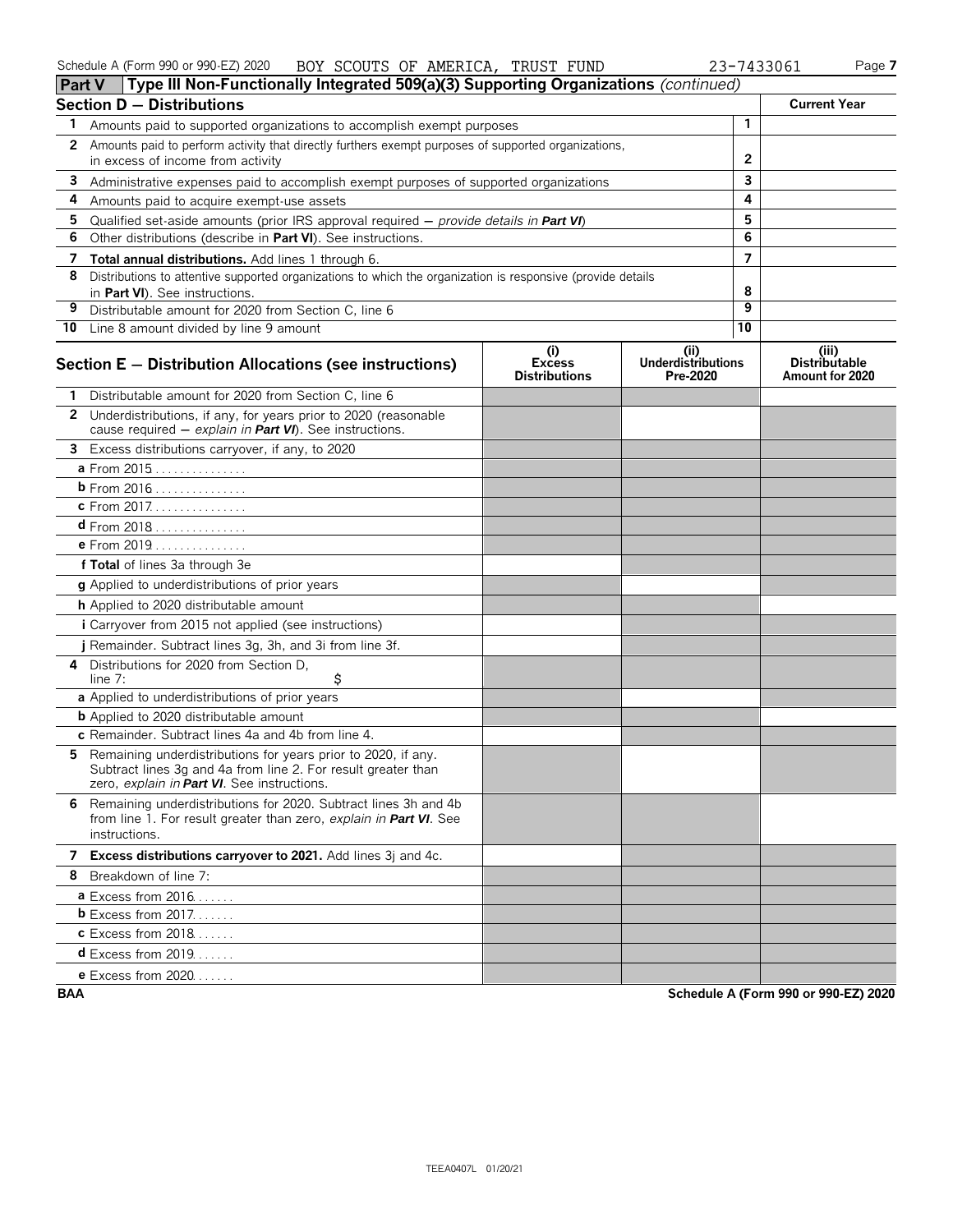|                | Schedule A (Form 990 or 990-EZ) 2020 |  | BOY SCOUTS OF AMERICA, TRUST FUND                                                              | 23-7433061                                                                                                             | Page 8 |
|----------------|--------------------------------------|--|------------------------------------------------------------------------------------------------|------------------------------------------------------------------------------------------------------------------------|--------|
| <b>Part VI</b> |                                      |  |                                                                                                | Supplemental Information. Provide the explanations required by Part II, line 10; Part II, line 17a or 17b; Part        |        |
|                |                                      |  |                                                                                                | III, line 12; Part IV, Section A, lines 1, 2, 3b, 3c, 4b, 4c, 5a, 6, 9a, 9b, 9c, 11a, 11b, and 11c; Part IV, Section   |        |
|                |                                      |  |                                                                                                | B, lines 1 and 2; Part IV, Section C, line 1; Part IV, Section D, lines 2 and 3; Part IV, Section E, lines 1c, 2a, 2b, |        |
|                |                                      |  |                                                                                                | 3a, and 3b; Part V, line 1; Part V, Section B, line 1e; Part V, Section D, lines 5, 6, and 8; and Part V, Section E,   |        |
|                |                                      |  | lines 2, 5, and 6. Also complete this part for any additional information. (See instructions.) |                                                                                                                        |        |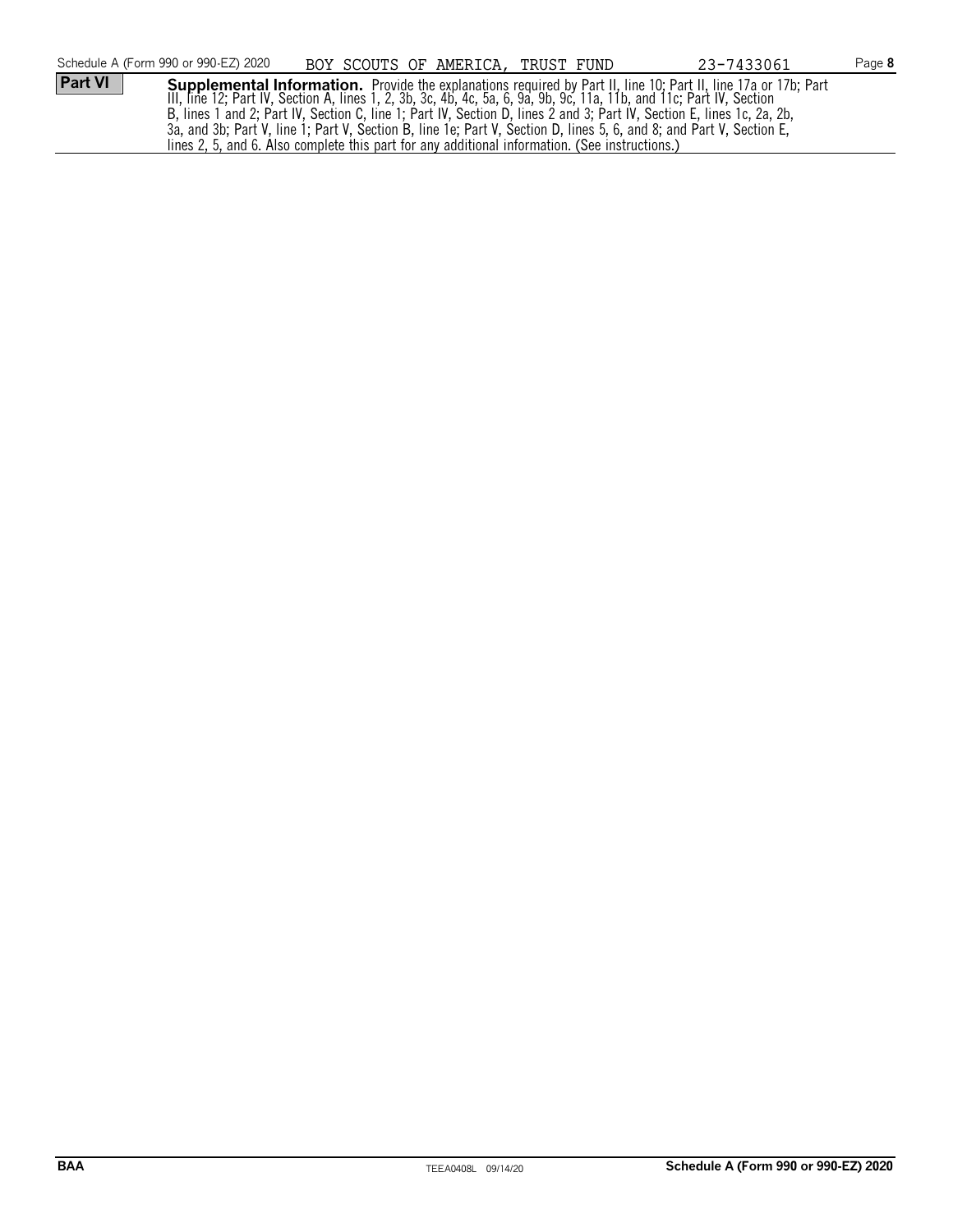| (Form 990)<br>► Complete if the organization answered 'Yes' on Form 990,<br>Part IV, line 6, 7, 8, 9, 10, 11a, 11b, 11c, 11d, 11e, 11f, 12a, or 12b.<br>Attach to Form 990.<br>Department of the Treasury<br>► Go to www.irs.gov/Form990 for instructions and the latest information.<br>Internal Revenue Service<br><b>Employer identification number</b><br>Name of the organization<br>BOY SCOUTS OF AMERICA, TRUST FUND<br>BURLINGTON COUNTY COUNCIL<br>23-7433061<br>-690<br>Organizations Maintaining Donor Advised Funds or Other Similar Funds or Accounts.<br>Part I<br>Complete if the organization answered 'Yes' on Form 990, Part IV, line 6.<br>(a) Donor advised funds<br>(b) Funds and other accounts<br>1<br>Aggregate value of contributions to (during year)<br>2<br>Aggregate value of grants from (during year)<br>3<br>Aggregate value at end of year<br>4<br>Did the organization inform all donors and donor advisors in writing that the assets held in donor advised funds<br>5<br>are the organization's property, subject to the organization's exclusive legal control?<br>Yes<br>Did the organization inform all grantees, donors, and donor advisors in writing that grant funds can be used only<br>6<br>for charitable purposes and not for the benefit of the donor or donor advisor, or for any other purpose conferring | 2020<br><b>Open to Public</b><br><b>Inspection</b><br>No |
|-------------------------------------------------------------------------------------------------------------------------------------------------------------------------------------------------------------------------------------------------------------------------------------------------------------------------------------------------------------------------------------------------------------------------------------------------------------------------------------------------------------------------------------------------------------------------------------------------------------------------------------------------------------------------------------------------------------------------------------------------------------------------------------------------------------------------------------------------------------------------------------------------------------------------------------------------------------------------------------------------------------------------------------------------------------------------------------------------------------------------------------------------------------------------------------------------------------------------------------------------------------------------------------------------------------------------------------------------------------|----------------------------------------------------------|
|                                                                                                                                                                                                                                                                                                                                                                                                                                                                                                                                                                                                                                                                                                                                                                                                                                                                                                                                                                                                                                                                                                                                                                                                                                                                                                                                                             |                                                          |
|                                                                                                                                                                                                                                                                                                                                                                                                                                                                                                                                                                                                                                                                                                                                                                                                                                                                                                                                                                                                                                                                                                                                                                                                                                                                                                                                                             |                                                          |
|                                                                                                                                                                                                                                                                                                                                                                                                                                                                                                                                                                                                                                                                                                                                                                                                                                                                                                                                                                                                                                                                                                                                                                                                                                                                                                                                                             |                                                          |
|                                                                                                                                                                                                                                                                                                                                                                                                                                                                                                                                                                                                                                                                                                                                                                                                                                                                                                                                                                                                                                                                                                                                                                                                                                                                                                                                                             |                                                          |
|                                                                                                                                                                                                                                                                                                                                                                                                                                                                                                                                                                                                                                                                                                                                                                                                                                                                                                                                                                                                                                                                                                                                                                                                                                                                                                                                                             |                                                          |
|                                                                                                                                                                                                                                                                                                                                                                                                                                                                                                                                                                                                                                                                                                                                                                                                                                                                                                                                                                                                                                                                                                                                                                                                                                                                                                                                                             |                                                          |
|                                                                                                                                                                                                                                                                                                                                                                                                                                                                                                                                                                                                                                                                                                                                                                                                                                                                                                                                                                                                                                                                                                                                                                                                                                                                                                                                                             |                                                          |
|                                                                                                                                                                                                                                                                                                                                                                                                                                                                                                                                                                                                                                                                                                                                                                                                                                                                                                                                                                                                                                                                                                                                                                                                                                                                                                                                                             |                                                          |
|                                                                                                                                                                                                                                                                                                                                                                                                                                                                                                                                                                                                                                                                                                                                                                                                                                                                                                                                                                                                                                                                                                                                                                                                                                                                                                                                                             |                                                          |
|                                                                                                                                                                                                                                                                                                                                                                                                                                                                                                                                                                                                                                                                                                                                                                                                                                                                                                                                                                                                                                                                                                                                                                                                                                                                                                                                                             |                                                          |
| Yes                                                                                                                                                                                                                                                                                                                                                                                                                                                                                                                                                                                                                                                                                                                                                                                                                                                                                                                                                                                                                                                                                                                                                                                                                                                                                                                                                         | No                                                       |
| Part II<br><b>Conservation Easements.</b><br>Complete if the organization answered 'Yes' on Form 990, Part IV, line 7.                                                                                                                                                                                                                                                                                                                                                                                                                                                                                                                                                                                                                                                                                                                                                                                                                                                                                                                                                                                                                                                                                                                                                                                                                                      |                                                          |
| Purpose(s) of conservation easements held by the organization (check all that apply).                                                                                                                                                                                                                                                                                                                                                                                                                                                                                                                                                                                                                                                                                                                                                                                                                                                                                                                                                                                                                                                                                                                                                                                                                                                                       |                                                          |
| Preservation of land for public use (for example, recreation or education)<br>Preservation of a historically important land area                                                                                                                                                                                                                                                                                                                                                                                                                                                                                                                                                                                                                                                                                                                                                                                                                                                                                                                                                                                                                                                                                                                                                                                                                            |                                                          |
| Protection of natural habitat<br>Preservation of a certified historic structure                                                                                                                                                                                                                                                                                                                                                                                                                                                                                                                                                                                                                                                                                                                                                                                                                                                                                                                                                                                                                                                                                                                                                                                                                                                                             |                                                          |
| Preservation of open space<br>$\mathbf{2}$<br>Complete lines 2a through 2d if the organization held a qualified conservation contribution in the form of a conservation easement on the<br>last day of the tax year.                                                                                                                                                                                                                                                                                                                                                                                                                                                                                                                                                                                                                                                                                                                                                                                                                                                                                                                                                                                                                                                                                                                                        |                                                          |
| Held at the End of the Tax Year                                                                                                                                                                                                                                                                                                                                                                                                                                                                                                                                                                                                                                                                                                                                                                                                                                                                                                                                                                                                                                                                                                                                                                                                                                                                                                                             |                                                          |
| 2a<br>2 <sub>b</sub>                                                                                                                                                                                                                                                                                                                                                                                                                                                                                                                                                                                                                                                                                                                                                                                                                                                                                                                                                                                                                                                                                                                                                                                                                                                                                                                                        |                                                          |
| <b>c</b> Number of conservation easements on a certified historic structure included in (a) $\dots$<br>2c                                                                                                                                                                                                                                                                                                                                                                                                                                                                                                                                                                                                                                                                                                                                                                                                                                                                                                                                                                                                                                                                                                                                                                                                                                                   |                                                          |
| d Number of conservation easements included in (c) acquired after 7/25/06, and not on a historic<br>2d                                                                                                                                                                                                                                                                                                                                                                                                                                                                                                                                                                                                                                                                                                                                                                                                                                                                                                                                                                                                                                                                                                                                                                                                                                                      |                                                          |
| Number of conservation easements modified, transferred, released, extinguished, or terminated by the organization during the<br>3<br>tax year $\blacktriangleright$                                                                                                                                                                                                                                                                                                                                                                                                                                                                                                                                                                                                                                                                                                                                                                                                                                                                                                                                                                                                                                                                                                                                                                                         |                                                          |
| Number of states where property subject to conservation easement is located ►<br>4                                                                                                                                                                                                                                                                                                                                                                                                                                                                                                                                                                                                                                                                                                                                                                                                                                                                                                                                                                                                                                                                                                                                                                                                                                                                          |                                                          |
| Does the organization have a written policy regarding the periodic monitoring, inspection, handling of violations,<br><b>IYes</b><br>and enforcement of the conservation easements it holds?                                                                                                                                                                                                                                                                                                                                                                                                                                                                                                                                                                                                                                                                                                                                                                                                                                                                                                                                                                                                                                                                                                                                                                | No                                                       |
| Staff and volunteer hours devoted to monitoring, inspecting, handling of violations, and enforcing conservation easements during the year<br>6                                                                                                                                                                                                                                                                                                                                                                                                                                                                                                                                                                                                                                                                                                                                                                                                                                                                                                                                                                                                                                                                                                                                                                                                              |                                                          |
| Amount of expenses incurred in monitoring, inspecting, handling of violations, and enforcing conservation easements during the year<br>7<br>►\$                                                                                                                                                                                                                                                                                                                                                                                                                                                                                                                                                                                                                                                                                                                                                                                                                                                                                                                                                                                                                                                                                                                                                                                                             |                                                          |
| 8<br>Does each conservation easement reported on line 2(d) above satisfy the requirements of section 170(h)(4)(B)(i)<br>Yes                                                                                                                                                                                                                                                                                                                                                                                                                                                                                                                                                                                                                                                                                                                                                                                                                                                                                                                                                                                                                                                                                                                                                                                                                                 | No                                                       |
| In Part XIII, describe how the organization reports conservation easements in its revenue and expense statement and balance sheet, and<br>9<br>include, if applicable, the text of the footnote to the organization's financial statements that describes the organization's accounting for<br>conservation easements.                                                                                                                                                                                                                                                                                                                                                                                                                                                                                                                                                                                                                                                                                                                                                                                                                                                                                                                                                                                                                                      |                                                          |
| Part III   Organizations Maintaining Collections of Art, Historical Treasures, or Other Similar Assets.<br>Complete if the organization answered 'Yes' on Form 990, Part IV, line 8.                                                                                                                                                                                                                                                                                                                                                                                                                                                                                                                                                                                                                                                                                                                                                                                                                                                                                                                                                                                                                                                                                                                                                                        |                                                          |
| 1 a If the organization elected, as permitted under FASB ASC 958, not to report in its revenue statement and balance sheet works of art,<br>historical treasures, or other similar assets held for public exhibition, education, or research in furtherance of public service, provide in<br>Part XIII the text of the footnote to its financial statements that describes these items.                                                                                                                                                                                                                                                                                                                                                                                                                                                                                                                                                                                                                                                                                                                                                                                                                                                                                                                                                                     |                                                          |
| b If the organization elected, as permitted under FASB ASC 958, to report in its revenue statement and balance sheet works of art, historical treasures, or other similar assets held for public exhibition, education, or res<br>following amounts relating to these items:                                                                                                                                                                                                                                                                                                                                                                                                                                                                                                                                                                                                                                                                                                                                                                                                                                                                                                                                                                                                                                                                                |                                                          |
| $\blacktriangleright$ \$                                                                                                                                                                                                                                                                                                                                                                                                                                                                                                                                                                                                                                                                                                                                                                                                                                                                                                                                                                                                                                                                                                                                                                                                                                                                                                                                    |                                                          |
| 2                                                                                                                                                                                                                                                                                                                                                                                                                                                                                                                                                                                                                                                                                                                                                                                                                                                                                                                                                                                                                                                                                                                                                                                                                                                                                                                                                           |                                                          |
| If the organization received or held works of art, historical treasures, or other similar assets for financial gain, provide the following<br>amounts required to be reported under FASB ASC 958 relating to these items:                                                                                                                                                                                                                                                                                                                                                                                                                                                                                                                                                                                                                                                                                                                                                                                                                                                                                                                                                                                                                                                                                                                                   |                                                          |
|                                                                                                                                                                                                                                                                                                                                                                                                                                                                                                                                                                                                                                                                                                                                                                                                                                                                                                                                                                                                                                                                                                                                                                                                                                                                                                                                                             |                                                          |
| BAA For Paperwork Reduction Act Notice, see the Instructions for Form 990. TEEA3301L 08/18/20 Schedule D (Form 990) 2020                                                                                                                                                                                                                                                                                                                                                                                                                                                                                                                                                                                                                                                                                                                                                                                                                                                                                                                                                                                                                                                                                                                                                                                                                                    |                                                          |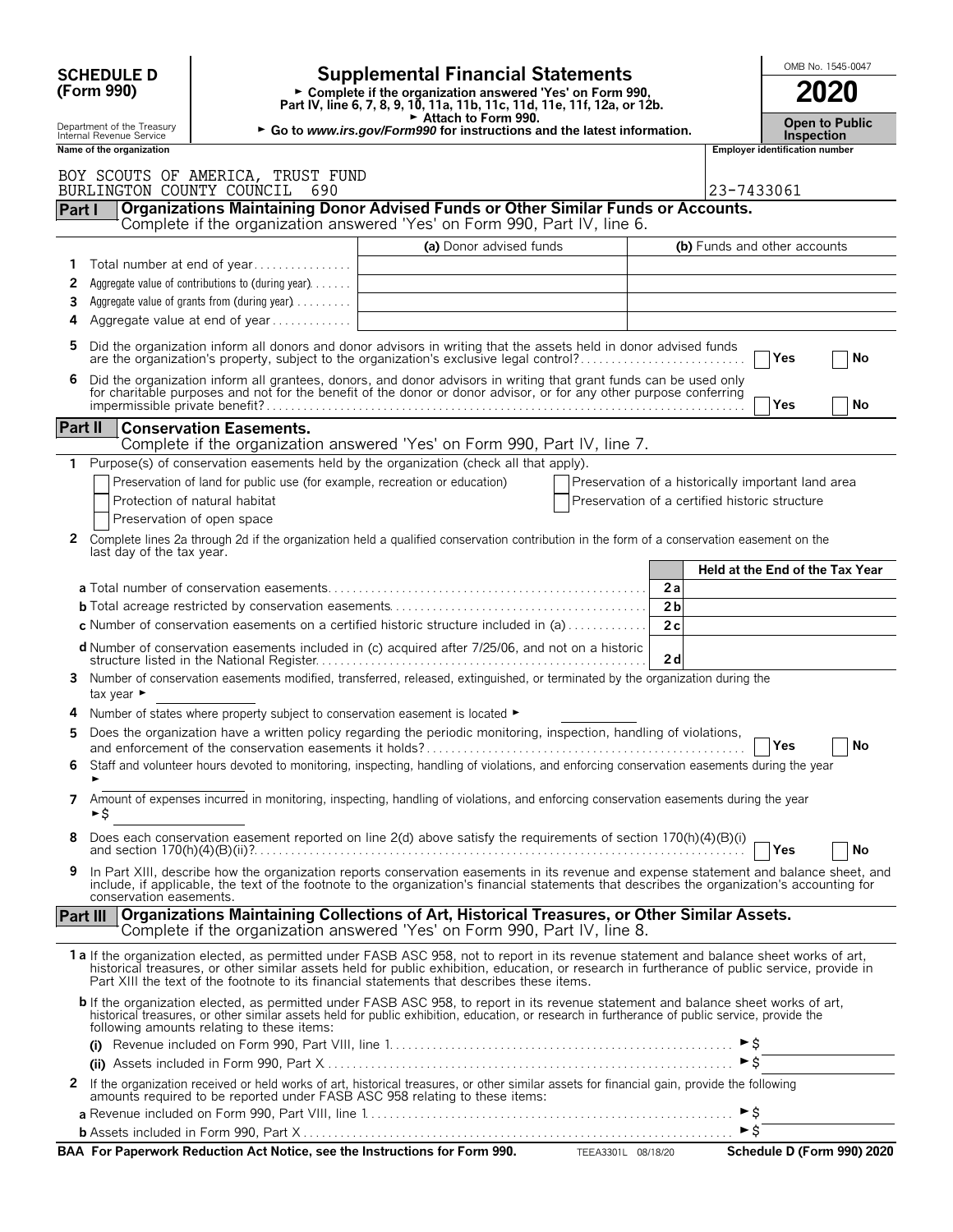| Schedule D (Form 990) 2020 BOY SCOUTS OF AMERICA, TRUST FUND                                                                                                                                                              |                  |                                         |                |                                    | 23-7433061                      |                            | Page 2 |
|---------------------------------------------------------------------------------------------------------------------------------------------------------------------------------------------------------------------------|------------------|-----------------------------------------|----------------|------------------------------------|---------------------------------|----------------------------|--------|
| Organizations Maintaining Collections of Art, Historical Treasures, or Other Similar Assets (continued)<br><b>Part III</b>                                                                                                |                  |                                         |                |                                    |                                 |                            |        |
| Using the organization's acquisition, accession, and other records, check any of the following that make significant use of its collection<br>3<br>items (check all that apply):                                          |                  |                                         |                |                                    |                                 |                            |        |
| Public exhibition<br>a                                                                                                                                                                                                    |                  | d                                       |                | Loan or exchange program           |                                 |                            |        |
| Scholarly research<br>b                                                                                                                                                                                                   |                  | е                                       | Other          |                                    |                                 |                            |        |
| Preservation for future generations<br>С<br>Provide a description of the organization's collections and explain how they further the organization's exempt purpose in<br>4                                                |                  |                                         |                |                                    |                                 |                            |        |
| Part XIII.                                                                                                                                                                                                                |                  |                                         |                |                                    |                                 |                            |        |
| During the year, did the organization solicit or receive donations of art, historical treasures, or other similar assets to be sold to raise funds rather than to be maintained as part of the organization's collection? |                  |                                         |                |                                    |                                 | Yes                        | No     |
| <b>Escrow and Custodial Arrangements.</b> Complete if the organization answered 'Yes' on Form 990, Part IV,<br><b>Part IV</b>                                                                                             |                  |                                         |                |                                    |                                 |                            |        |
| line 9, or reported an amount on Form 990, Part X, line 21.                                                                                                                                                               |                  |                                         |                |                                    |                                 |                            |        |
| 1 a Is the organization an agent, trustee, custodian or other intermediary for contributions or other assets not included                                                                                                 |                  |                                         |                |                                    |                                 | Yes                        | No     |
| <b>b</b> If 'Yes,' explain the arrangement in Part XIII and complete the following table:                                                                                                                                 |                  |                                         |                |                                    |                                 |                            |        |
|                                                                                                                                                                                                                           |                  |                                         |                |                                    |                                 | Amount                     |        |
|                                                                                                                                                                                                                           |                  |                                         |                |                                    | 1 с                             |                            |        |
|                                                                                                                                                                                                                           |                  |                                         |                |                                    | 1 <sub>d</sub><br>1e            |                            |        |
|                                                                                                                                                                                                                           |                  |                                         |                |                                    | 1f                              |                            |        |
| 2a Did the organization include an amount on Form 990, Part X, line 21, for escrow or custodial account liability?                                                                                                        |                  |                                         |                |                                    |                                 | Yes                        | No     |
|                                                                                                                                                                                                                           |                  |                                         |                |                                    |                                 |                            |        |
|                                                                                                                                                                                                                           |                  |                                         |                |                                    |                                 |                            |        |
| <b>Part V</b><br>Endowment Funds. Complete if the organization answered 'Yes' on Form 990, Part IV, line 10.                                                                                                              |                  |                                         |                |                                    |                                 |                            |        |
|                                                                                                                                                                                                                           | (a) Current year |                                         | (b) Prior year | (c) Two years back                 | (d) Three years back            | (e) Four years back        |        |
| <b>1 a</b> Beginning of year balance                                                                                                                                                                                      |                  |                                         |                |                                    |                                 |                            |        |
| <b>b</b> Contributions                                                                                                                                                                                                    |                  |                                         |                |                                    |                                 |                            |        |
| c Net investment earnings, gains,<br>and losses                                                                                                                                                                           |                  |                                         |                |                                    |                                 |                            |        |
| d Grants or scholarships                                                                                                                                                                                                  |                  |                                         |                |                                    |                                 |                            |        |
| <b>e</b> Other expenditures for facilities<br>and programs $\ldots \ldots \ldots \ldots \ldots$                                                                                                                           |                  |                                         |                |                                    |                                 |                            |        |
| <b>f</b> Administrative expenses $\dots$                                                                                                                                                                                  |                  |                                         |                |                                    |                                 |                            |        |
| <b>q</b> End of year balance $\dots\dots\dots\dots$                                                                                                                                                                       |                  |                                         |                |                                    |                                 |                            |        |
| 2 Provide the estimated percentage of the current year end balance (line 1g, column (a)) held as:                                                                                                                         |                  |                                         |                |                                    |                                 |                            |        |
| a Board designated or quasi-endowment $\blacktriangleright$                                                                                                                                                               |                  |                                         |                |                                    |                                 |                            |        |
| <b>b</b> Permanent endowment ►                                                                                                                                                                                            |                  |                                         |                |                                    |                                 |                            |        |
| c Term endowment ►                                                                                                                                                                                                        | ত্               |                                         |                |                                    |                                 |                            |        |
| The percentages on lines 2a, 2b, and 2c should equal 100%.                                                                                                                                                                |                  |                                         |                |                                    |                                 |                            |        |
| 3a Are there endowment funds not in the possession of the organization that are held and administered for the<br>organization by:                                                                                         |                  |                                         |                |                                    |                                 | <b>Yes</b>                 | No     |
|                                                                                                                                                                                                                           |                  |                                         |                |                                    |                                 | 3a(i)                      |        |
|                                                                                                                                                                                                                           |                  |                                         |                |                                    |                                 | 3a(ii)                     |        |
| <b>b</b> If 'Yes' on line 3a(ii), are the related organizations listed as required on Schedule R?                                                                                                                         |                  |                                         |                |                                    |                                 | 3 <sub>b</sub>             |        |
| 4 Describe in Part XIII the intended uses of the organization's endowment funds.                                                                                                                                          |                  |                                         |                |                                    |                                 |                            |        |
| <b>Part VI   Land, Buildings, and Equipment.</b>                                                                                                                                                                          |                  |                                         |                |                                    |                                 |                            |        |
| Complete if the organization answered 'Yes' on Form 990, Part IV, line 11a. See Form 990, Part X, line 10.                                                                                                                |                  |                                         |                |                                    |                                 |                            |        |
| Description of property                                                                                                                                                                                                   |                  | (a) Cost or other basis<br>(investment) |                | (b) Cost or other<br>basis (other) | (c) Accumulated<br>depreciation | (d) Book value             |        |
|                                                                                                                                                                                                                           |                  |                                         |                |                                    |                                 |                            |        |
|                                                                                                                                                                                                                           |                  |                                         |                |                                    |                                 |                            |        |
| c Leasehold improvements                                                                                                                                                                                                  |                  |                                         |                |                                    |                                 |                            |        |
|                                                                                                                                                                                                                           |                  |                                         |                |                                    |                                 |                            |        |
| Total. Add lines 1a through 1e. (Column (d) must equal Form 990, Part X, column (B), line 10c.)                                                                                                                           |                  |                                         |                |                                    | ►                               |                            |        |
| <b>BAA</b>                                                                                                                                                                                                                |                  |                                         |                |                                    |                                 | Schedule D (Form 990) 2020 | 0.     |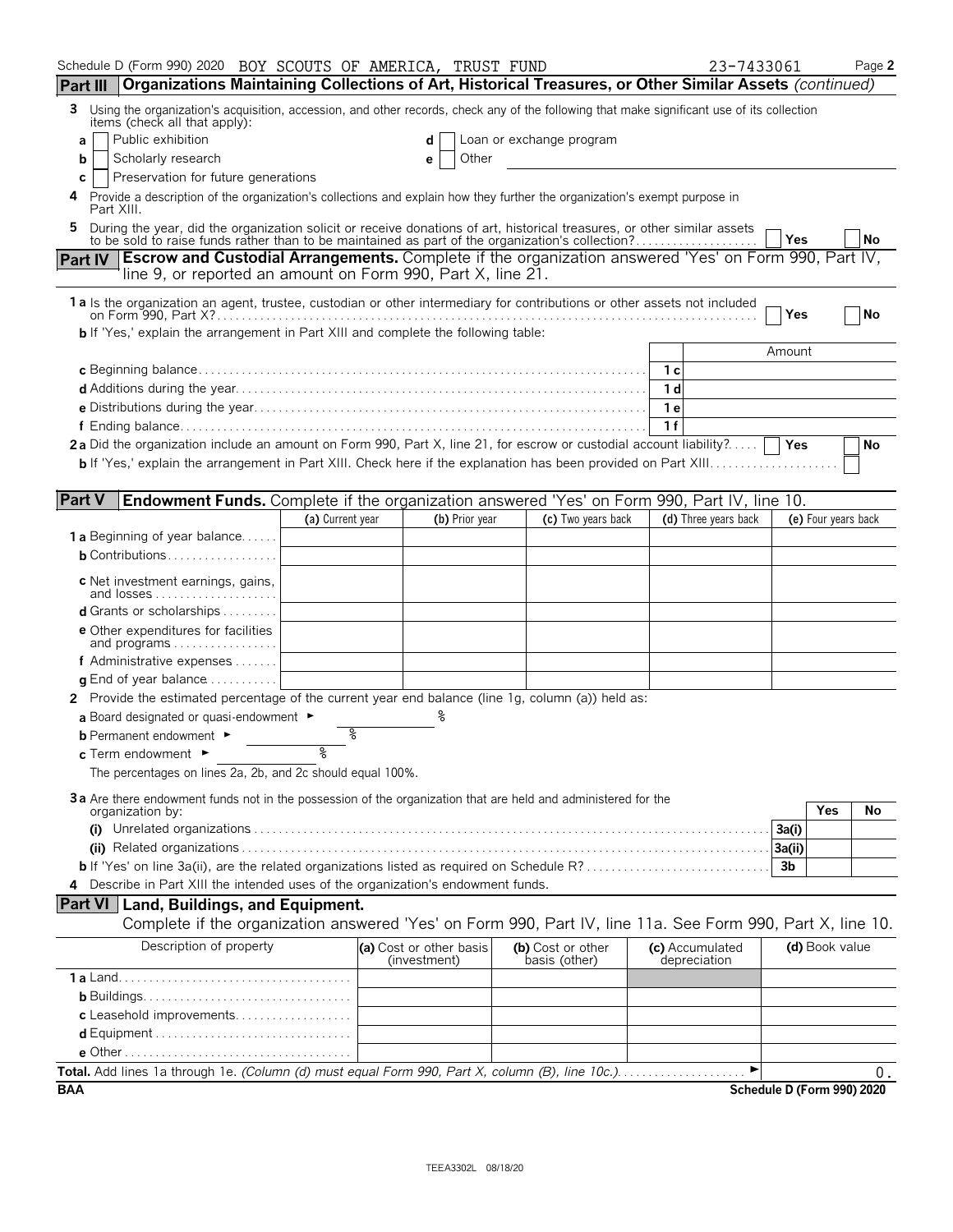|                           |                               | Part VII   Investments - Other Securities.                                   |                              | N/A                                                                                                               |                |
|---------------------------|-------------------------------|------------------------------------------------------------------------------|------------------------------|-------------------------------------------------------------------------------------------------------------------|----------------|
|                           |                               |                                                                              |                              | Complete if the organization answered 'Yes' on Form 990, Part IV, line 11b. See Form 990, Part X, line 12.        |                |
|                           |                               | (a) Description of security or category (including name of security)         | (b) Book value               | (c) Method of valuation: Cost or end-of-year market value                                                         |                |
|                           |                               |                                                                              |                              |                                                                                                                   |                |
|                           |                               |                                                                              |                              |                                                                                                                   |                |
| (3) Other                 |                               |                                                                              |                              |                                                                                                                   |                |
| (A)<br>(B)                |                               | __________________                                                           |                              |                                                                                                                   |                |
|                           |                               | _____________                                                                |                              |                                                                                                                   |                |
| (C)<br>(D)                |                               | -----------------                                                            |                              |                                                                                                                   |                |
| (E)                       |                               | $- - - - - - - - - - - -$                                                    |                              |                                                                                                                   |                |
| (F)                       |                               | _ _ _ _ _ _ _ _ _ _ _ _ _ _ _                                                |                              |                                                                                                                   |                |
| (G)                       |                               | ____________                                                                 |                              |                                                                                                                   |                |
| $\overline{(\mathsf{H})}$ |                               |                                                                              |                              |                                                                                                                   |                |
| $($ l $)$                 |                               |                                                                              |                              |                                                                                                                   |                |
|                           |                               | Total. (Column (b) must equal Form 990, Part X, column (B) line 12.). $\Box$ |                              |                                                                                                                   |                |
|                           |                               | Part VIII Investments - Program Related.                                     |                              | N/A<br>Complete if the organization answered 'Yes' on Form 990, Part IV, line 11c. See Form 990, Part X, line 13. |                |
|                           | (a) Description of investment |                                                                              | (b) Book value               | (c) Method of valuation: Cost or end-of-year market value                                                         |                |
| (1)                       |                               |                                                                              |                              |                                                                                                                   |                |
| (2)                       |                               |                                                                              |                              |                                                                                                                   |                |
| (3)                       |                               |                                                                              |                              |                                                                                                                   |                |
| (4)                       |                               |                                                                              |                              |                                                                                                                   |                |
| (5)                       |                               |                                                                              |                              |                                                                                                                   |                |
| (6)                       |                               |                                                                              |                              |                                                                                                                   |                |
| (7)                       |                               |                                                                              |                              |                                                                                                                   |                |
| (8)                       |                               |                                                                              |                              |                                                                                                                   |                |
| (9)<br>(10)               |                               |                                                                              |                              |                                                                                                                   |                |
|                           |                               | Total. (Column (b) must equal Form 990, Part X, column (B) line 13.).        |                              |                                                                                                                   |                |
| Part IX                   | Other Assets.                 |                                                                              |                              |                                                                                                                   |                |
|                           |                               |                                                                              |                              | Complete if the organization answered 'Yes' on Form 990, Part IV, line 11d. See Form 990, Part X, line 15.        |                |
|                           |                               |                                                                              | (a) Description              |                                                                                                                   | (b) Book value |
| (1)<br>(2)                |                               |                                                                              |                              |                                                                                                                   |                |
| (3)                       |                               |                                                                              |                              |                                                                                                                   |                |
| (4)                       |                               |                                                                              |                              |                                                                                                                   |                |
|                           | (5) OTHER INVESTMENTS         |                                                                              |                              |                                                                                                                   | 65, 189.       |
|                           | (6) RM INVESTMENTS            |                                                                              |                              |                                                                                                                   | 1,785,730.     |
| (7)                       |                               |                                                                              |                              |                                                                                                                   |                |
| (8)                       |                               |                                                                              |                              |                                                                                                                   |                |
| (9)<br>(10)               |                               |                                                                              |                              |                                                                                                                   |                |
|                           |                               |                                                                              |                              | ▶                                                                                                                 | 1,850,919.     |
| Part X                    | <b>Other Liabilities.</b>     |                                                                              |                              |                                                                                                                   |                |
|                           |                               |                                                                              |                              | Complete if the organization answered 'Yes' on Form 990, Part IV, line 11e or 11f. See Form 990, Part X, line 25. |                |
| 1.                        |                               |                                                                              | (a) Description of liability |                                                                                                                   | (b) Book value |
|                           | (1) Federal income taxes      |                                                                              |                              |                                                                                                                   |                |
| (2)                       |                               |                                                                              |                              |                                                                                                                   |                |
| $\overline{3}$<br>(4)     |                               |                                                                              |                              |                                                                                                                   |                |
| (5)                       |                               |                                                                              |                              |                                                                                                                   |                |
| (6)                       |                               |                                                                              |                              |                                                                                                                   |                |
| (7)                       |                               |                                                                              |                              |                                                                                                                   |                |
| (8)                       |                               |                                                                              |                              |                                                                                                                   |                |
| (9)                       |                               |                                                                              |                              |                                                                                                                   |                |
| (10)                      |                               |                                                                              |                              |                                                                                                                   |                |
| (11)                      |                               |                                                                              |                              |                                                                                                                   |                |
|                           |                               |                                                                              |                              |                                                                                                                   |                |

**2.** Liability for uncertain tax positions. In Part XIII, provide the text of the footnote to the organization's financial statements that reports the organization's liability for uncertain tax positions under FASB ASC 740. Check here if the text of the footnote has been provided in Part XIII. . . . . . . . . . . . . . . . . . . . . . . . . . . . . . . . . . . . . . . . . . . . . . . . . . . . . . . . SEE PART XIIIX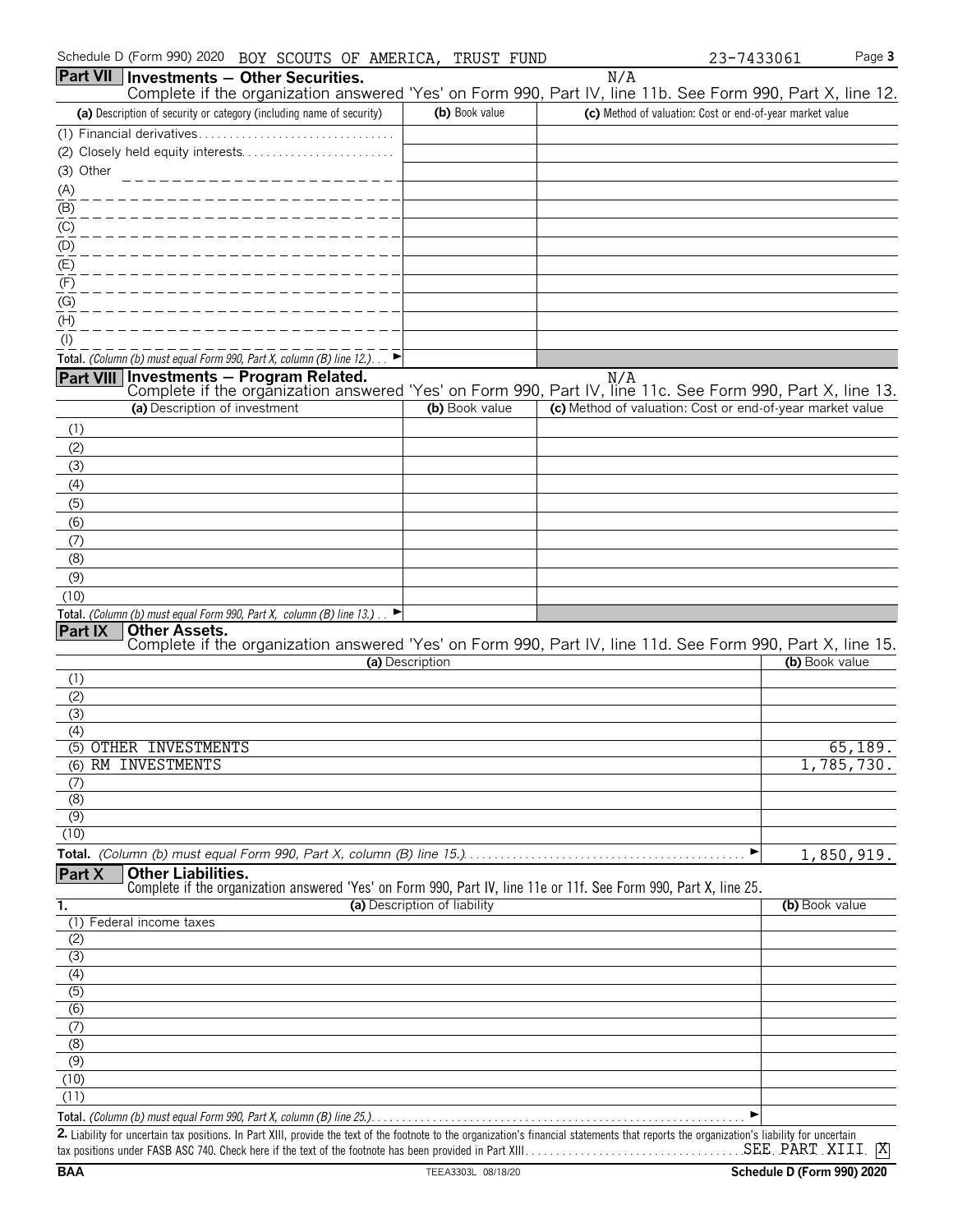| Schedule D (Form 990) 2020 BOY SCOUTS OF AMERICA, TRUST FUND                                     | 23-7433061   | Page 4    |
|--------------------------------------------------------------------------------------------------|--------------|-----------|
| Part XI   Reconciliation of Revenue per Audited Financial Statements With Revenue per Return.    |              |           |
| Complete if the organization answered 'Yes' on Form 990, Part IV, line 12a.                      |              |           |
| $\mathbf{1}$                                                                                     | $\mathbf{1}$ | 833, 921. |
| Amounts included on line 1 but not on Form 990, Part VIII, line 12:<br>2                         |              |           |
| 2a                                                                                               |              |           |
| 2 <sub>b</sub>                                                                                   |              |           |
|                                                                                                  |              |           |
|                                                                                                  |              |           |
|                                                                                                  | <b>2e</b>    |           |
| 3                                                                                                | $\mathbf{3}$ | 833, 921. |
| Amounts included on Form 990, Part VIII, line 12, but not on line 1:                             |              |           |
|                                                                                                  |              |           |
| 4 <sub>h</sub>                                                                                   |              |           |
|                                                                                                  | 4 c          |           |
| 5 Total revenue. Add lines 3 and 4c. (This must equal Form 990, Part I, line 12.)                | 5            | 833, 921. |
| Part XII   Reconciliation of Expenses per Audited Financial Statements With Expenses per Return. |              |           |
| Complete if the organization answered 'Yes' on Form 990, Part IV, line 12a.                      |              |           |
|                                                                                                  | $\mathbf{1}$ | 38,453.   |
| Amounts included on line 1 but not on Form 990, Part IX, line 25:<br>$\mathbf{2}$                |              |           |
| 2al                                                                                              |              |           |
| 2 <sub>h</sub>                                                                                   |              |           |
|                                                                                                  |              |           |
|                                                                                                  |              |           |
|                                                                                                  | 2e           |           |
| 3                                                                                                | 3            |           |
| Amounts included on Form 990, Part IX, line 25, but not on line 1:<br>4                          |              | 38,453.   |
| <b>a</b> Investment expenses not included on Form 990, Part VIII, line 7b. 4a                    |              |           |
|                                                                                                  |              |           |
|                                                                                                  | 4 c          |           |
| 5 Total expenses. Add lines 3 and 4c. (This must equal Form 990, Part I, line 18.)               | 5            | 38,453.   |
| Part XIII Supplemental Information.                                                              |              |           |

Provide the descriptions required for Part II, lines 3, 5, and 9; Part III, lines 1a and 4; Part IV, lines 1b and 2b; Part V,

#### line 4; Part X, line 2; Part XI, lines 2d and 4b; and Part XII, lines 2d and 4b. Also complete this part to provide any additional information.

# **PART X - FASB ASC 740 FOOTNOTE**

THE ORGANIZATION IS EXEMPT FROM FEDERAL INCOME TAXES UNDER SECTION 501(C)(3) OF THE INTERNAL REVENUE CODE. THE ORGANIZATION IS ALSO EXEMPT FROM STATE INCOME TAXES AND IS REGISTERED WITH THE STATE OF NEW JERSEY CHARITABLE REGISTRATION AND INVESTIGATION ACT (CRI) OF 1994. THE ORGANIZATION CURRENTLY HAS NO UNRELATED BUSINESS INCOME. NO PROVISION HAS BEEN MADE FOR FEDERAL OR STATE INCOME TAXES. THE ORGANIZATION HAS ADOPTED THE PROVISIONS OF THE FASB STANDARD ON ACCOUNTING FOR UNCERTAINTY IN INCOME

| <b>BAA</b> |       |     |                                                                    |  |  |  |  | Schedule D (Form 990) 2020 |  |
|------------|-------|-----|--------------------------------------------------------------------|--|--|--|--|----------------------------|--|
|            | TAXES | THE | ORGANIZATION DOES NOT BELIEVE THERE ARE ANY MATERIAL UNCERTAIN TAX |  |  |  |  |                            |  |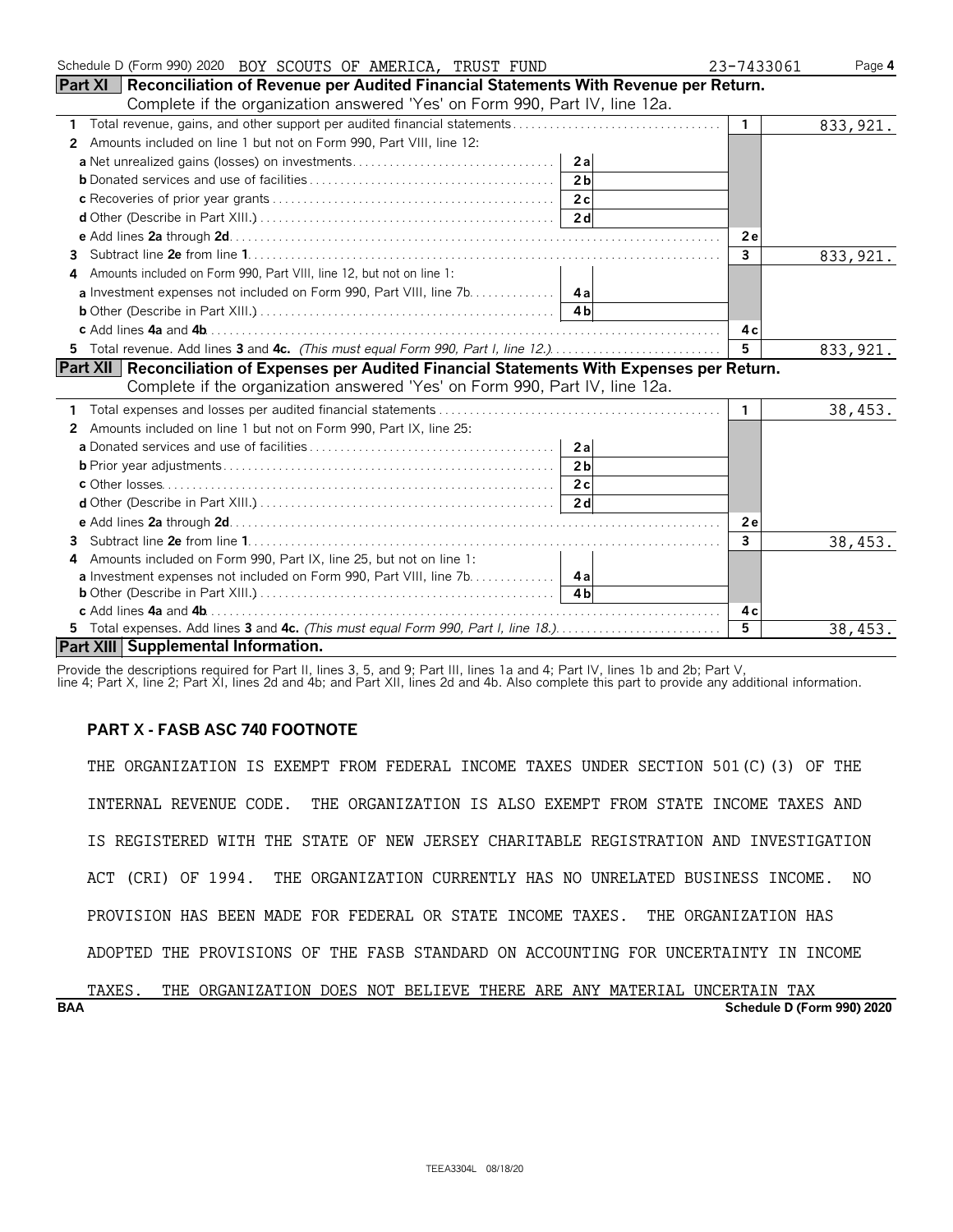# **PART X - FASB ASC 740 FOOTNOTE (CONTINUED)**

POSITIONS AND, ACCORDINGLY, IT WILL NOT RECOGNIZE ANY LIABILITY FOR UNRECOGNIZED TAX BENEFITS. FOR THE YEAR ENDED DECEMBER 31, 2020, THERE WERE NO INTEREST OR PENALTIES RECORDED OR INCLUDED IN THE CONSOLIDATED FINANCIAL STATEMENTS. THE ORGANIZATION IS GENERALLY NO LONGER SUBJECT TO EXAMINATION BY THE INTERNAL REVENUE SERVICE FOR YEARS BEFORE JANUARY 1, 2017. THE ORGANIZATION IS GENERALLY NO LONGER SUBJECT TO EXAMINATION BY THE NEW JERSEY ATTORNEY GENERAL FOR YEARS BEFORE JANUARY 1, 2016.